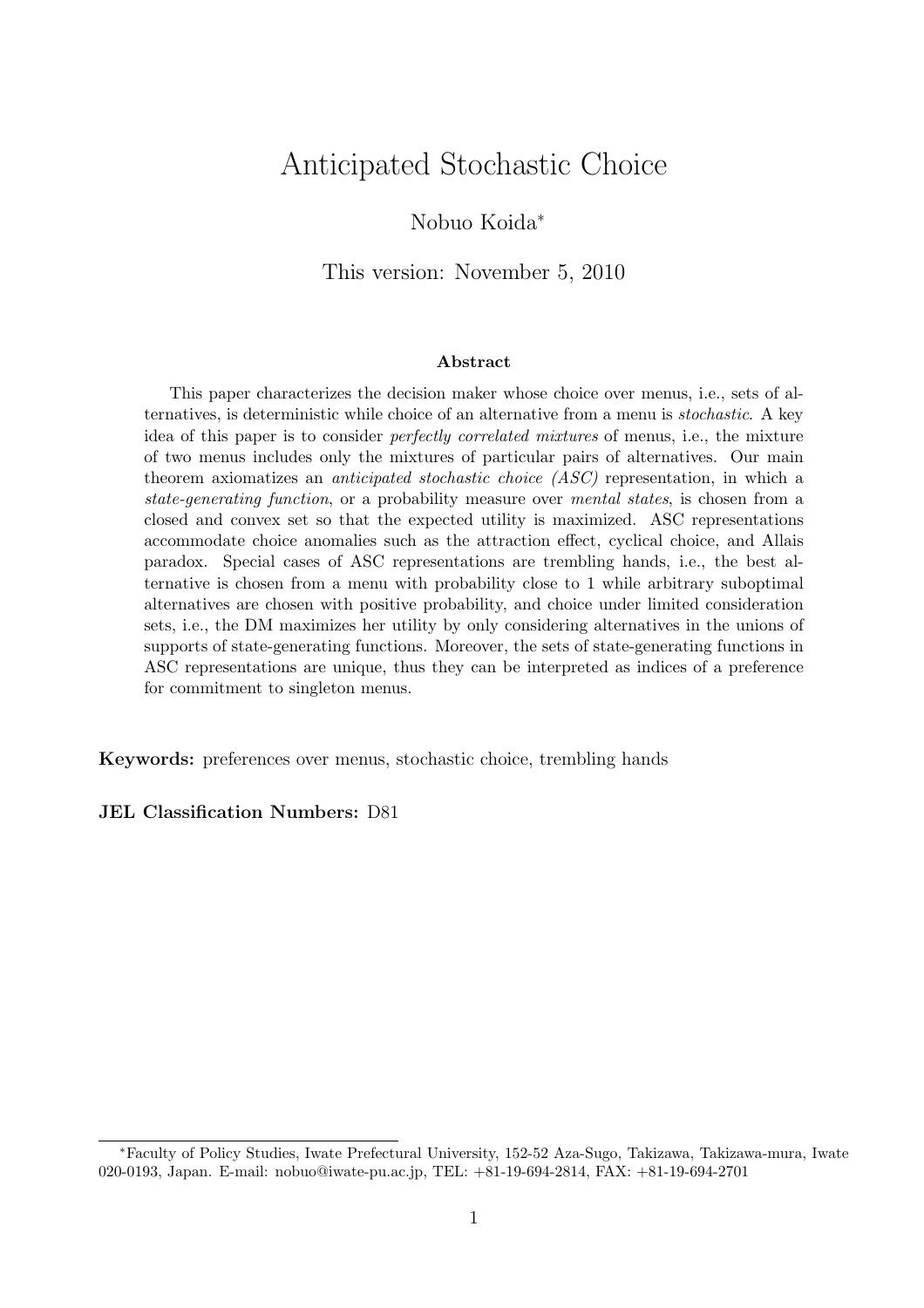# 1 Introduction

### 1.1 Outline and Background

Does a decision maker (DM) prefer a larger or smaller *menu*, i.e., feasible set of alternatives? Not to mention traditional consumer theory, we usually assume that larger menus are (at least weakly) preferred since they provide more *flexibility* ex post; larger menus enable the DM to depend her choice of alternatives on unforeseen contingencies that are resolved ex post. This intuition is formalized by Koopmans (1964), and axiomatized by authors such as Kreps (1979, 1992), Nehring (1999), and Dekel, Lipman, and Rustichini (2001).

The objective of this paper is to demonstrate that this intuition does not necessarily hold if the DM stochastically chooses an alternative from a menu, rather than deterministically: suppose that the DM is asked to choose a restaurant that serves both chicken and fish or that serves only chicken. She has a strict preference for chicken over fish, but when arriving at the former restaurant, she may end up choosing the unwanted fish dish for some reason – its description is typed in red so that it attracts her attention, she is in a rush and chooses it without intention, or she forgets her original plan when she chooses an alternative.

Since we can naturally regard such choice behavior as stochastic, ex post choice is also regarded as stochastic. Then, fully anticipating this ex ante, she may prefer commitment to a singleton menu. Namely, she prefers the restaurant that serves only chicken to the one that serves both chicken and fish, to avoid "mistakenly" choosing suboptimal alternatives ex post. This paper formalizes this intuition.

A key assumption of the characterization is that mixtures of menus are perfectly correlated, i.e., they include only mixtures of particular pairs of alternatives. This is the case if the common set of underlying *mental states* determine the choice of alternatives from each menu. This clearly contrasts with uncorrelated mixtures of menus employed in the existing studies, which include mixtures of all pairs of alternatives from each menu.

Our main theorem (Theorem 1) axiomatizes the following preference representation, which we refer to as an *anticipated stochastic choice (ASC)* representation:

$$
V(x) = \max_{\mu \in \mathcal{M}_{|x|}} \int_{S_{|x|}} u(\phi(x, s)) d\mu(s), \tag{1}
$$

where x is a menu,  $S_{|x|}$  is the set of mental states that depends on the cardinality of x,  $\mathcal{M}_{|x|}$  is a set of probability measures over  $S_{|x|}$ , or state-generating functions,  $S = \bigcup_{n=1}^{\infty} S_n$ ,  $\mathcal{M} = \bigcup_{n=1}^{\infty} \mathcal{M}_n$ , u is a (state-independent) utility function, and  $\phi$  is a *choice function*, i.e., a function that yields an alternative of a given menu, depending on a mental state  $s_i$ . Probability distributions over the alternatives of a menu derived from a choice function  $\phi$  and state-generating functions  $\mu$ can be interpreted as stochastic (probabilistic) choice functions.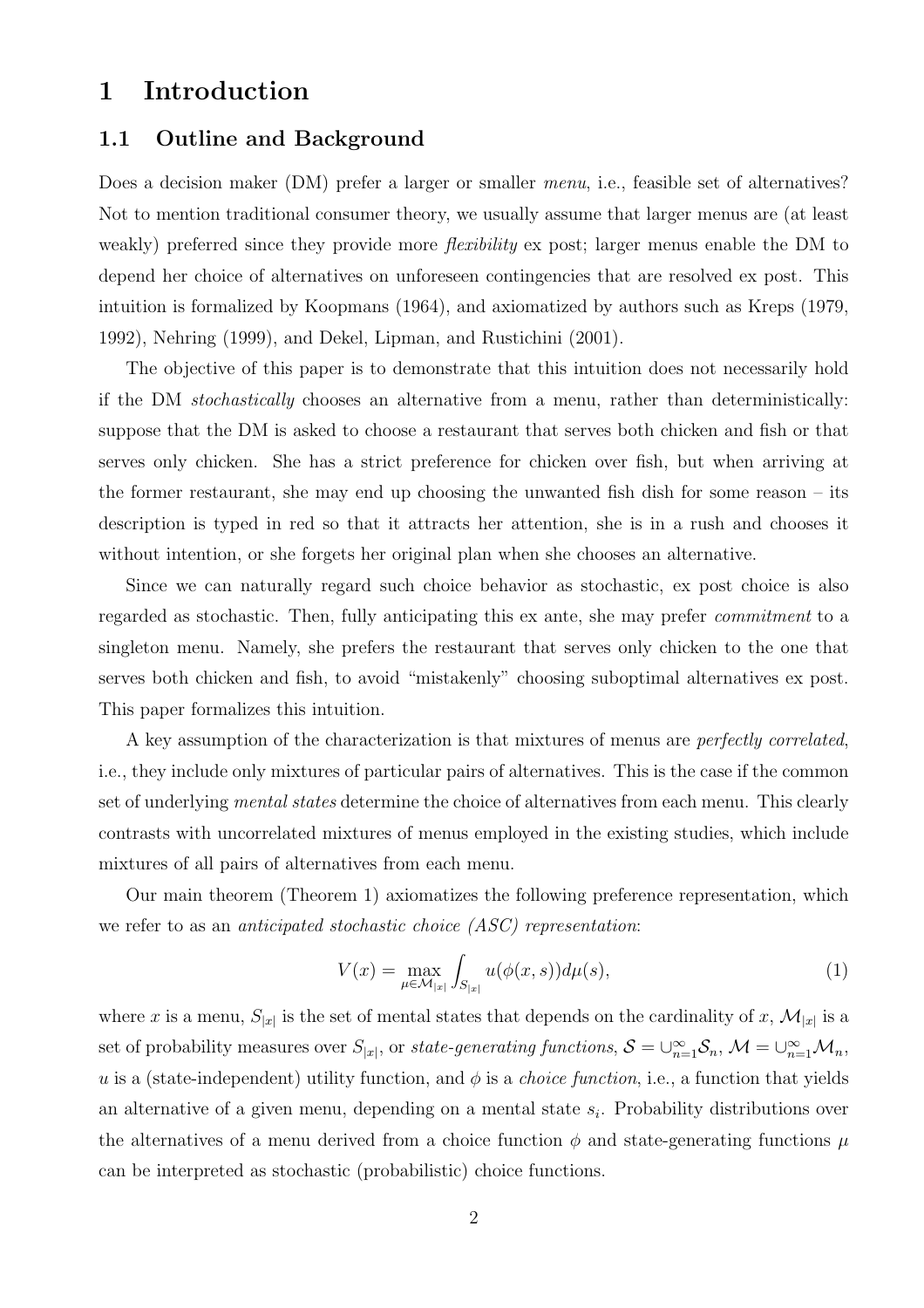An important property of an ASC representation is the uniqueness of  $M$ . Hence,  $M$  is naturally interpreted as an index of bounded rationality, or ability to control her future self. If  $\mathcal{M}_{|x|} = \Delta(S_{|x|})$ , i.e., the set of state-generating functions is equivalent to the set of all probability distributions over  $S_{|x|}$ , then she has full control of her future choice. In this case, the DM can always attain the exact maximization, i.e.,  $V(x) = \max_{\beta \in x} u(\beta)$ , which is roughly corresponds to a preference for flexibility (with a state-independent utility function). On the other hand, if  $\mathcal{M}_{|x|} = {\mu}$  for some probability measure  $\mu$  over  $S_{|x|}$ , then her ex post choice is purely stochastic. This case corresponds to Luce's (1959) choice axiom approach. ASC representations include these two as polar cases.

Moreover, there are two more notable special cases of an ASC representation. One is a trembling-hand model (Selten 1975), which implies that the DM chooses the best alternative with probability  $1-\epsilon$  and suboptimal alternatives with probability  $\epsilon$ . The other is choice under limited consideration sets (Wright and Barbour 1977; Masatlioglu, Nakajima, and Ozbay 2010), i.e., the DM exactly maximizes her utility except that only alternatives within a specific set are considered.

To summarize, the contributions of this paper are threefold. First, we demonstrate that stochastic choice is a (potential) source of a preference for commitment, in addition to temptation (Gul and Pesendorfer 2001; Dekel, Lipman, and Rustichini 2009; Dekel and Lipman 2010; Stovall 2010; Chatterjee and Krishna 2009; Noor and Takeoka 2009, 2010) and ex post regret (Sarver 2008).

Second, we endogenize a wide range of stochastic choice models from a preference for menus. Although many studies have discussed stochastic choice, they directly assume, rather than derive from a preference, a probability measure over alternatives or related objects (e.g., Debreu 1958; Luce 1959; Davidson and Marschak 1959; Luce and Suppes 1965; Selten 1975; McFadden and Richter 1991; Harless and Camerer 1994; Bandyopadhyay et al. 1999; Gul and Pesendorfer 2006; Manzini and Mariotti 2010). In contrast, we *derive* a subjective probability measure over alternatives from a preference for menus.

Finally, an ASC representation is more flexible than stochastic choice models described by a single probability measure over alternatives, so that it does not necessarily satisfy regularity (Luce and Suppes 1965) or Weak Axiom of Revealed Stochastic Preference (WARSP, Bandyopadhyay et al. 1999). Hence, it accommodates anomalies of stochastic choice such as the attraction effect, cyclical choice, and Allais paradox. (We will discuss this in Section 4.)

The remainder of this paper is organized as follows. In the next subsection, we review the related literature. In Section 2, we provide the basic framework that we focus on. In Section 3, we provide basic axioms, and in Section 4, we propose the main representation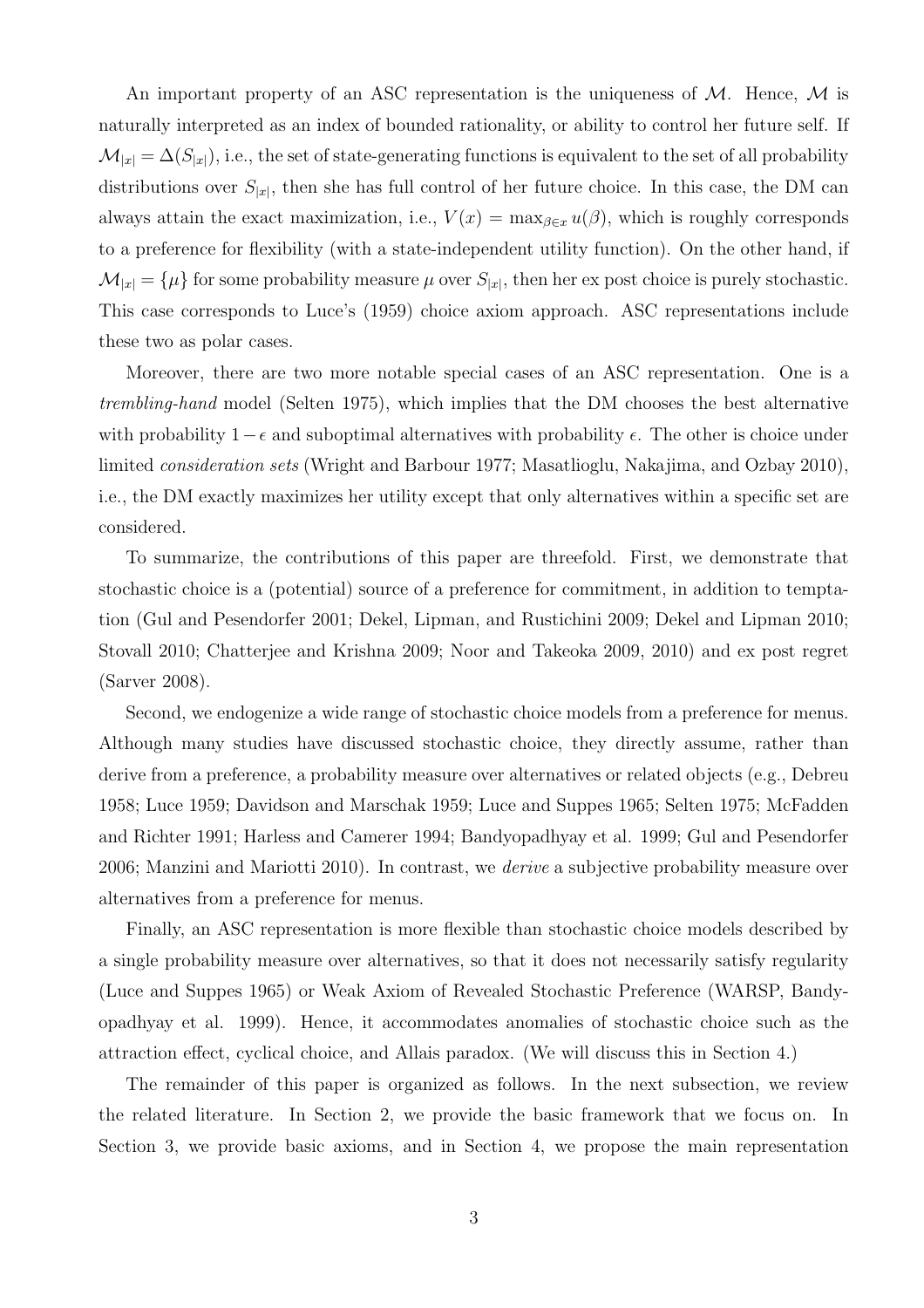theorem (Theorem 1). Section 5 characterizes the relation between preferences over menus of different cardinalities. We examine the implication of ASC representations regarding sizerelated axioms (such as monotonicity) in Section 6 and the pure stochastic case, where the set of state-generating function is a singleton, in Section 7. We discuss ASC representations accommodating some anomalies of stochastic or deterministic choice and the implications of mental states compared to the literature in Section 8. Concluding remarks are made in Section 9.

### 1.2 Related Literature

In this section, we will review the relevant literature. First, our model is related to menu choice models, in particular, the models of a preference for flexibility and commitment (Kreps 1979, 1992; Nehring 1999; Dekel, Lipman, and Rustichini 2001, 2009; Gul and Pesendorfer 2001; Sarver 2008; Chatterjee and Krishna 2009; Noor and Takeoka 2009, 2010; Stovall 2010; Ergin and Sarver 2010; Dekel and Lipman 2010). Three remarks are in order.

The first is that an ASC representation does not generally satisfy extremeness (Gul and Pesendorfer 2006), i.e., an ASC representation generally permits non-extreme points of (the convex hull of) a menu to be chosen with positive probability. On the other hand, as Gul and Pesendorfer point out, the studies mentioned above do satisfy extremeness since they are random utility models. Accordingly, our ASC representation outperforms these studies as a model of stochastic choice, because extremeness is violated in many experiments.

The second (somewhat technical but related to the first) remark is that we employ perfectly correlated mixtures of menus whereas they employ uncorrelated mixtures. The difference leads to representations over choice functions in this paper and over support functions in the studies mentioned above, which changes the relevance of extremeness.

The final remark is on Ergin and Sarver's (2010, Section 5.1) constant (in particular, zero) contemplation cost representation. The reader may suspect that their representation looks similar to an ASC representation in that the optimal probability measure over "subjective" states is chosen from a set, as well as their set of axioms are similar to ours. However, our model differs from theirs for the following two reasons. First, as we mentioned, their model satisfies extremeness, which is difficult to interpret as a stochastic choice model. Second, Ergin and Sarver's representation is compatible with monotonicity, i.e., menu x is preferred to y if x  $\supset$  y, whereas our representation contradicts it unless it reduces to the exact maximization case as we will indicate in Section 6.

Next, we discuss the relations to various stochastic choice models. First, ASC representations are generally more flexible than a stochastic choice model described by a single probability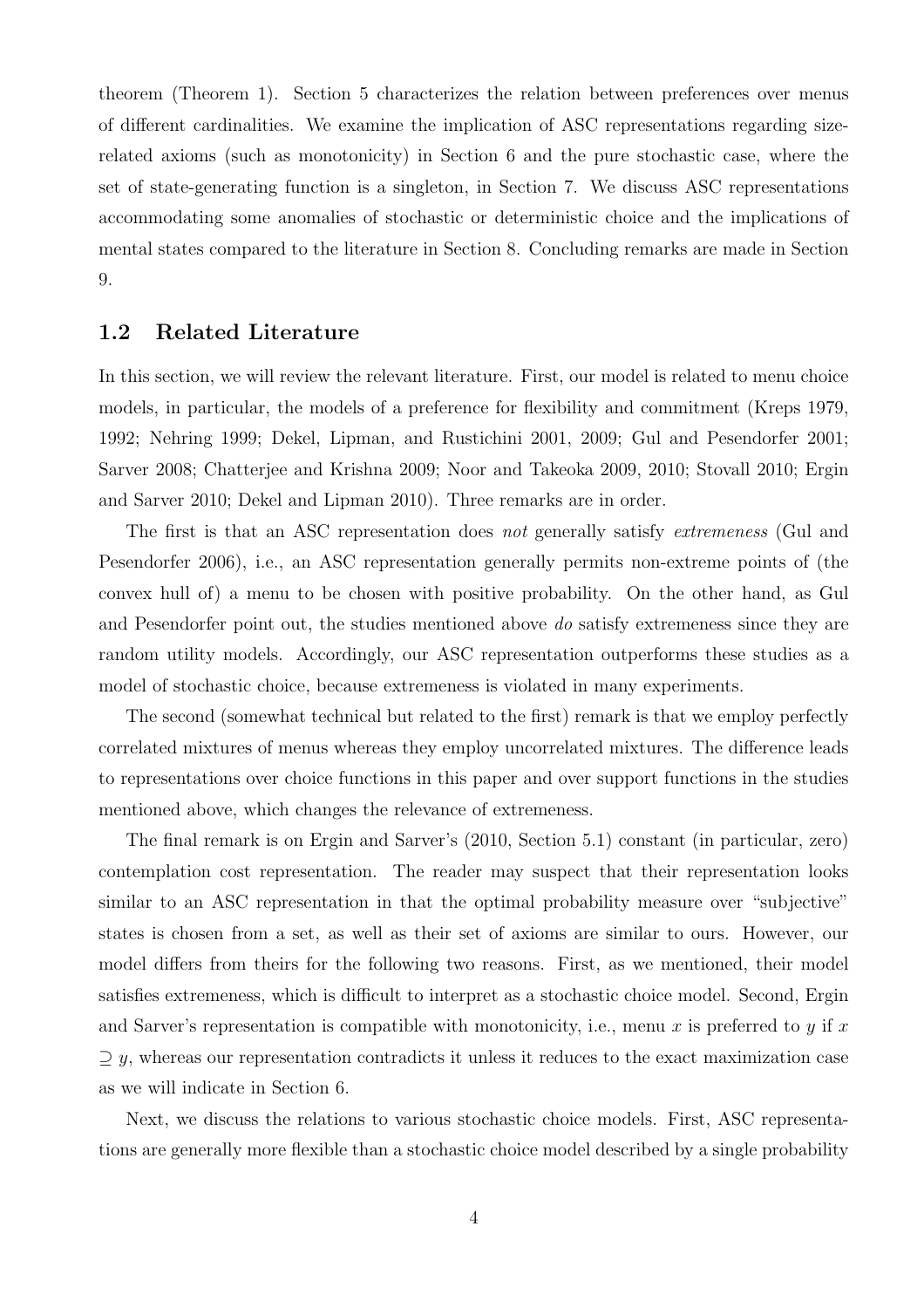measure over alternatives (e.g., Luce 1959) since they admit more than one state-generating functions. This property enables them to accommodate choice anomalies as we will demonstrate in Section 8. Second, this paper provides a decision theoretic foundation for trembling-hand models, which are employed in game theory and experimental economics (e.g., Selten 1975; Harless and Camerer 1994). Moreover, Theorem 4 in Section 6 also provides a foundation for the argument that the less rational the DM becomes (parameter  $\epsilon$  increases), the higher the probability of choosing suboptimal alternatives becomes.

Choice under limited consideration sets was originally considered in psychology and marketing science and has also been studied in economics (for extensive references, see Masatlioglu, Nakajima, and Ozbay 2010). As we mentioned in the previous section, if the union of supports of state-generating functions is a proper subset of the set of all mental states, the corresponding ASC representation can be interpreted as (exact) utility maximization under limited consideration sets, whereby only specific (e.g.,  $N$  most salient) alternatives are chosen from a menu with positive probability. On the other hand, Manzini and Mariotti (2010) assume stochastic consideration sets and derive a stochastic choice model from them. Unlike their approach, we first derive a stochastic choice model from a menu preference, then derive consideration sets in a special case of ASC representations.

The separation between ex ante optimality and ex post choice/optimality assumed in this paper resembles the dichotomy of deliberative and affective (and often automatic) systems (Loewenstein and O'donoghue 2004). Similar dichotomies prevail in economics (Thaler and Shefrin 1981; Loewenstein 1996; Kahneman 1994; Kahneman, Wakker, and Sarin 1997; Gul and Pesendorfer 2001; Fudenberg and Levine 2006; Chatterjee and Krishna 2009), as well as psychology and neuroscience. From this point of view, an ASC representation describes a situation in which the affective system triggers stochastic ex post choice, whereas fully anticipating this, the DM deliberatively chooses a menu and controls the realization of mental states to maximize her ex ante (expected) utility.

## 2 Preliminaries

Let Z be a finite set of prizes and  $\Delta(Z)$  the set of lotteries, i.e., Borel measures over Z, or alternatives. The symbol  $\mathcal{K}(\cdot)$  denotes the set of all subsets of  $\Delta(Z)$ , where  $\mathcal{K}_0(\cdot)$  denotes the set of all finite subsets. We set  $\mathcal{A} = \mathcal{K}_0(\Delta(Z))$ , the set of finite subsets of  $\Delta(Z)$ , as the domain of choice in this paper.<sup>1</sup> We denoted by  $\mathcal{A}_M$  the set of menus with cardinality  $M = 1, 2, \cdots$ .

<sup>&</sup>lt;sup>1</sup>We restrict our attention to finite menus since a key assumption of our analysis is that there exists a bijection (or onto) function between alternatives in each menu, which is not generally satisfied with (uncountably) infinite menus. Note that our approach can be easily extended to the case with countable menus. On the other hand, many studies focus on finite menus or convex hulls of finite menus (Gul and Pesendorfer 2001; Dekel, Lipman,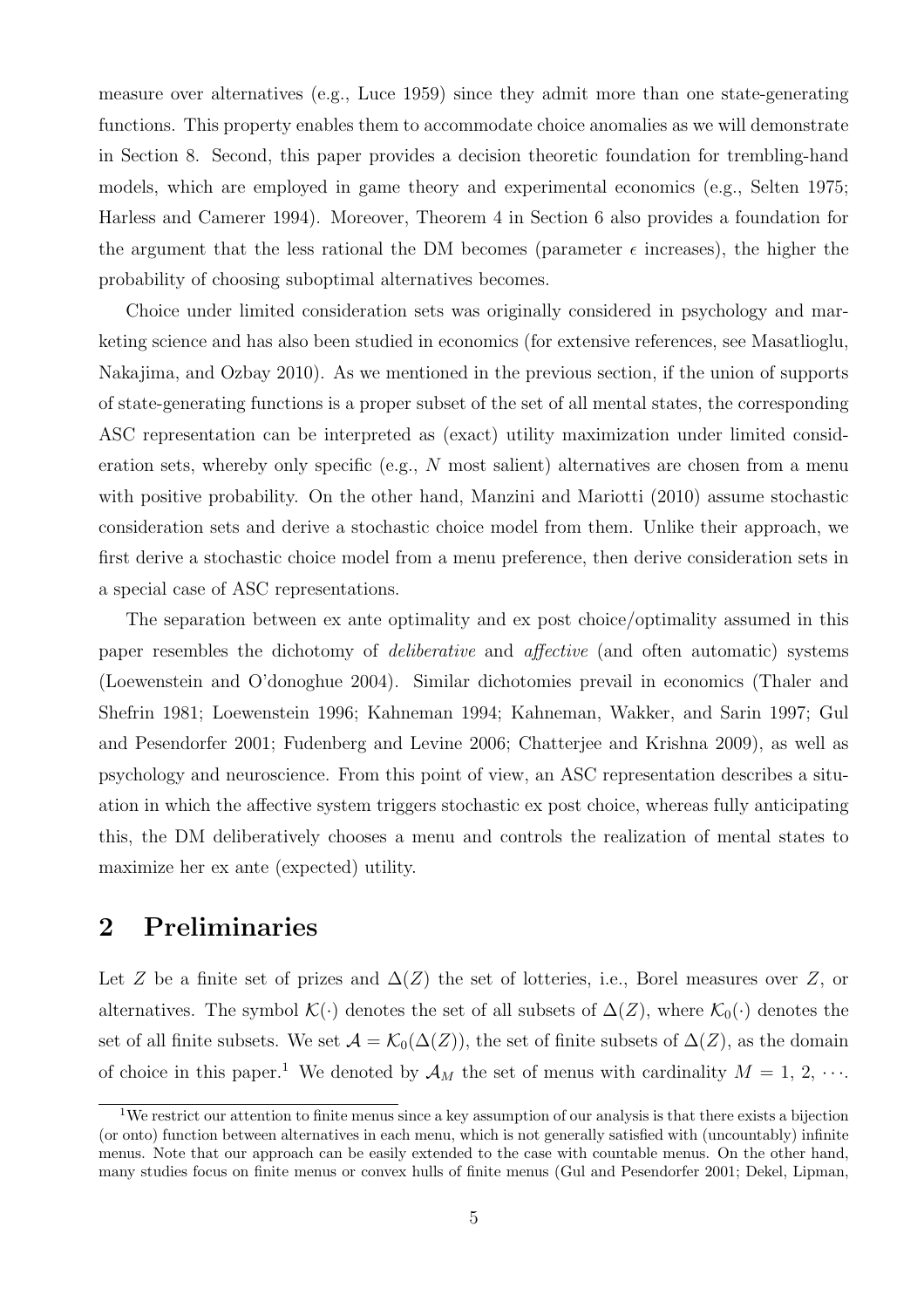

#### Figure 1: Timeline

We apply the topology to  $\mathcal A$  that is induced by the Hausdorff (semi-)metric

$$
d_h(x, y) = \max\{\max_{\beta \in x} \min_{\gamma \in y} d_p(\beta, \gamma), \max_{\gamma \in y} \min_{\beta \in x} d_p(\beta, \gamma)\},\
$$

where  $x, y \in A$  and  $d_p$  is a metric that generates the weak topology.<sup>2</sup>

In this paper, we assume a preference relation  $\succsim$  on A. We refer to the restriction of  $\succsim$  to singleton menus, i.e., a binary relation on  $\Delta(Z)$ , as the *commitment ranking*. For simplicity, we denote  $\beta \succeq \gamma$  to indicate  $\{\beta\} \succeq \{\gamma\}$  for  $\beta, \gamma \in \Delta(Z)$ .

### 2.1 Timeline

Now, we explain the timeline assumed in this paper.<sup>3</sup> At period 0, the DM chooses a menu x. Then, at period 1, the DM chooses a state-generating function  $\mu$ , i.e., a probability measure over mental states, anticipating her own ex post stochastic choice, to maximize the ex ante expected utility. At period 2, a (subjective) mental state s, which will govern choice at period 3, is triggered. Finally, the DM chooses an alternative  $\beta$  from menu x at period 3, depending on the mental state s.

Unlike the existing studies on unforeseen contingencies (e.g., Dekel, Lipman, and Rustichini 2001), we do not necessarily assume a utility maximizing stage after the realization of a mental state (this is the reason that we apply the terminology "mental state" rather than "subjective state," which is often employed in the literature): even if  $\beta_2$  is not preferred to  $\beta_1$  by the commitment ranking, it can be chosen from menu  $\{\beta_1, \beta_2\}$  with positive probability.

There are two possible interpretations for this assumption. The first views that ex post choice as an (automatic) process that is irrelevant to utility maximization, despite the DM is fully aware of this ex ante.<sup>4</sup> This interpretation reflects the dichotomy between the deliberative

and Rustichini 2009; Stovall 2010; Chatterjee and Krishna 2009).

<sup>2</sup>Since we focus on finite menus in this paper, both the maxima and minima exist.

<sup>&</sup>lt;sup>3</sup>The timeline detailed here is an interpretation, rather than a part of the model, since we assume that only choice over menus at period 1 is observable.

<sup>4</sup>Some psychology literature reported that the subjects' estimations of the probability to make a specific form of mistakes conform with their partners', are steady in the long run, and correlate with those of the probability to make other forms of mistakes, despite they still cannot avoid making the mistakes in practice (e.g., Broadbent et al. 1982).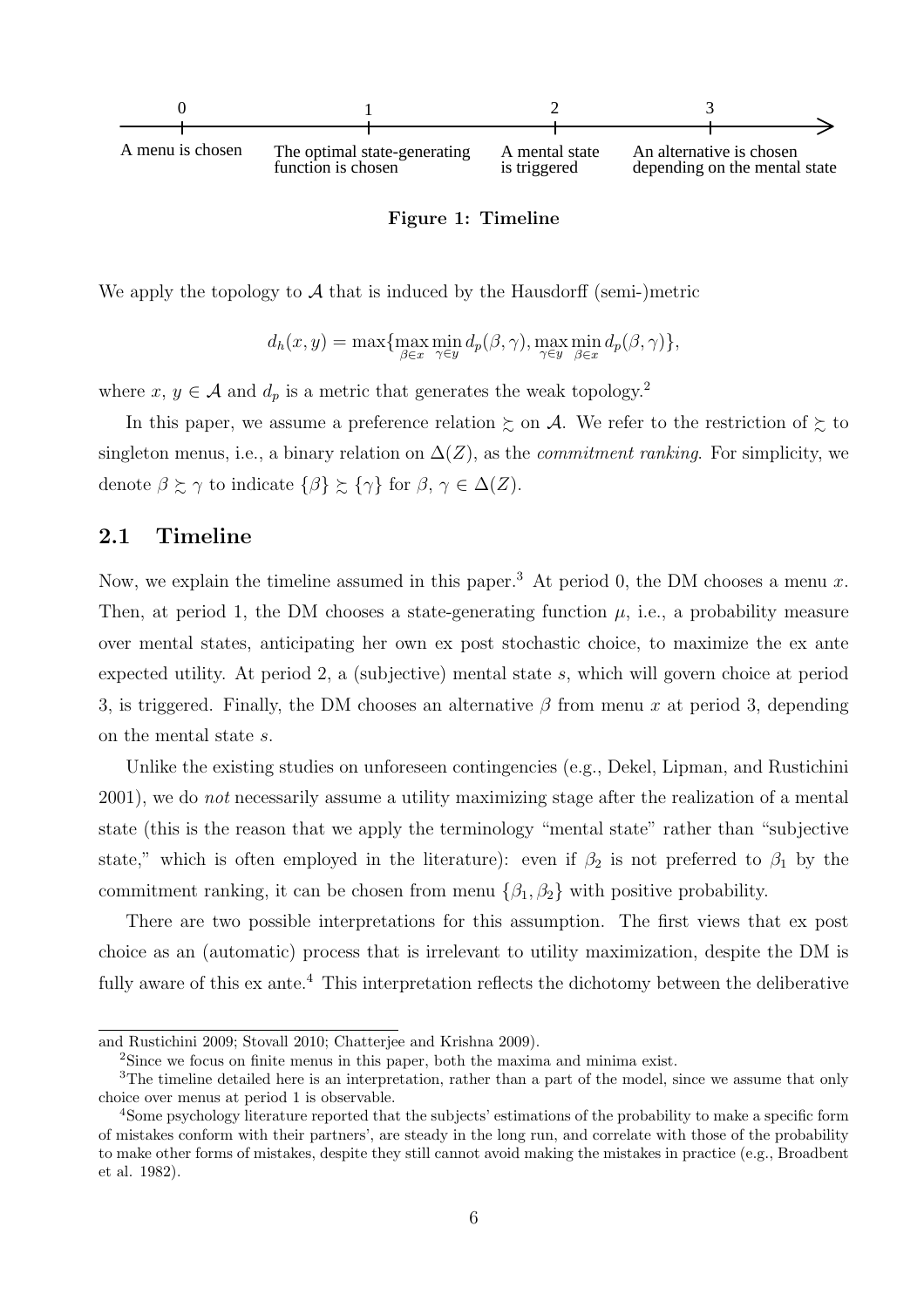and affective systems in decision making that we discussed in Subsection 1.2, where the ex ante preference corresponds to the former while the ex post preference corresponds to the latter.

In contrast, the second interpretation regards that each mental state renders the corresponding alternative optimal in terms of the ex post preference, i.e., each alternative is the (unique) maximizer of the ex post utility given some mental state s. According to this view, ex ante suboptimal alternatives are chosen ex post because of the discrepancy between the ex ante and ex post preferences, rather than non-utility-maximizing behavior such as mistakes.<sup>5</sup>

In the remainder of this paper, we follow the first interpretation unless otherwise stated, since our main focus is stochastic choice rather than random utility, for which the first interpretation is more relevant.

### 2.2 Correlated Mixtures

In this paper, we employ *correlated* mixtures of menus, instead of uncorrelated mixtures employed by the existing studies. We first provide an intuition. Suppose that each alternative is associated with unique salience that is irrelevant to the prizes that an alternative induces, e.g., the description of each alternative is printed in letters with different colors;<sup>6</sup> the DM is vulnerable to specific salience in some mental state – she chooses an alternative printed in red in the mood that it attracts her attention, regardless of the prizes that it gives. Then, we can reasonably assume that the DM chooses alternatives with the same type of salience in the common mental state, i.e., she chooses an alternative printed in red from a menu whenever she does from another menu. Since the timeline implies that mental states are realized before the randomization between menus x and y of mixture  $\lambda x + (1 - \lambda)y$  is performed, the DM naturally identifies the mixture with a menu that only includes mixtures of correlated alternatives. Conversely, if she always identifies the mixture of menus with a menu that only includes mixtures of correlated alternatives, we can construct the set of mental states that trigger the choice of the corresponding alternatives from a menu.

In the following, we formalize this idea. First, we coin  $\rho_{x,y} : x \times y \to \{0,1\}$  as the mixture coefficient for menus x and y and define  $\lambda x+(1-\lambda)y \equiv {\lambda\beta+(1-\lambda)\gamma} : \beta \in x, \gamma \in y, \rho_{x,y}(\beta, \gamma) =$ 1}. In other words,  $\rho_{x,y}(\beta, \gamma) = 1$  indicates that the mixture of alternatives  $\beta$  and  $\gamma$  is included in the mixture of menus x and y, while  $\rho_{x,y}(\beta, \gamma) = 0$  indicates not.<sup>7</sup> We say that alternatives

<sup>5</sup>This could also lead to a multi-agent interpretation, where ex ante and ex post preferences describe a "principal" and an "agent," respectively, rather than multiple selves of a single DM.

 ${}^{6}$ It is possible that salience depends on the prizes that an alternative induces. For instance, many experiments suggest that extreme (maximum and/or minimum) outcomes be crucial in some choice problems such as the Allais paradox, in which case salience is no longer independent of the outcomes that an alternative induces. We exclude these cases for simplicity.

<sup>&</sup>lt;sup>7</sup>Note that  $\rho_{x,y}(\beta, \gamma)$  depends on members of x and y other than  $\beta$  and  $\gamma$ . Namely, it is possible that  $\rho_{x,y}(\beta,\gamma) = 1$  and  $\rho_{x',y'}(\beta,\gamma) = 0$  for some menus x, y, x', and y' such that  $\beta \in x, \beta \in x', \gamma \in y$ , and  $\gamma \in y'$ .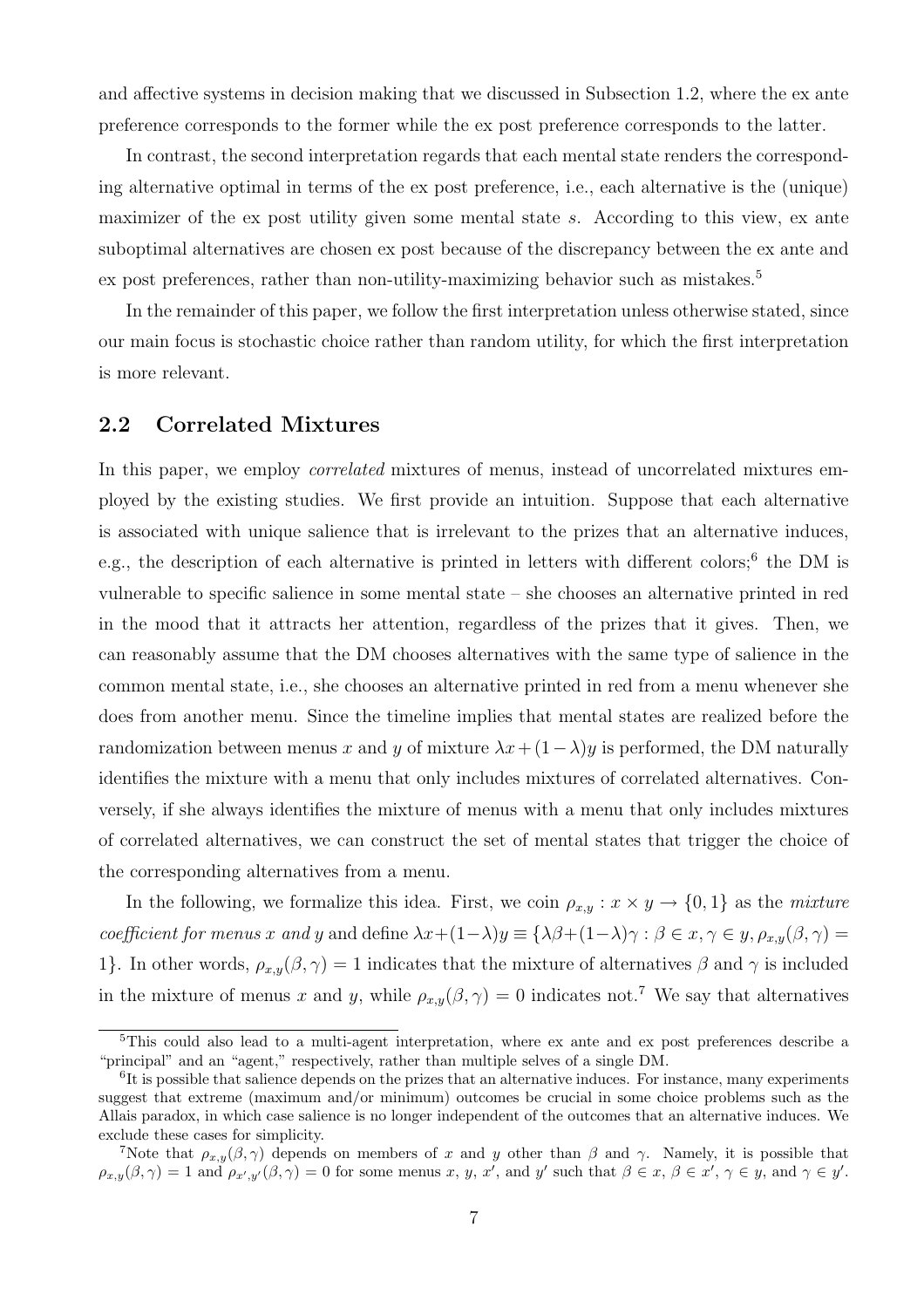β and  $\gamma$  in menus x and y, respectively, are mixed if  $\rho_{x,y}(\beta, \gamma) = 1$ . Note that uncorrelated mixtures in the literature correspond to the case that  $\rho_{x,y}(\beta, \gamma) = 1$  for all  $x, y \in A, \beta \in x$ , and  $\gamma \in y$ .

We impose the following conditions on mixture coefficients throughout this paper.

**Definition 1 (Perfectly Correlated Mixture Coefficient)** A mixture coefficient  $\rho$  is called a perfectly correlated mixture coefficient if the following conditions hold:

(a)  $\rho_{x,y}(\beta, \gamma) = \rho_{y,x}(\gamma, \beta)$  for all  $x, y \in A, \beta \in x$  and  $\gamma \in y$ ; (b)  $\rho_{x,y}(\beta, \gamma) = 1$  and  $\rho_{y,z}(\gamma, \delta) = 1$  imply  $\rho_{x,z}(\beta, \delta) = 1$  for all  $x, y, z \in \mathcal{A}$ ,  $|x| = |y| = |z|$  and  $\beta \in x, \gamma \in y$ , and  $\delta \in z$ ; (c) a function  $\xi_{x,y} : \Delta(Z) \to \Delta(Z)$  such that  $\xi_{x,y}(\beta) = \gamma$  whenever  $\rho_{x,y}(\beta, \gamma) = 1$  for all  $\beta \in x$ ,  $\gamma \in y$  is onto for all  $x, y \in \mathcal{A}$  with  $|x| \ge |y|$ ; (d)  $\rho_{x,y}(\beta, \gamma) = 1$  implies  $\rho_{x,\lambda x + (1-\lambda)y}(\beta, \lambda \beta + (1-\lambda)\gamma) = 1$  for all  $x, y \in \mathcal{A}, \beta \in x, \gamma \in y$ , and  $\lambda \in [0,1].$ 

Condition (a) implies symmetry, i.e., alternative  $\beta$  in menu x is mixed with  $\gamma$  in y whenever  $\gamma$  in y is mixed with  $\beta$  in x. Condition (b) implies transitivity, i.e., if alternative  $\beta$  in menu x is mixed with  $\gamma$  in menu y and  $\delta$  in menu z is mixed with  $\delta$  in menu z, then  $\beta$  in x and  $\delta$  in z are mixed, with menus with the same cardinality. Condition  $(c)$  implies that for all x, y with  $|x| \ge |y|$ , each alternative in the menu x is mixed with exactly one alternative in the menu y while each alternative in y is mixed with at least one alternative in x. Note that conditions (a) to (c) render the mixture of menus well-defined. On the other hand, Condition (d) implies that the correlation between alternatives is invariant with respect to the convex combinations of alternatives, i.e., if  $\beta$  and  $\gamma$  are correlated, then  $\beta$  (and  $\gamma$  by condition (a)) is mixed with the mixture of  $\beta$  and  $\gamma$ .

To illustrate the difference between perfectly correlated and uncorrelated mixtures, consider menus  $x = {\beta_1, \beta_2}$  and  $y = {\gamma_1, \gamma_2}$ . If mixtures are uncorrelated as in the existing studies, i.e.,  $\rho_{x,y}(\beta, \gamma) = 1$  for all  $\beta \in x$  and  $\gamma \in y$ , the mixture  $\lambda x + (1 - \lambda)y$  with  $\lambda \in [0, 1]$  is equivalent to  $\{\lambda\beta_1 + (1-\lambda)\gamma_1, \lambda\beta_1 + (1-\lambda)\gamma_2, \lambda\beta_2 + (1-\lambda)\gamma_1, \lambda\beta_2 + (1-\lambda)\gamma_2\}$ . On the other hand, if the mixture is perfectly correlated and  $\rho_{x,y}(\beta_i, \gamma_i) = 1$  for  $i = 1, 2$ , it is equivalent to  ${\lambda\beta_1 + (1-\lambda)\gamma_1, \lambda\beta_2 + (1-\lambda)\gamma_2}.$  Note that a perfectly correlated mixture is equivalent to an uncorrelated mixture if one (or both) of the two menus is a singleton.

Next, we define a useful property of an alternative, which we call a mixture-invariant addi-

This reflects the fact that salience is often relative rather than absolute: the "redness" of a color is relatively determined by other colors that the DM faces (orange is more red than yellow, but less red than red), which may change the the mental state that triggers the choice of the alternative in the color.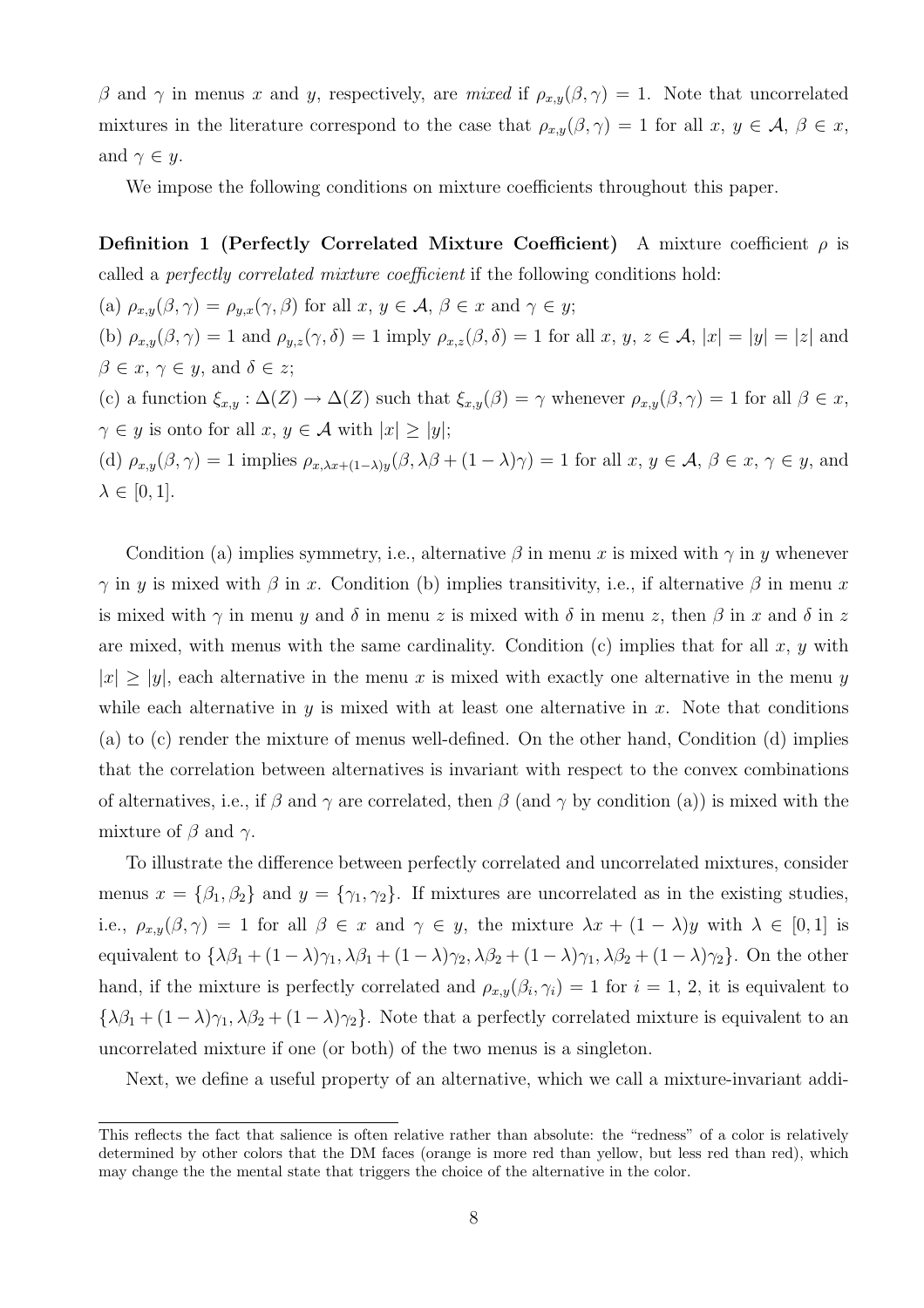tion.

**Definition 2 (Mixture-Invariant Addition)** For  $x \in \mathcal{A}$ , we call  $\tilde{\beta} \in \Delta(Z)$  a mixture*invariant addition to x* if there exists  $y \in \mathcal{A}$  and  $\tilde{\gamma} \in \Delta(Z)$  such that  $\rho_{x \cup \{\tilde{\beta}\}, y \cup \{\tilde{\gamma}\}}(\beta, \gamma) = 1$ whenever  $\rho_{x,y}(\beta, \gamma) = 1$ , and  $\rho_{x \cup \{\tilde{\beta}\}, y \cup \{\tilde{\gamma}\}}(\tilde{\beta}, \tilde{\gamma}) = 1$ . Further, given such y and  $\tilde{\gamma}$ , we call  $\tilde{\beta}$  a mixture-invariant addition to x with respect to  $(y, \tilde{\gamma})$ .

A mixture-invariant addition to a menu remains the mixtures of existing alternatives unchanged, while it is mixed to the alternative that is added to the other menu. Note that the alternative  $\tilde{\gamma}$  in Definition 2 is a mixture-invariant addition to y by definition.

To obtain the main result, we need to make the following structural assumption.

**Assumption 1** (a) for all  $x \in \mathcal{A}, \bar{\beta} \in \mathcal{x}$ , and  $\beta' \in \Delta(Z)$ , there exists  $\hat{\beta} \in \Delta(Z)$  such that  $\hat{\beta}$ ~  $\beta'$  and  $\hat{\beta}$  is a mixture-invariant addition to  $x \setminus {\{\bar{\beta}\}}$  with respect to  $(x \setminus {\{\bar{\beta}\}}, \bar{\beta})$ , and (b) for all  $x \in \mathcal{A}$ , there exists a mixture-invariant addition to x.

Condition (a) assures that an arbitrary alternative can be replaced by the alternative of an arbitrary commitment ranking without changing the mixtures between alternatives, whereas (b) states that there exists an alternative such that its addition to a menu does not change the mixture between alternatives.

The following lemma, whose proof is relegated in the Appendix, shows that a perfectly correlated mixture coefficient derives the sets of mental states and a choice function.

**Lemma 1** Under Assumption 1b, the following statements are equivalent:

(a)  $\rho$  is a perfectly correlated mixture coefficient.

(b) for all M, there exist  $S_M = \{s_1, \dots, s_M\}$  and  $\phi : A_M \times S_M \to \Delta(Z)$  such that  $\phi(x, s) \in x$ for all  $s \in S_M$  and  $\phi(x, s) \neq \phi(x, s')$  for  $s \neq s'$ . Further, functions  $\phi_x(\cdot) \equiv \phi(x, \cdot)$  for some x  $\epsilon \in \mathcal{A}_M$  are closed under state-wise mixtures, i.e.,  $(\lambda \phi_x + (1 - \lambda)\phi_y)(s) \equiv \lambda \phi_x(s) + (1 - \lambda)\phi_y(s)$ for all  $x, y \in A_M$ ,  $\lambda \in [0,1]$ , and  $s \in S_M$  are also functions from  $S_M$  to  $\Delta(Z)$ .

## 3 Axioms

In this section, we state the axioms imposed on the preference relation  $\succeq$ . The first axiom is standard.

**Axiom 1 (Weak Order)**  $\geq$  is complete and transitive.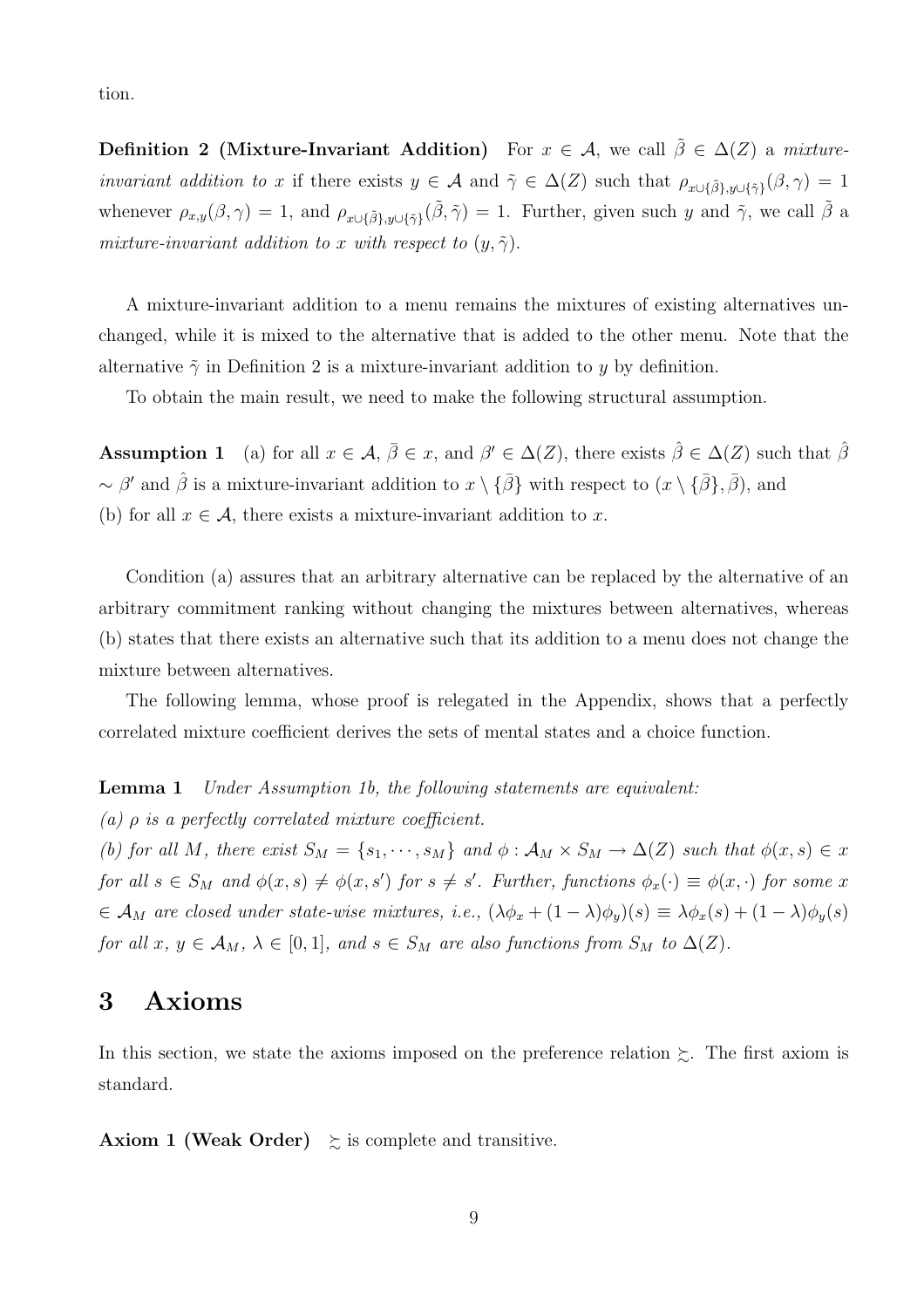The second axiom is also standard, except that it is restricted to menus of the same cardinalities.

Axiom 2 (Archimedian Continuity for Menus of the Same Cardinalities) For all M  $= 1, 2, \cdots$  and  $x, y, z \in A_{\mathcal{M}}$ , if  $x \succ y \succ z$ , then there exists  $\lambda, \lambda' \in (0, 1)$  such that  $\lambda x + (1 - \lambda)z$  $\succ y \succ \lambda' x + (1 - \lambda') z.$ 

Intuitively, we need the restriction because the evaluation of a menu depends on the cardinality of mental states and eventually, the cardinality of the menu, as we will indicate. If a menu is mixed with a menu of a different (typically, larger) cardinality, the mixture may have a different cardinality and be evaluated differently from the original menu, which is a source of discontinuity.

The next two are the key axioms of this paper. First, we require the independence axiom only for mixtures with singleton menus.

Axiom 3 (Singleton Independence (S-Independence)) For  $x, y \in A$ , if  $x \geq y$  if and only if  $\lambda x + (1 - \lambda)\{\beta\} \succsim \lambda y + (1 - \lambda)\{\beta\}$  for all  $\lambda \in [0, 1]$  and  $\beta \in \Delta(Z)$ .

The intuition behind this axiom is as follows. Let x, y, and z be menus and  $\lambda \in [0, 1]$ . If the preference ranking between  $\lambda x + (1 - \lambda)z$  and  $\lambda y + (1 - \lambda)z$  differs from the ranking between x and y, the only reason is that mixing  $z$  affects the evaluations of  $x$  and  $y$  differently. However, if z is a singleton, i.e.,  $z = \{\beta\}$  for some  $\beta \in \Delta(Z)$ , then each alternative in x and y is mixed by the same alternative  $\beta$  in  $\lambda x + (1 - \lambda)\{\beta\}$  and  $\lambda y + (1 - \lambda)\{\beta\}$ , which uniformly changes the evaluations of alternatives. Thus, the ranking between x and  $\gamma$  and the ranking between  $\lambda x + (1 - \lambda)\{\beta\}$  and  $\lambda y + (1 - \lambda)\{\beta\}$  should be consistent.

This axiom is similar to C-independence by Gilboa and Schmeidler (1989), Set S-independence by Olszewski (2007), the independence of degenerated decisions (IDD) by Ergin and Sarver (2010). In particular, IDD adapted to correlated mixtures of menus is a weakening of Sindependence (which we might refer to as weak S-independence). If we impose the weaker axiom instead of S-independence, we will obtain a more general representation similar to a costly contemplation model by Ergin and Sarver, wherein choosing the optimal probability measure over subjective states involves positive costs. However, we prefer to impose S-independence rather than the weaker axiom, since that derives a sharper result regarding the relations between preferences over menus of the different cardinalities (which we indicate in Section 5).

The next axiom requires that the DM prefer menus to mixtures of the menus with inferior menus.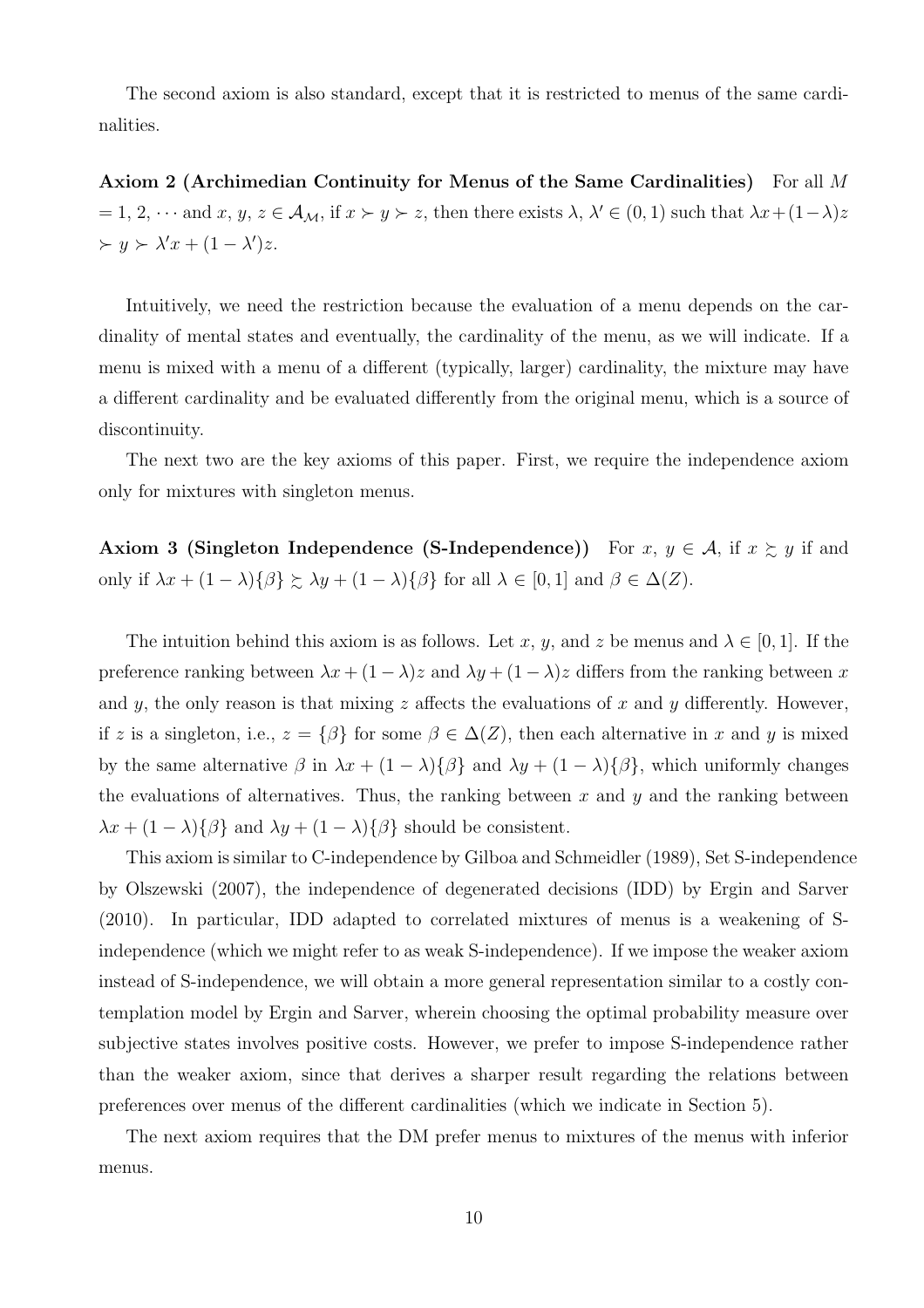Axiom 4 (Aversion to Mixtures of Inferior Menus, AMI) For all  $M = 1, 2, \dots, x, y$  $\in \mathcal{A}_{\mathcal{M}}$ , if  $x \succsim y$ , then  $x \succsim \lambda x + (1 - \lambda)y$  for all  $\lambda \in [0, 1]$ .

To understand the intuition behind this axiom, first consider exact maximization, i.e., the ex ante optimal alternative is chosen from a menu with probability 1, as the benchmark. Let alternatives  $\bar{\beta}$  and  $\bar{\gamma}$  be of the highest commitment ranking in menus x and y, respectively. If  $\bar{\beta} \succ \bar{\gamma}$ , it is natural to assume that  $x \succ \lambda x + (1 - \lambda)y$  since  $\bar{\beta}$  is the best alternative in the first term, while  $\beta$  is mixed with an inferior alternative in the second term.

On the other hand, suppose that  $\bar{\beta} \sim \bar{\gamma}$ . If the DM performs exact maximization, we have x  $\sim y$  by construction. In this case, mixing y with x is innocuous since  $\lambda x + (1 - \lambda)y$  is evaluated only by the mixture of best alternatives in x and y, i.e.,  $\lambda \bar{\beta} + (1-\lambda)\bar{\gamma} \sim \bar{\beta}$  under S-independence, concluding that  $x \sim \lambda x + (1 - \lambda)y$ .

However, if the DM possibly chooses suboptimal alternatives from a menu with positive probability, we may have  $x \succ y$  because suboptimal alternatives in y worsen the evaluation of the menu more than those in x. In this case, we naturally assume that mixing with  $y$  lowers the evaluation of x, and thus we have  $x \succ \lambda x + (1 - \lambda)y$ , which is the implication of the axiom.

Axiom 4 may look similar to Ergin and Sarver's (2010) aversion to contingent planning (ACP). However, we apply a different terminology since our axiom has a different interpretation from theirs, because of correlated mixtures: Ergin and Sarver argue that making contingent plans for the mixture of menus x and y is more costly than making contingent plans for x and y themselves, and that is the reason for x to be preferred to  $\lambda x+(1-\lambda)y$ . However, this argument relies on the assumption of *uncorrelated* mixtures, which makes the cardinality of  $\lambda x + (1 - \lambda)y$ much greater than those in x and y (note that  $|\lambda x + (1 - \lambda)y| = |x||y|$  in this case). Since we assume correlated mixtures in this paper, which make the cardinality of  $\lambda x + (1 - \lambda)y$  is at most as large as the largest cardinality between x and y, the interpretation is not relevant to our axiom.

Note that the axiom is imposed only on menus of a common cardinality, since imposing it on menus of different cardinalities is too restrictive. For example, if  $|x| < |y|$  for  $x, y \in A$ , the cardinality of  $\lambda x + (1-\lambda)y$  equals |y|. Then, x may be evaluated differently from  $\lambda x + (1-\lambda)y$ as we discussed for Axiom 2, and there is no reasonable way to associate the evaluation of the former with that of the latter.

Finally, the following two axioms are technical ones imposed on  $\succsim$ .

**Axiom 5 (Mixture-Wise Monotonicity)** Let x and y be menus. If  $\{\beta\} \succeq \{\gamma\}$  for all  $\beta \in$ x and  $\gamma \in y$  such that  $\rho_{x,y}(\beta, \gamma) = 1$ , then  $x \succsim y$ .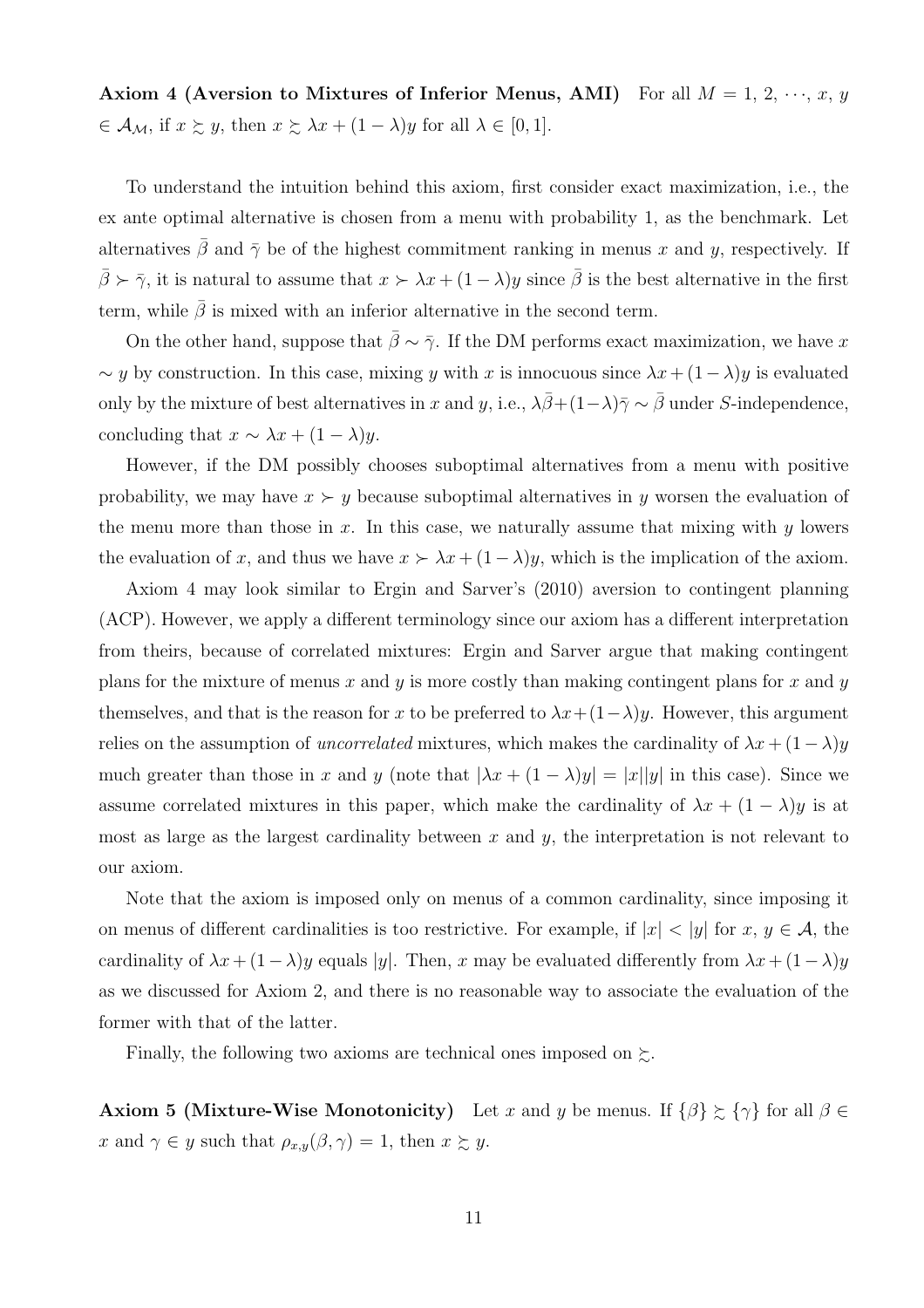**Axiom 6 (Nondegeneracy)** There exist menus x, y such that  $x \succ y$ .

Intuitively, Axiom 5 says that menu x is preferred to y if the alternative chosen from x is better than the one chosen from  $y$  (with respect to the commitment ranking) in each mental state. On the other hand, Axiom 6 assures that not all menus are indifferent.

## 4 Representation Theorem

Now, we are in the position to state our representation theorem. First, we define an ASC representation, which is the main focus of this paper. We say that a functions  $W : \mathcal{A} \to \mathbb{R}$ represents  $\succsim$  if  $x \succsim y$  whenever  $W(x) \geq W(y)$ .

Definition 3 (Anticipated Stochastic Choice (ASC) Representation) We call that  $(u, \phi, S, \mathcal{M})$  is an anticipated stochastic choice (ASC) representation of the preference  $\succeq$  if the following conditions hold:

(i)  $S = \bigcup_{n=1}^{\infty} S_n$ , where  $S_n = \{s_1, \dots, s_n\}$ ;

(ii)  $\mathcal{M} = \bigcup_{n=1}^{\infty} \mathcal{M}_n$ , where  $\mathcal{M}_n \subseteq \Delta(S_n)$  is convex and closed for  $n = 1, 2, \cdots$ ;

(iii)  $V : \mathcal{A} \to \mathbb{R}$  is a function that represents  $\succsim$  such that

$$
V(x) = \max_{\mu \in \mathcal{M}_{|x|}} \int_{S_{|x|}} u(\phi(x, s)) d\mu(s), \tag{2}
$$

where  $u : \Delta(Z) \to \Re$  is an affine function and  $\phi : A \times S \to \Delta(Z)$  is a function, Further, the restriction of  $\phi$  on  $\{x\} \times S_{|x|}$ , i.e.,  $\phi_x(\cdot) \equiv \phi(x, \cdot)$ , is a bijection.

Furthermore, we say that an ASC representation  $(u, \phi, S, \mathcal{M})$  of  $\succeq$  is *essentially unique* if the following conditions hold for all ASC representations  $(u', \phi', S', \mathcal{M}')$  of  $\succeq$ :

(iv) u is unique up to a positive affine transformation, i.e., there exists  $a > 0$  and  $b \in \mathbb{R}$  such that  $u'(\beta) = au(\beta) + b$  for all  $\beta \in \Delta(Z)$ ;

(v) there exists a bijection  $\eta: S \to S'$  such that  $\phi'(x, \eta(s)) = \phi(x, s)$  for all  $x \in A$  and  $s \in S$ ; (vi)  $\mathcal{M} = {\mu \circ \eta \in \Delta(S) : \mu' \in \mathcal{M}}.$ 

This representation is interpreted as follows. Conditions (i) and (ii) define the sets of mental states S and state-generating functions, i.e., probability distributions over the sets of mental states, M. Condition (iii) denotes a representation V of  $\gtrsim$ , where a choice function  $\phi$  yields an alternative in a given menu x, depending on the mental state  $s \in S_{|x|}$ . For a menu x, a state-generating function  $\mu \in \mathcal{M}_{|x|}$  together with  $\phi$  derives a probability distribution over alternatives in a given menu  $x$ , which is interpreted as a stochastic choice function, i.e., a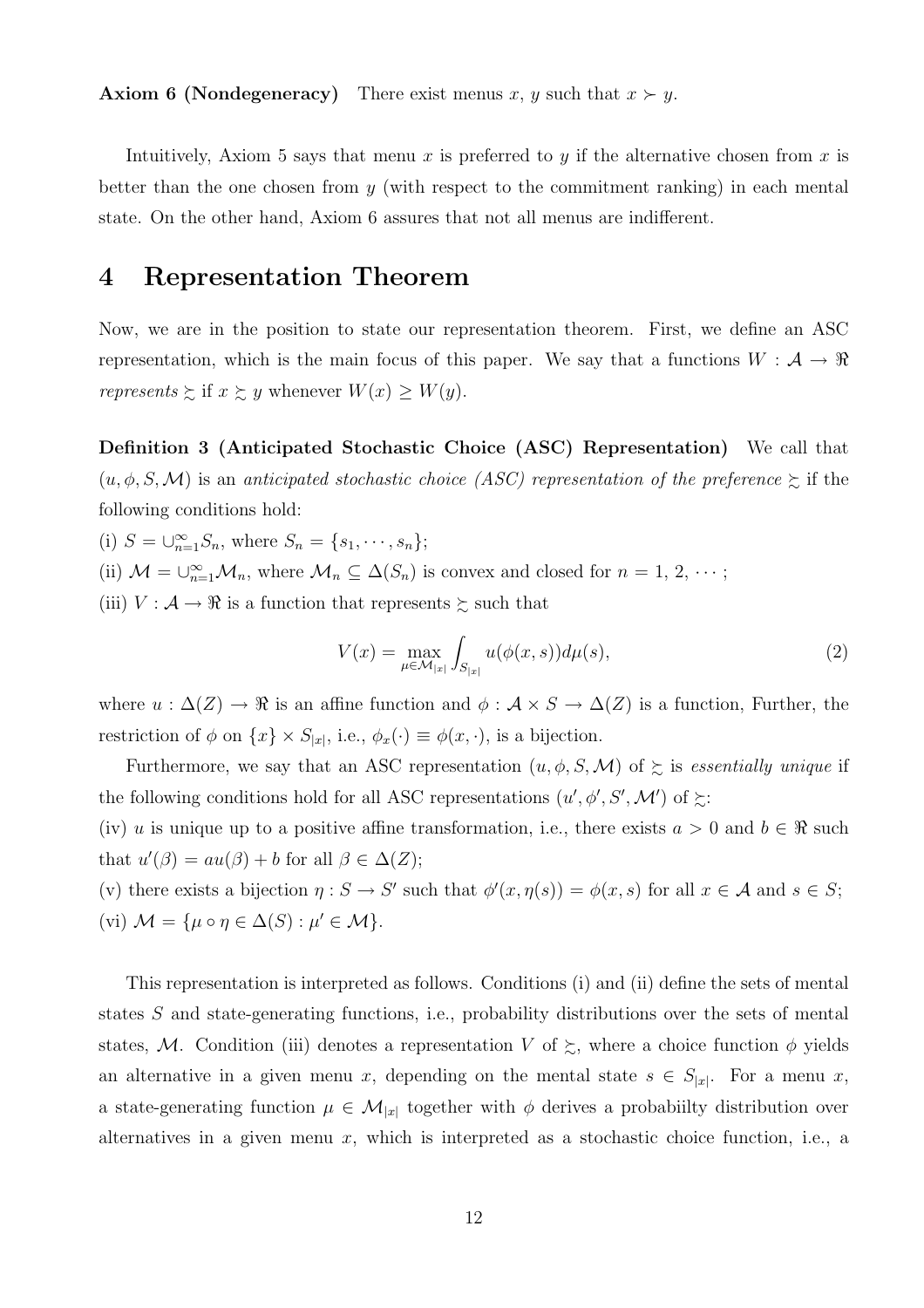probability distribution over alternatives in  $x$ <sup>8</sup>. Fully anticipating this, the DM chooses the optimal state-generating function  $\mu$  to maximize the expected utility with the utility function  $u^{\theta}$ . Note that the bijectiveness of  $\phi_x$  guarantees the minimality of the set of mental states  $S_n$  for each n, i.e., if  $S'_n \supsetneq S_n$ , then  $S'_n$  is never the set of mental states. On the other hand, uniqueness condition (iv) is straightforward. The implication of  $(v)$  is that the sets of mental states that induce the same ex post choice after renumbering are considered equivalent, and (vi) implies that after the renumbering, the sets of state-generating functions are equivalent.

Now, we state the main theorem of this paper.

**Theorem 1 (Main Theorem)** Under Assumption 1,  $\geq$  satisfies Axioms 1-6 if and only if  $\geq$ admits an ASC representation  $(u, \phi, S, \mathcal{M})$ . Furthermore, the ASC representation is essentially unique.

The proof is in the Appendix. A sketch of the proof is as follows: first, weak order, continuity, and S-independence imply that there exists a von Neumann-Morgenstern function u that represents the commitment ranking  $\succeq$ . Without loss of generality, u is normalized to  $K \subseteq \Re$ .

Next, fix a finite number  $M$  of alternatives in each menu. Since Assumption 1 assures that a mental state can be associated with an alternative of an arbitrary commitment ranking, there exists a set of mental states  $S_M$  such that the set of menus x and the set of functions  $\phi_x : S_M \to x$  are isomorphic. Moreover, by the definition of correlated mixtures that we employ, the set of composite functions  $u \circ \phi_x : S_M \to K$  of utility functions u and functions  $\phi_x$  constructs a linear space, wherein addition and scalar multiplication are derived from the perfectly correlated mixture coefficient.

Hence, over functions  $\phi_x : S_M \to x$ , there exists a preference relation that satisfies the counterparts of Axioms 1-6, which are similar to those imposed by Gilboa and Schmeidler (1989). (Note that the counterpart of AMI has the inverse implication of Gilboa and Schmeidler's uncertainty aversion, which makes our representation the maximum of expected utility as opposed to the minimum.) Thus, an argument similar to theirs derives the desired preference representation for the fixed  $M$ . Finally, since the same argument holds for all  $M$ , the desired representation is obtained for any menu  $x$ . The uniqueness result is similar to that of Gilboa and Schmeidler (1989).

 ${}^8$ The stochastic choice function employed here is standard in the literature on stochastic choice (e.g., McFadden and Richter 1991) except that mental states s, which determine the choice of an alternative from a menu, are explicit in an ASC representation, while they are implicit in the literature.

<sup>9</sup>We can easily derive a representation in which a state-generating function is chosen so that the expected utility is minimized from reversing the implication of AIM. The obtained representation implies that ex post choice of an alternative is made by nature, which makes the DM ambiguity averse. We will discuss more on the difference in implication between the modified representation and an ASC representation in Subsection 8.2.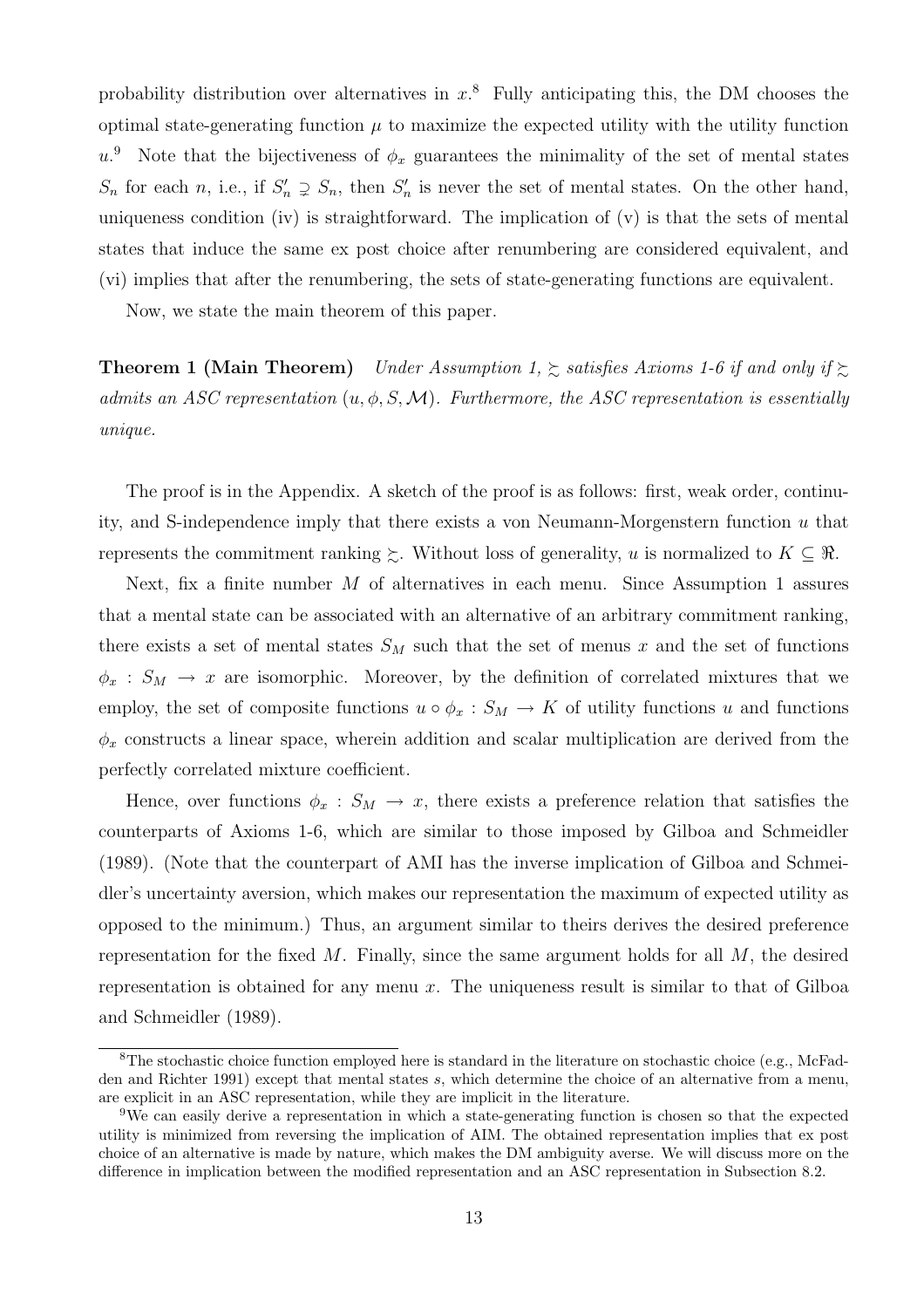A few remarks are in order. First, the (essential) uniqueness of  $S$  and  $M$  in an ASC representation renders the interpersonal comparison of  $\mathcal M$  meaningful: a larger set  $\mathcal M$  of stategenerating functions provides the DM more freedom to control her future self, which can be interpreted as more rationality. Conversely, a smaller  $\mathcal M$  restricts the DM's ability to control her future self, thus she prefers commitment to singleton menus more, to avoid choosing suboptimal alternatives. We will formalize this discussion in Subsection 6.2.

Second, an ASC representation generally derives probability distributions over the alternatives of a menu that do *not* generally satisfy extremeness, i.e., ASC representations permit nonextreme points to be chosen with positive probability. For example, let  $Z \subset \mathbb{R}^2$  be  $\{b_1, b_2, b_3, b_4\}$ , where  $b_1 = (0, 0), b_2 = (0, 1), b_3 = (1, 0),$  and  $b_4 = (1/3, 1/3)$ . Then, by assuming that all  $\mu$  $\in \mathcal{M}_4$  have full supports,  $b_4$  is chosen from  $x = \{b_1, b_2, b_3, b_4\}$  (where  $b_i$  denote degenerated lotteries for  $i = 1, 2, 3$ , and 4) with positive probability. This property renders an ASC representation more tractable than the random utility models such as Dekel, Lipman, and Rustichini (2001), Dekel and Lipman (2010), and Ergin and Sarver (2010) as a stochastic choice model, as we discussed in Subsection 1.2.

Finally, "on-path" stochastic choice functions, i.e., probability distributions over menus induced by the optimal state-generating functions and the choice function, generally violate regularity (Luce and Suppes 1965) and Weak Axiom of Revealed Stochastic Preference (WARSP, Bandyopadhyay et al. 1999).<sup>10</sup> This property provides flexibility to an ASC representation to accommodate some choice anomalies as we will demonstrate in Section 8.

We conclude this section by discussing four special cases of an ASC representation. The first is  $\mathcal{M}_n = \Delta(S_n)$  for  $n = 1, 2, \cdots$ . In this case the DM can exactly attain the optimality with probability 1 since she chooses the optimal state-generating function among all the probability measures over  $S_n$ . We will demonstrate in Subsection 6.1 that monotonicity implies (and is implied by) this special case.

The second is  $\mathcal{M}_n = \{\mu_n\}$  for some probability measures  $\mu_n \in \Delta(S_n)$  with  $n = 1, 2, \cdots$ . This corresponds to the pure stochastic choice case, i.e., the DM chooses alternatives with probability specified by  $\mu_n$ . In particular, if  $\mu_n$  is such that  $\mu_n({s_1}) = 1$  and  $\mu_n({s_i}) = 0$ for  $i \neq 1$ , only the alternative corresponding to  $s_1$  is chosen with probability 1 regardless of its commitment ranking, which is interpreted that choice is so inadvertent that only the most salient alternative is chosen with positive probability. We will discuss these special cases in Section 7.

<sup>10</sup>Our approach shares the same spirit with Noor and Takeoka (2009, 2010), who consider a preference for menus that violates independence or WARP (Weak Axiom of Revealed Preference). However, they focus on deterministic choice of an alternative from a menu, whereas we focus on stochastic choice (they examine WARP while we examine WARSP).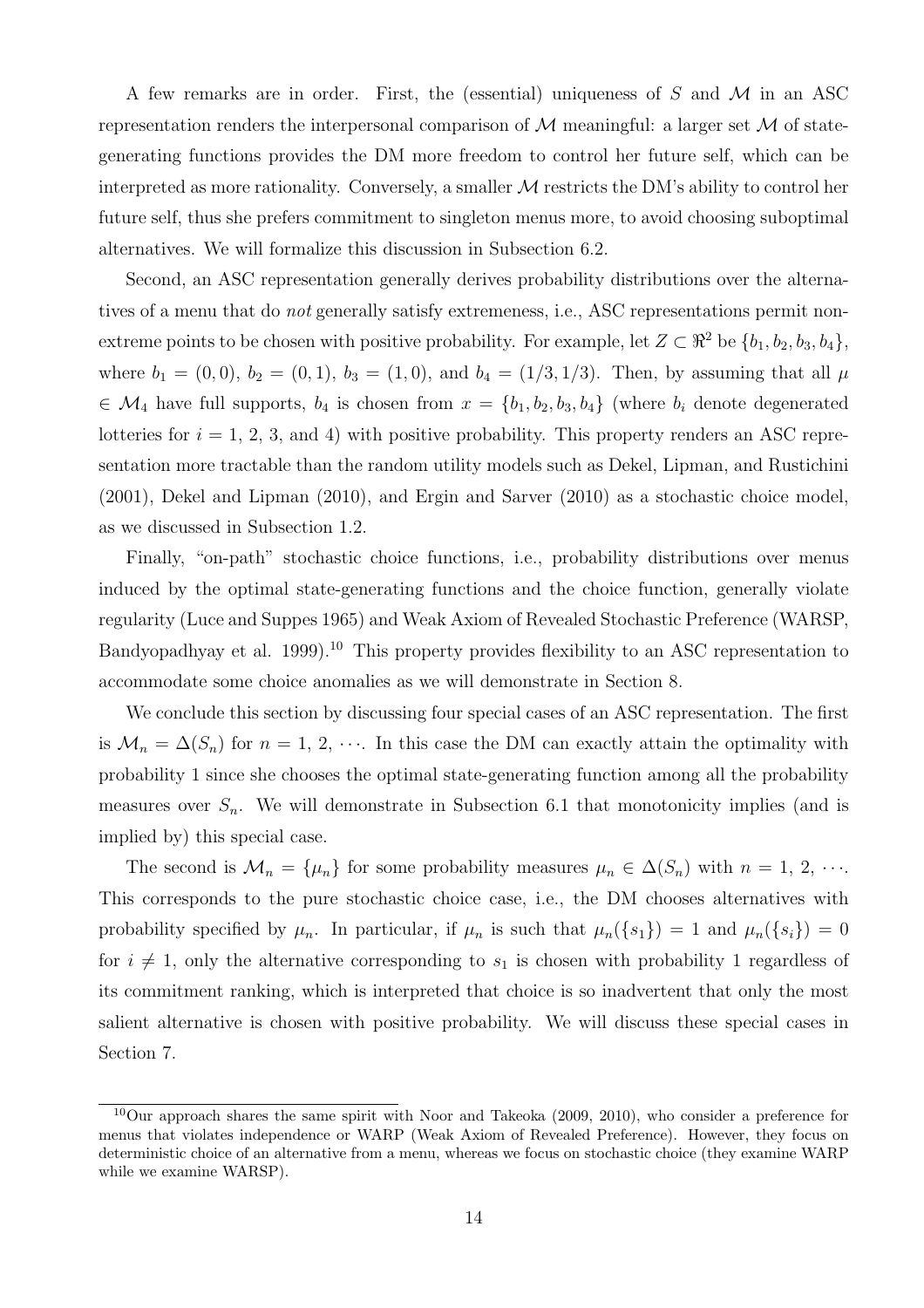The third special case of interest is  $\mathcal{M}_n = \{(1 - \epsilon)\mu + \epsilon \mu_n : \mu \in \Delta(S_n)\}\)$  for some stategenerating function  $\mu_n \in \Delta(S_n)$  and  $n = 1, 2, \cdots$ . In this case, all the state-generating functions are available with probability  $1 - \epsilon$  and only a purely stochastic choice is available with probability  $\epsilon$ . Eventually, we obtain a trembling-hand representation (Selten 1975)

$$
V(x) = (1 - \epsilon) \max_{\beta \in x} u(\beta) + \epsilon \int_{S_{|x|}} u(\phi(x, s)) d\mu_{|x|}(s), \tag{3}
$$

which implies that the DM chooses the best alternative with probability  $1 - \epsilon$  and arbitrary alternatives with probability  $\epsilon$ <sup>1112</sup>

Finally, choice under limited consideration sets (Wright and Barbour 1977; Masatlioglu, Nakajima, and Ozbay 2010) can be also considered as a special case of an ASC representation. For each  $n = 1, 2, \dots$ , let  $Q_n \subsetneq S_n$  and  $\mathcal{M}_n = {\mu \in \Delta(S_n) : \text{supp}(\mu) \subseteq Q_n}$  (supp( $\mu$ ) denotes the support of  $\mu$ ). Then, the ASC representation becomes  $V(x) = \max_{\beta \in \phi(x,Q_{|x|})} u(\beta)$ . In other words, the DM chooses the best alternative from the ones corresponding to mental states in  $Q_n$ , and the alternatives corresponding to mental states in  $S_n \setminus Q_n$  will be never "considered," irrespectively of their utility. Compared to a revealed attention model by Masatlioglu, Nakajima, and Ozbay (2010), the ASC representation permits stochastic choice as well as deterministic choice, whereas the "consideration sets"  $\phi(x, Q_n)$  depend on the correspondences between mental states and alternatives.

# 5 Relations between Preferences for Menus of Different **Cardinalities**

In the previous section, we have not specified relations between the sets of mental states associated with menus with different cardinalities. In other words, if the cardinalities of menus  $x$ and  $\gamma$  are different, there is not necessarily a correspondence between mental states associated with x and y. On the other hand, the following analysis relates the sets of mental states by imposing the following axiom.

<sup>11</sup>For the sake of simplicity, we do not provide a formal axiomatization for a trembling-hand ASC representation. However, the axiomatization will be easily obtained by exploiting an axiomatization of  $\epsilon$ -contamination (for example, Nishimura and Ozaki 2006), and the similarity between ASC and maxmin expected utility representations.

<sup>&</sup>lt;sup>12</sup>This representation may remind the reader of Chatterjee and Krishna (2009), who consider the DM that maximizes the ex ante utility with probability  $1 - \epsilon$  and the "alter-ego" utility with probability  $\epsilon$ . In particular, if we accept the second interpretation in Subsection 2.1, i.e., ex post choices in an ASC representation are made to maximize the ex post utility given mental states, (3) implies that the DM maximizes the ex ante utility with probability  $1 - \epsilon$  and the multiple "alter-ego" utility, which depends on mental states, with probability  $\epsilon$ .

Unlike their study, however, the ex post utility function in this interpretation is not generally a von Neumann-Morgenstern utility function. Accordingly, an ASC representation does not satisfy extremeness as we mentioned, while their model satisfies it.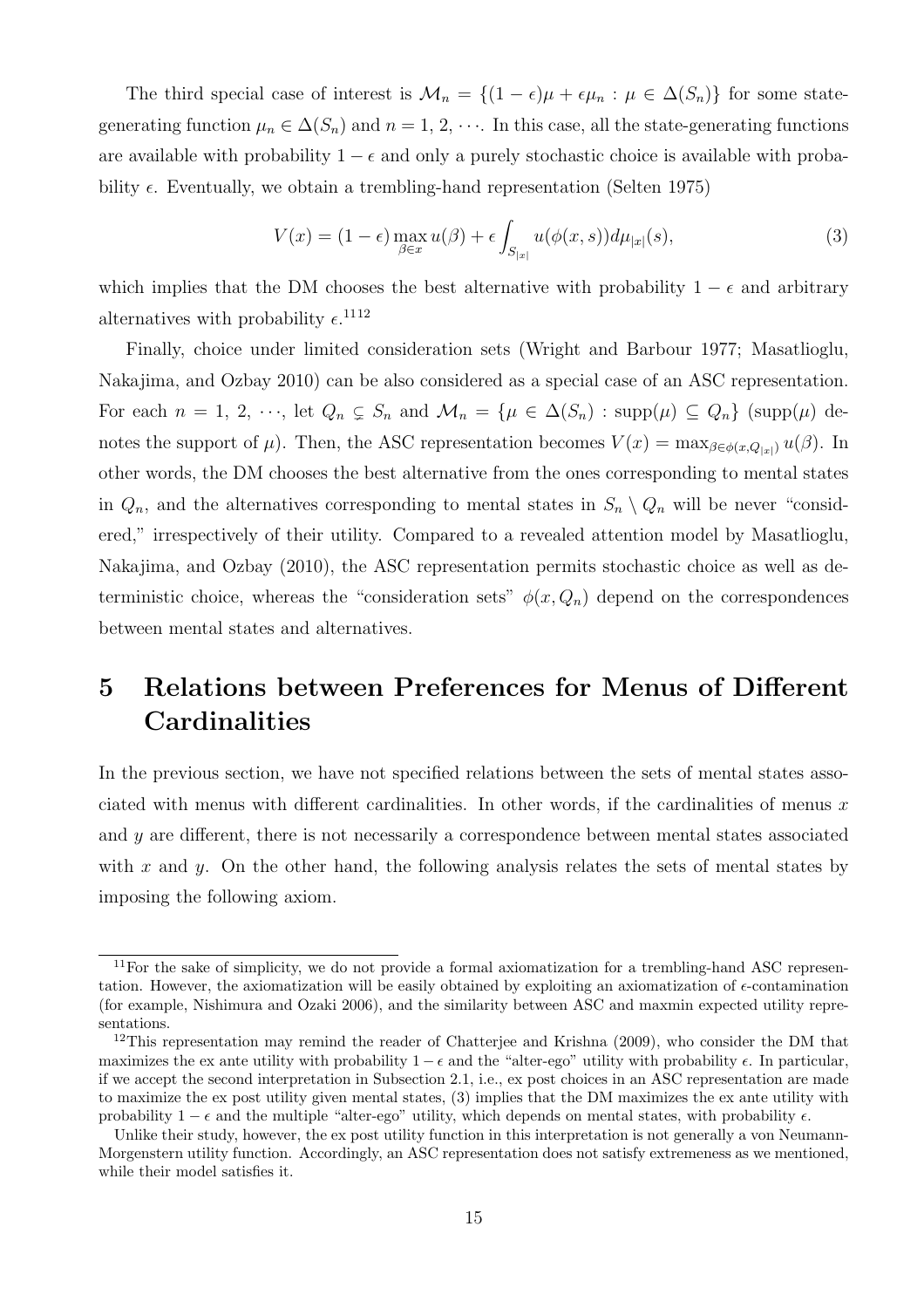Axiom 7 (Indifference to Addition of Commitment Equivalent, IAC) For  $x \in A$ , if  $x \sim {\bar{\beta}}$  and  $\bar{\beta}$  is a mixture-invariant addition to x, then  $x \cup {\bar{\beta}} \sim {\bar{\beta}}$ .

Suppose that the menu x is indifferent to a singleton menu  $\{\bar{\beta}\}\$  (which we refer to as the commitment equivalent of x). Then, it is reasonable to assume that  $x \cup {\bar{\beta}}$  is also indifferent to  $\{\bar{\beta}\}$  since the addition of  $\bar{\beta}$  does not change the existing correspondences between alternatives in  $x$  and mental states, which explains the implication of the axiom.

Now, we consider the following relation between the sets of state-generating functions.

Definition 4 (Set of State-Generating Functions Derived from the Bayes' Rule) Let  $\mathcal{M}_{n+k}$  be the set of state-generating functions over  $S_{n+k}$  in an ASC representation  $(u, \phi, S, \mathcal{M})$ . We refer to  $\mathcal{M}_{n,k}^*$  as the set of state-generating functions over  $S_n$  derived from the Bayes rule if the following condition is satisfied:

$$
\mathcal{M}_{n,k}^* = \{\mu(S_n \cap \cdot)/\mu(S_n) | \mu \in \mathcal{M}_{n+k}, \mu(S_n) > 0\}.
$$
\n
$$
(4)
$$

In other words,  $\mathcal{M}_{n,k}^*$  consists of state-generating functions derived from the Bayes' rule applied to each state-generating function in  $\mathcal{M}_{n+k}$ , while excluding the ones that assign zero probability to  $S_n$ . If the sets of state-generating functions are singletons, then  $\mathcal{M}_{n,k}^*$  are simply derived from the Bayes' rule applied to the singletons, which is compatible with Luce (1959) (we will formally characterize this case in Section 7).

Now, the following theorem indicates that under Axiom 7,  $\mathcal{M}_n$  includes state-generating functions that are derived from the Bayes' rule applied to each state-generating function in  $\mathcal{M}_{n+k}$ .

**Theorem 2** Assume that  $\geq$  has an ASC representation  $(u, \phi, S, \mathcal{M})$ . Then, IAC implies the following statements for all  $n, k \in N$ .

(i)  $\mathcal{M}_{n,k}^* \subseteq \mathcal{M}_n$ , and (ii)  $\mathcal{M}_{n,k}^* = \mathcal{M}_n$  if  $\mu(S_n) > 0$  for all  $\mu \in \mathcal{M}_{n+k}$ .

The proof is relegated to the Appendix. To see the reason that we need the condition that  $\mu(S_n) > 0$  for all  $\mu \in \mathcal{M}_{n+k}$  to obtain statement (ii), note that a key step of the proof is the equality in (10), i.e.,  $\max_{\mu \in \mathcal{M}_{n,k}^*}$ R  $\int_{S_n} u \circ \phi(x, s) d\mu = \max_{\mu \in \mathcal{M}_{n+k}} \int_{S_n}$  $S_n$  $u \circ \phi(x,s)$  $\frac{\partial \phi(x,s)}{\mu(S_n)}d\mu$ , the right-hand side of which is not well-defined if there exists  $\mu \in \Delta(S_{n+k})$  such that  $\mu(S_n) = 0$ .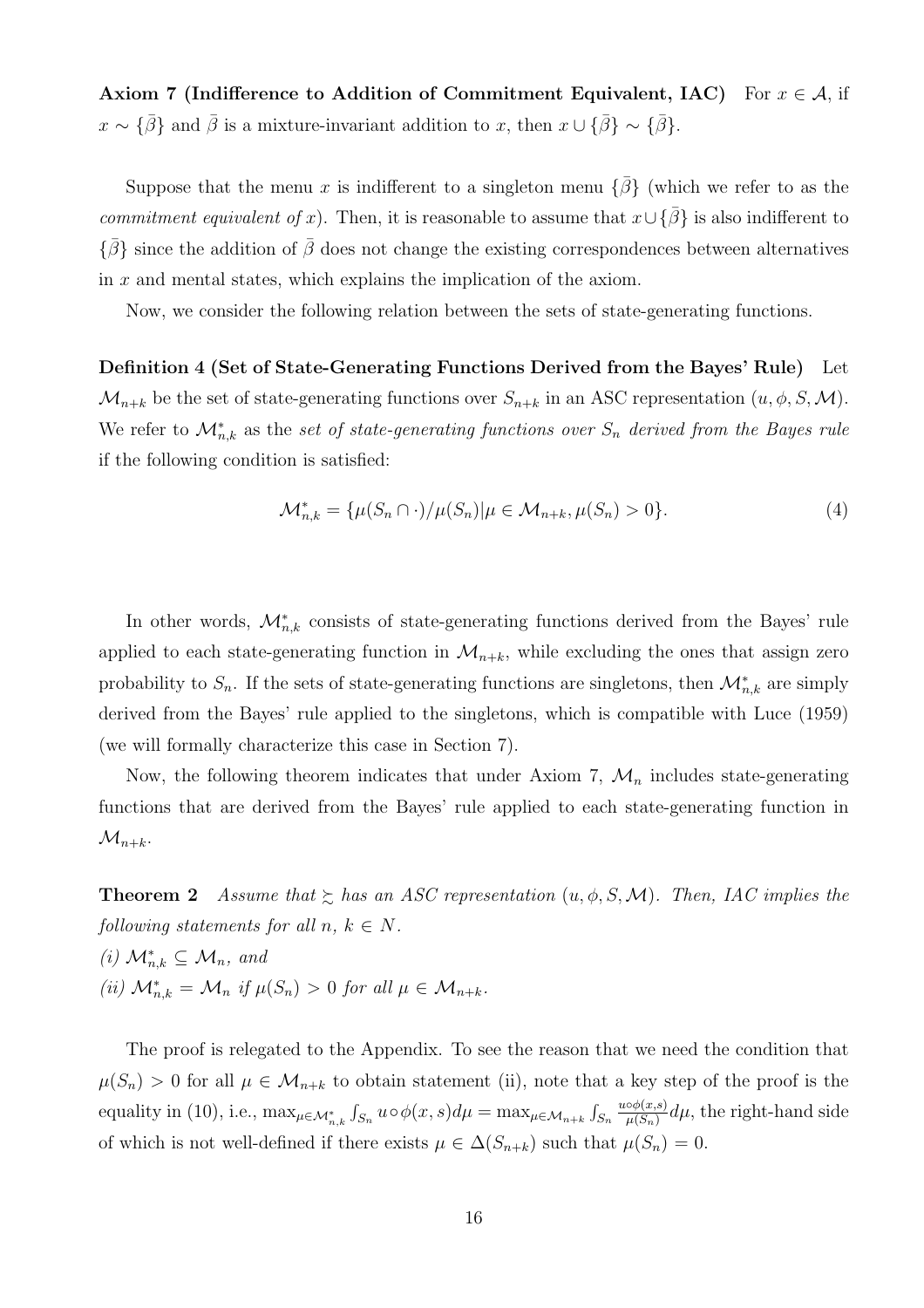Note also that dropping the condition in Axiom 7 that  $\bar{\beta}$  is a mixture-invariant addition is too restrictive to obtain a general ASC representation: for example, let  $x = \{\beta_1, \beta_2\}$  and  $x^i = x \cup \{\bar{\beta}^i\}$ with  $\bar{\beta}^i \in \Delta(Z)$  such that  $\rho_{x^i,x_3^*}(\bar{\beta}^i,\beta_i^*)=1$  for  $i=1, 2$ , and 3. The strengthened version of Axiom 7 implies that  $x^1$ ,  $x^2$ , and  $x^3$  are all indifferent, while the original statement only implies that  $x^3$  is indifferent to  $\{\bar{\beta}\}$ . However, since  $\bar{\beta}^1$ ,  $\bar{\beta}^2$ , and  $\bar{\beta}^3$  have the same commitment ranking, yet mixed with different  $\beta_i^*$ , the indifference between  $x^1$ ,  $x^2$ , and  $x^3$  implies that the alternative of the same commitment ranking is chosen from each menu with the same probability (e.g.,  $\bar{\beta}^i$  is chosen from  $x^i$  with the same probability for  $i = 1, 2,$  and 3). The only ASC representation that satisfies the last condition is such that the set of state-generating functions for each cardinality of menus is a singleton that gives the same probability to all mental states.

# 6 Monotonicity, Preferences for Commitment, and Set Betweenness

In this section, we explore an important implication of an ASC representation regarding the size of menus – whether the DM prefers flexibility or commitment – which is often examined in the literature.

### 6.1 Monotonicity

In this subsection, we discuss monotonicity, i.e., a preference for larger menus, which is interpreted as a preference for flexibility. The following axiom is often discussed in the literature on menu choice (e.g., Kreps 1979, 1992; Dekel, Lipman, and Rustichini 2001; Nehring 1999; Ergin and Sarver 2010).

**Axiom 8 (Monotonicity)** For all  $x, y \in A$ , if  $x \supseteq y$ , then  $x \succsim y$ .

The following theorem indicates that an ASC does not generally satisfy monotonicity unless the sets of state-generating functions are equivalent to the sets of all probability measures over mental states.

**Theorem 3** Suppose that  $\succsim$  has an ASC representation  $(u, \phi, S, \mathcal{M})$ . Then, the following statements are equivalent.

 $(a) \succeq$  satisfies monotonicity (b)  $\mathcal{M}_n = \Delta(S_n)$  for  $n = 1, 2, \cdots$ .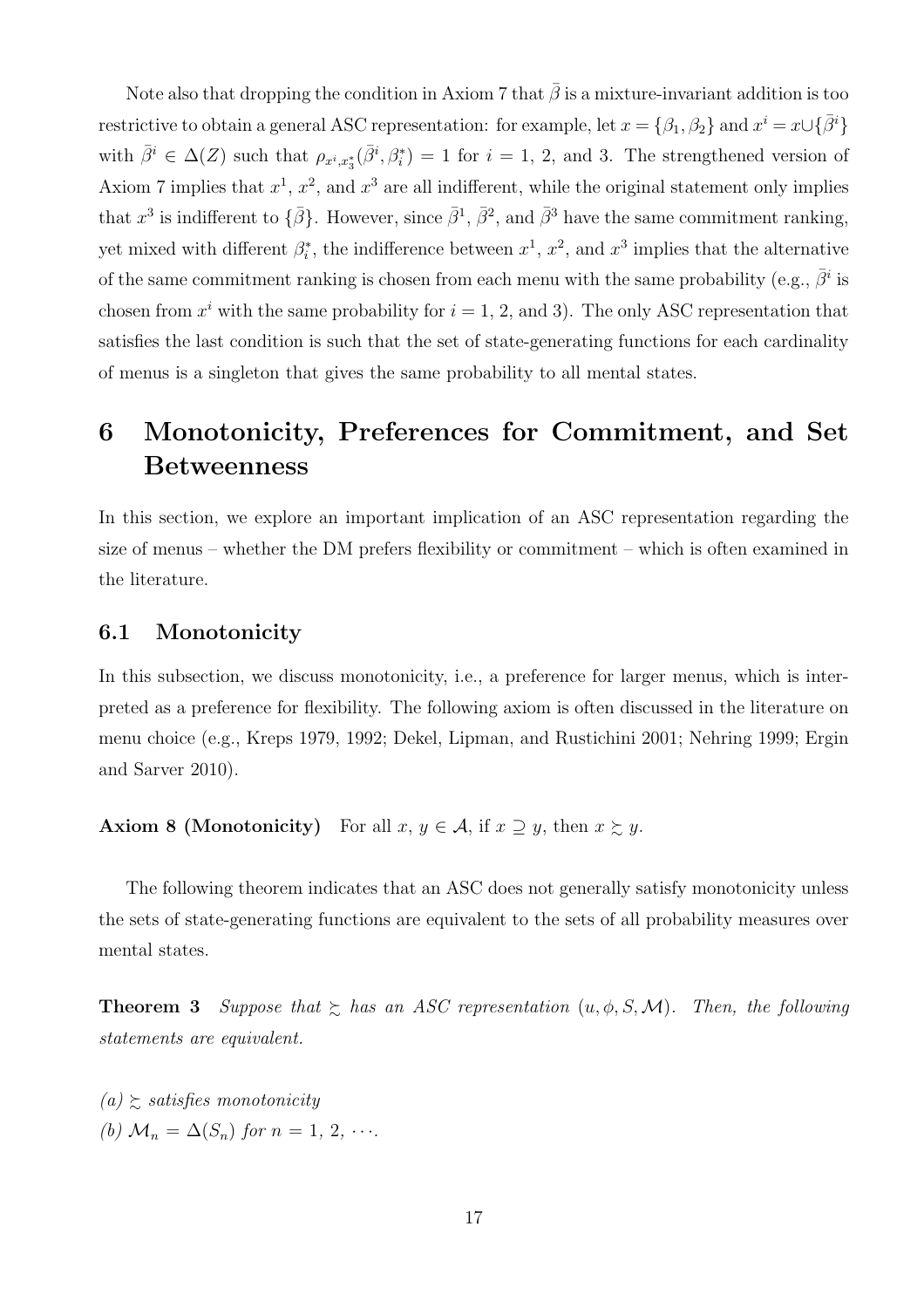This theorem indicates that there is no nontrivial intersection between an ASC representation and the existing studies on a preference for flexibility à la Dekel, Lipman, and Rustichini (2001). Namely, whenever we require monotonicity, an ASC representation reduces to a usual utility maximization model with a state-independent utility function.

### 6.2 Preferences for Commitment

In this subsection, we investigate the other extreme, that is, a preference for commitment.

Definition 5 (Preferences for Commitment to Singleton Menus) (1) For  $x \in A$ , preference  $\succeq$  exhibits a preference for commitment to a singleton menu at x if there exists  $\beta \in$ x such that  $\{\beta\} \succ x$ .

(2) Preference  $\gtrsim_2$  exhibits a preference for commitment to a singleton menu more than preference  $\xi_1$  if for all  $x \in \mathcal{A}$ , there exists  $\beta \in x$  such that

$$
\{\beta\} \succsim_1 x \Rightarrow \{\beta\} \succsim_2 x. \tag{5}
$$

Unlike Gul and Pesendorfer (2001), we restrict our attention to commitment to singleton menus, which implies that a preference for commitment to a singleton menu is stronger than a preference for commitment in their sense. Dekel and Lipman (2010) also focus on a preference for commitment to a singleton menu and Ergin and Sarver (2010) employ a similar condition to compare contemplation costs. The following observation indicates that an ASC preference exhibits a preference for commitment to a singleton menu, which also implies that it exhibits a preference for commitment in Gul and Pesendorfer's sense.

**Observation 1** Suppose that  $\succsim$  has an ASC representation  $(u, \phi, S, \mathcal{M})$  such that  $\mathcal{M} \subsetneq$  $\bigcup_{n=1}^{\infty} \Delta(S_n)$ . Then, there exists  $x \in \mathcal{A}$  with  $|x| \geq 2$  such that  $\succsim$  exhibits preference for commitment to a singleton menu at x.

To see why this implication holds, let  $\beta$  be the alternative of the highest commitment ranking in x. Then, it is straightforward from the definition of an ASC representation that  $\{\beta\} \succ x$ unless  $\mathcal{M}_{|x|} = \Delta(S_{|x|}).$ 

As is noted in Section 4, the size of the set of state-generating functions  $\mathcal{M}_n$  can be interpreted as an index for the rationality of the DM. We provide a behavioral foundation for this interpretation.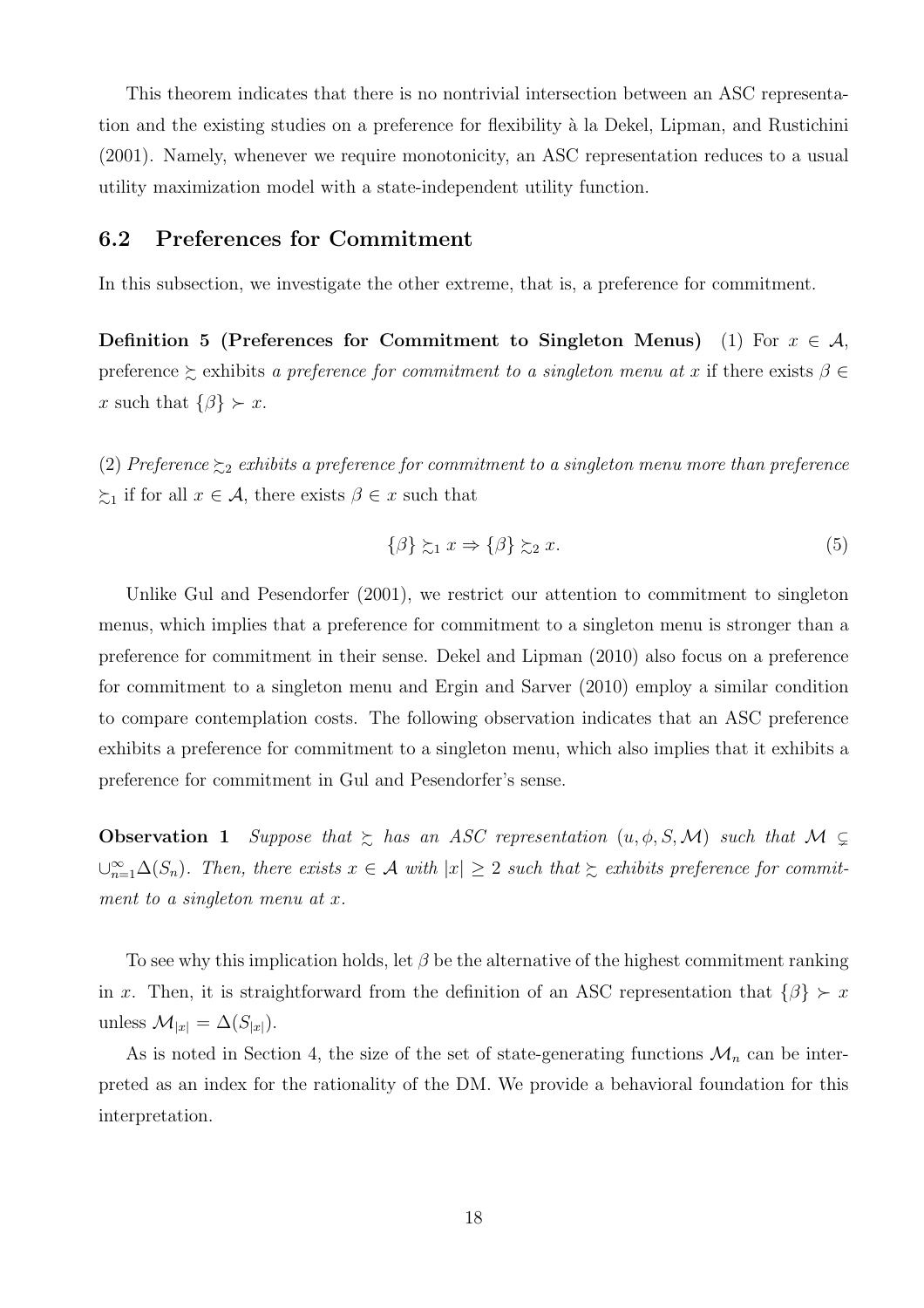**Theorem 4** Suppose that the DM<sub>i</sub>'s preference  $\geq_i$  has ASC representations  $(u, S, \mathcal{M}^i)$  for i  $= 1, 2$ . Then,  $\gtrsim$  exhibits a preference for commitment to a singleton menu more than  $\gtrsim$  if and only if  $\mathcal{M}^1 \supseteq \mathcal{M}^2$ .

The proof can be found in the Appendix. Since the set of state-generating functions in our representation describes state-generating functions from which the DM chooses the optimal one, a smaller set of state-generating functions for DM2 than that for DM1 implies that DM2 is more likely to "mistakenly" choose suboptimal alternatives from a menu ex post than DM1. Eventually, DM2 prefers commitment more than DM1 to avoid unintentionally choosing suboptimal alternatives.

In a trembling-hand case, the magnitude of  $\epsilon$  implies (and is implied by) the set inclusion condition above. Let  $\mathcal{M}_n = \{(1-\epsilon)\mu + \epsilon \mu_n : \mu \in \Delta(S_n)\}\$  and  $\mathcal{M}'_n = \{(1-\epsilon')\mu + \epsilon' \mu_n : \mu \in \Delta(S_n)\}\$ (note that  $\mu_n$  is common between  $\mathcal{M}_n$  and  $\mathcal{M}'_n$ ). Then,  $\epsilon \leq \epsilon'$  if and only if  $\mathcal{M}_n \supseteq \mathcal{M}'_n$ .

The proof of this theorem parallels with Ghirardato and Marinacci (2002, Theorem 17), who relates an interpersonal comparison of ambiguity aversion to that of the set of priors in maxmin expected utility. We should note, however, that we have the inverse implication about the relation between the size of the set of state-generating functions and a preference for singleton menus: the contraction of the set of priors is associated with a less preference for certainty in their study, whereas the contraction of the set of state-generating functions is associated with a more preference for commitment to a singleton menu in this paper. This reflects the fact that the optimal state-generating function maximizes, instead of minimizes as in maxmin expected utility, the expected utility.

### 6.3 Set Betweenness

Until this point, we have discussed the two extreme case, a preference for flexibility and commitment. In this section, we explore something intermediate, i.e., set betweenness proposed by Gul and Pesendorfer (2001).

### Axiom 8' (Set Betweenness) Let  $x, y \in A' \subseteq A$ . If  $x \succeq y$ , then  $x \succeq x \cup y \succeq y$ .

It is easy to see that an ASC representation satisfies betweenness if it is restricted to singleton menus. The statement is formalized as follows.

**Observation 2** Suppose that  $\geq$  has an ASC representation  $(u, \phi, S, M)$ . Then, it satisfies set betweenness if  $\mathcal{A}' = \mathcal{A}_1$ .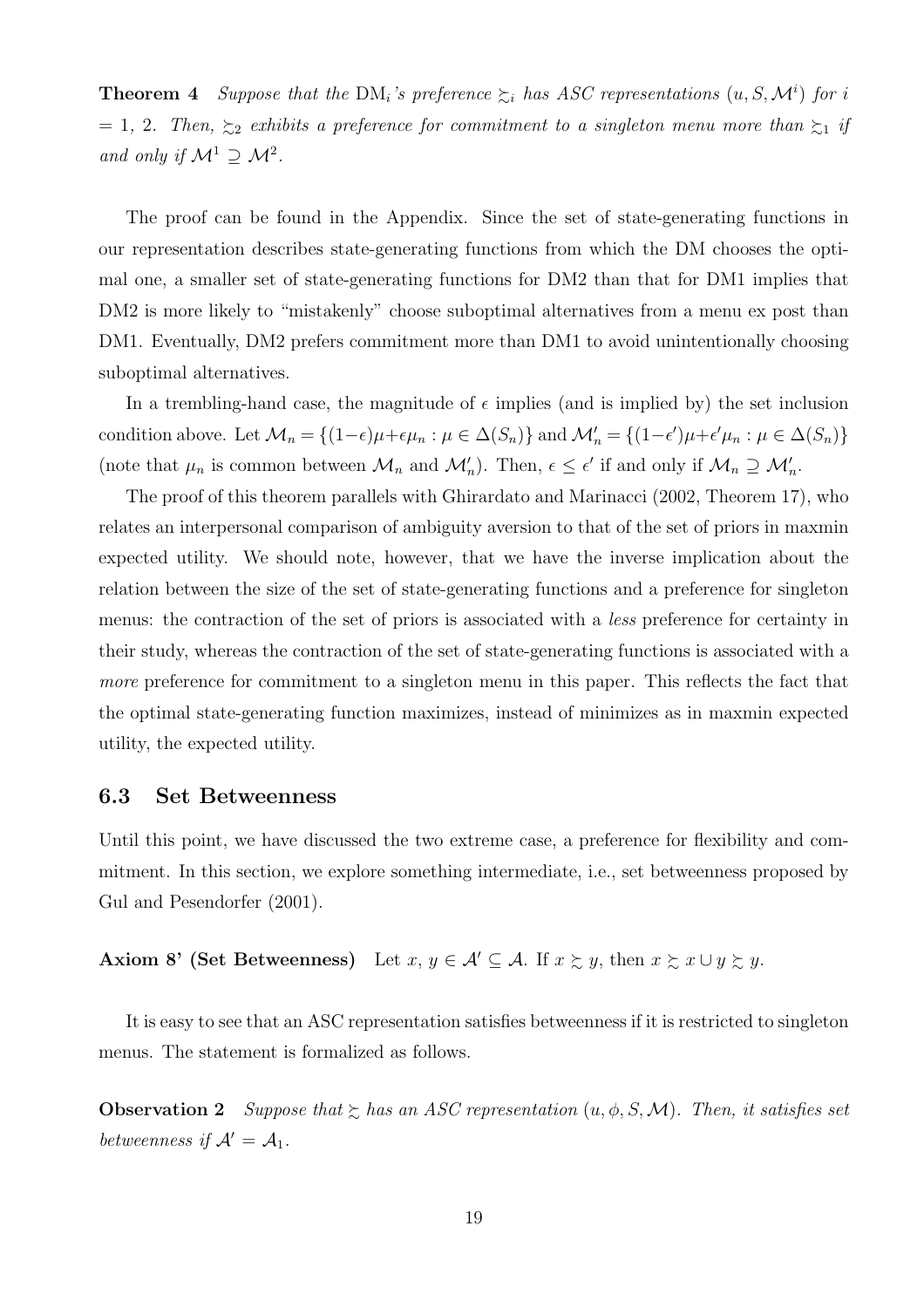**Proof** For singleton menus  $x = \{\beta\}, y = \{\gamma\}, \beta, \gamma \in \Delta(Z)$ , the utilities of x and y are the (expected) utilities of choosing  $\beta$  and  $\gamma$  with probability 1, respectively. Accordingly, the utility of  $x \cup y = \{\beta, \beta'\}$  is the weighted sum of those of  $\beta$  and  $\gamma$ , whatever state-generating function is chosen from the set, which leads to  $x \succsim x \cup y \succsim y$  whenever  $x \succsim y$ . Q.E.D.

The reader may suspect that set betweenness holds for non-singleton menus. However, it is not generally true in an ASC representation. Consider the following example: let  $x = \{\beta_1\}, y$  $=\{\beta_2,\beta_3\}$  such that  $\beta_3 \succ \beta_1 \succ \beta_2$ . Suppose that  $\mathcal{M}_2 = {\mu}$  such that  $\mu \in \Delta(S_2)$  and  $\mu(s_1) =$ 1,  $\mathcal{M}_3 = {\mu'}$  such that  $\mu' \in \Delta(S_3)$  and  $\mu'(s_3) = 1$ , and  $\phi(x \cup y, s_i) = \beta_i$  for  $i = 1, 2$ , and 3. Then, we obtain  $x \succ y$  whereas  $x \cup y \succ x$ , which violates set betweenness.

To see the reason for the violation, notice the following two effects of the increase in the cardinality of a menu, which results from combining menus x and y. The first is reducing the probability of choosing the best alternative from the combined menu, given that the stategenerating function remains unchanged. The second is altering the set of state-generating functions from which the optimal state-generating function is chosen. Singleton menus eliminate the second effect since they derive singleton sets of state-generating functions for which the only alternatives are chosen with probability 1, while they preserve the first.

Note that set betweenness is generally violated for non-singleton menus even under IAC: let  $\mathcal{M}'_3 = {\mu' \in \Delta(S_3) : \mu'(s_1) + \mu'(s_3) = 1},$  which clearly includes  $\mathcal{M}_3$  in the example above. Then, we have  $\mathcal{M}_{2,1}^* = \mathcal{M}_2$ . Hence, it follows from Theorem 2 that an ASC representation with  $\mathcal{M}_2$  and  $\mathcal{M}'_3$  satisfies IAC, yet violates set betweenness.

## 7 Pure Stochastic Choice

In this section, we investigate a special case of ASC representation, in which the set of stategenerating functions is a singleton, which corresponds to Luce's (1959) choice axiom approach.

**Definition 6 (Pure Stochastic Choice)** A pure stochastic choice representation is an ASC representation  $(u, \phi, S, M)$  such that  $M = \bigcup_{n=0}^{\infty} {\{\mu_n\}}$  for  $\mu_n \in \Delta(S_n)$ ,  $n = 1, 2, \cdots$ .

Next, we consider the following axiom, which is a strengthening of both S-independence and AMI.

Axiom 3' (Independence for Menus of the Same Cardinalities) For all  $M = 1, 2, \dots$ ,  $x, y, z \in \mathcal{A}_{\mathcal{M}}, \text{ and } \lambda \in [0,1], x \succsim y \text{ if and only if } \lambda x + (1 - \lambda)z \succsim \lambda y + (1 - \lambda)z.$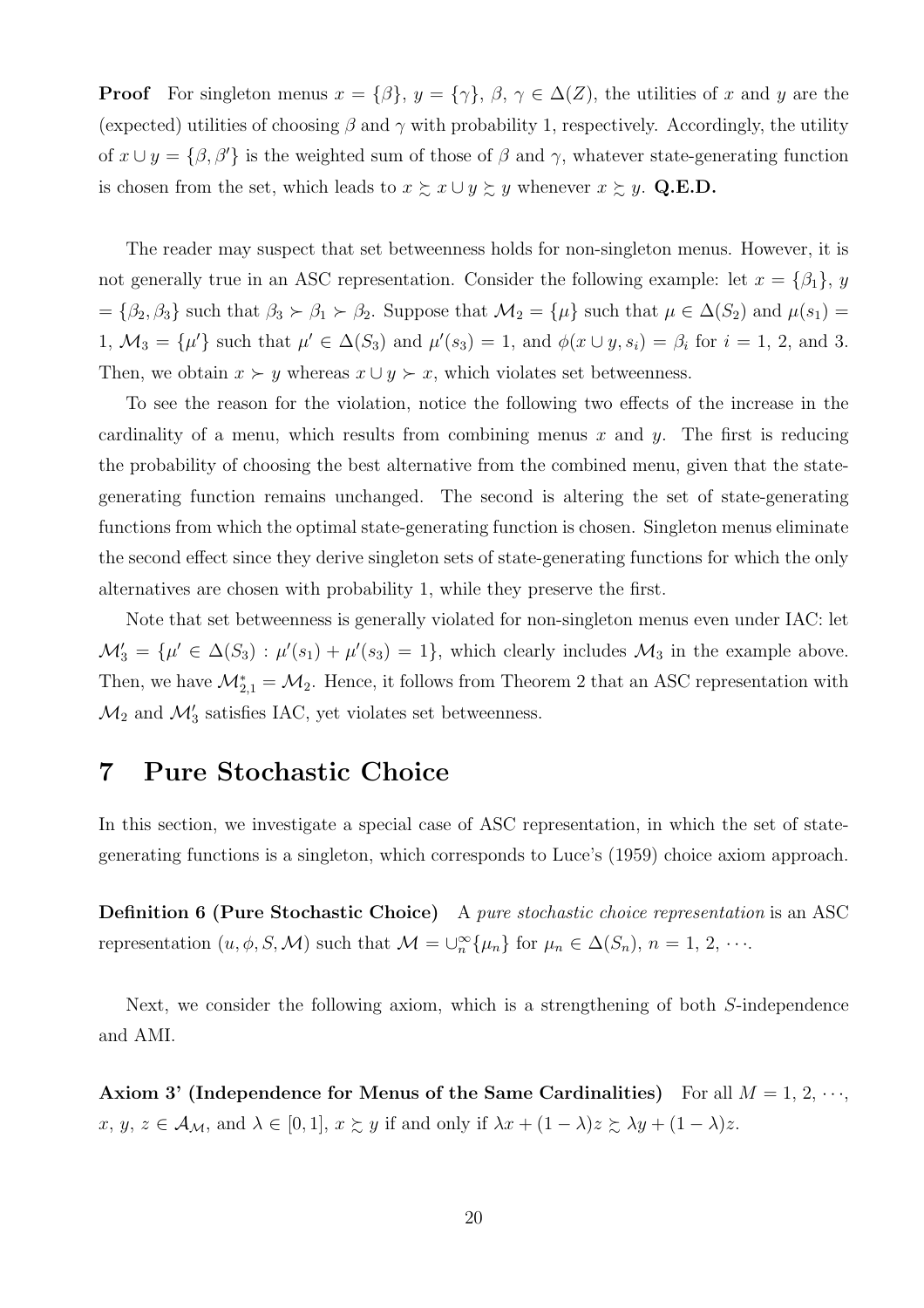This axiom implies that for all menus z of the same cardinality as x and  $y$ , the ranking between menus x and y never changes before and after they are mixed with z. Note that the reason that we restrict our attention to menus of the same cardinality is to exclude the change in the evaluation of menus resulted from the change of cardinality.

From a similarity of ASC representation to maxmin expected utility theory, we expect that imposing the axiom derives a pure stochastic choice representation. The following theorem indicates that this conjecture is correct.

**Theorem 5** Under Assumption 1, preference  $\succsim$  satisfies Axioms 1, 2, 3', 5, and 6 if and only if  $\gtrsim$  admits a pure stochastic choice representation.

The proof is in the Appendix. Note that an ASC preference does not satisfy Axiom 3' unless it is pure stochastic choice. For example, consider the exact maximization case, i.e.,  $\mathcal{M} = \bigcup_{n=1}^{\infty} \Delta(S_n)$ , and let  $x = {\beta_1, \beta_2}$ ,  $y = {\beta'_1, \beta'_2}$ , and  $z = {\gamma_1, \gamma_2}$  with  $\phi(x, s_i) = \beta_i$ ,  $\phi(y, s_i) = \beta'_i, \ \phi(z, s_i) = \gamma_i$  for  $i = 1, 2$ . Then,  $x \succeq y$  implies that the best (with respect to the commitment ranking) alternative  $\beta_i$  of x is preferred to the best alternative  $\beta'_j$  of y. Now, consider mixtures  $\lambda x + (1 - \lambda)z = {\lambda \beta_1 + (1 - \lambda)\gamma_1, \lambda \beta_2 + (1 - \lambda)\gamma_2}$  and  $\lambda y + (1 - \lambda)z =$  $\{\lambda \beta_1' + (1-\lambda)\gamma_1, \lambda \beta_2' + (1-\lambda)\gamma_2\}$ . Then,  $\lambda x + (1-\lambda)z \ge \lambda y + (1-\lambda)z$  with exact maximization implies that the best alternative  $\lambda \beta_k + (1 - \lambda) \gamma_k$  of  $\lambda x + (1 - \lambda) z$  is preferred to the best alternative  $\lambda \beta'_l + (1 - \lambda)\gamma_l$  of  $\lambda y + (1 - \lambda)z$ . However, it is not necessarily the case that  $i = k$ and  $j = l$  since mixing  $\gamma_k$  and  $\gamma_l$  may change the commitment ranking among alternatives.

It is straightforward from Theorem 5 that together with IAC, state-generating functions in a pure stochastic choice representation satisfy the Bayes' rule.

**Corollary 1** Suppose that  $\succsim$  has a pure stochastic choice representation  $(u, \phi, S, M)$ . Then, IAC holds if and only if

$$
\mu_n(E) = \frac{\mu_{n+k}(E \cap S_n)}{\mu_{n+k}(S_n)}
$$

for all n,  $k = 1, 2, \cdots$ , and  $E \subset S$ .

In a pure stochastic choice case, we can consider several variations. To obtain the results, we assume the existence of a complete and transitive salience ranking  $\succeq^*$ .

**Definition 7 (Salience Ranking)** We refer to a complete and transitive order  $\succeq^*$  as the *salience ranking* if for all  $x \in A$  and  $\beta$ ,  $\beta' \in x$  such that  $\phi(x, s_i) = \beta$  and  $\phi(x, s_j) = \beta'$ ,  $\beta \succeq^* \beta'$ implies that  $i \leq j$ . Moreover,  $\beta \sim^* \beta'$  implies that  $\beta = \beta'$ .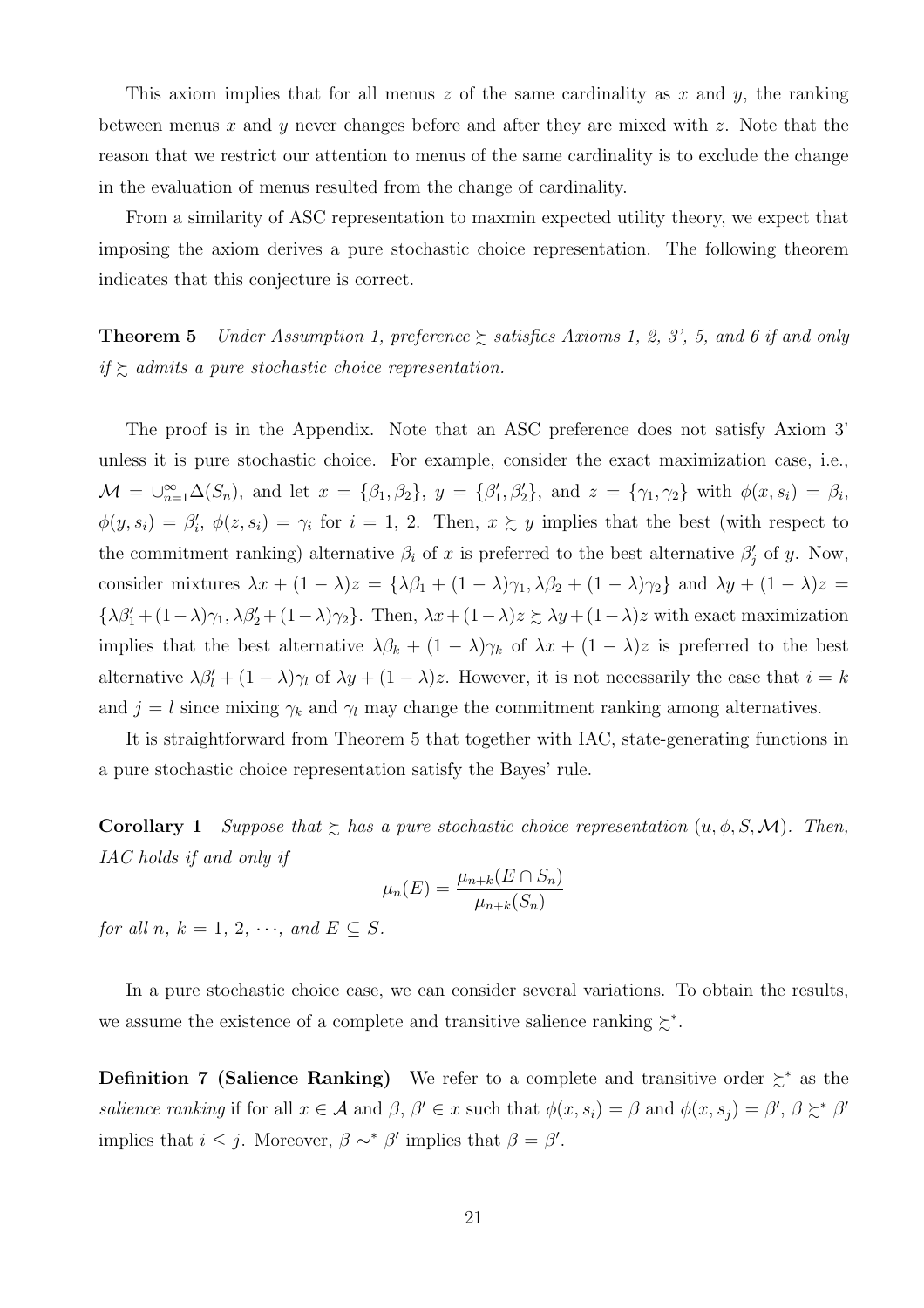A possible interpretation of  $\succcurlyeq^*$  is such that  $\beta_i \succeq^* \beta_j$  implies that " $\beta_i$  is (weakly) more salient (thus, more prone to inadvertent choice) than  $\beta_j$ .<sup>"13</sup> Note that unless otherwise stated, the statement does not imply that  $\beta_i$  is chosen with higher probability than  $\beta_j$  from x. In particular, unlike a preference order,  $\beta \succ^* \beta'$  for all  $\beta' \in x$  does not necessarily imply that  $\beta$  is chosen from x with probability 1. Conversely, if there exists a salience ranking  $\succsim^*$ , a perfectly correlated mixture coefficient can be derived from  $\succcurlyeq^*$  as follows: for all  $x = {\beta_1, \dots, \beta_n}$  and y  $=\{\gamma_1,\dots,\gamma_m\}$  such that  $\beta_1 \succ^* \dots \succ^* \beta_n, \gamma_1 \succ^* \dots \succ^* \gamma_m$ , and  $n \geq m$ , define  $\rho_{x,y}(\beta_i,\gamma_i)=1$ for  $i \leq m$  and  $\rho_{x,y}(\beta_i, \gamma_m) = 1$  for  $i > m$ .

Now we consider the following axiom.

Axiom 9 (Preferences for Improvements in More Salient Alternatives) For  $n, i$ ,  $j \in N$ ,  $i \leq j$ ,  $\beta_1$ ,  $\succ^* \cdots \succ^* \beta_n$ ,  $\beta \sim^* \beta_i$ ,  $\beta' \sim^* \beta_j$ , and  $\beta \sim \beta' \succ \beta_1 \sim \cdots \sim \beta_n$ . Then,  $\{\beta_1,\cdots,\beta_{i-1},\beta,\beta_{i+1},\cdots,\beta_n\}\succsim \{\beta_1,\cdots,\beta_{j-1},\beta',\beta_{j+1},\cdots,\beta_n\}.$ 

This axiom states that the higher the salience ranking of an alternative is, the larger the impact of an improvement (in terms of the commitment ranking) in the alternative on the evaluation of a menu becomes. While the previous sections do not assume a specific order between mental states, we demonstrate in the next theorem that for a pure stochastic choice representation, Axiom 9 assures monotonicity with respect to the salience ranking, i.e., alternatives associated with higher salience rankings are chosen with higher probability.

**Theorem 6** Suppose that  $\geq$  has a pure stochastic choice representation  $(u, \phi, S, \mathcal{M})$ . Then, preferences for improvements in more salient alternatives is satisfied if and only if  $\mu(s_i) \geq \mu(s_j)$ for  $i \leq j$ .

The proof is in the Appendix. Note that without assuming a pure stochastic representation or independence, Axiom 9 does not necessarily derive monotonicity with respect to the salience ranking for a general (non-pure stochastic choice) ASC representation for all  $\mu \in \mathcal{M}$ . The reason is that the axiom has a bite only on the "on-path" state-generating function, which is actually chosen from the set of state-generating functions, and cannot specify the forms of other state-generating functions.

The next axiom, which is a strengthen of the previous axiom, consider the case that inadvertent choice is dominant and the ranking between menus is solely determined by the alternatives

<sup>13</sup>Manzini and Mariotti (2010) and Bordalo, Gennaioli, and Shleifer (2010) also consider a ranking similar to ours. Our model differs from the former in that we derive a choice probability from the menu preference rather than directly assuming it. It differs from the latter in that we focus on menu choice rather than the choice of alternatives, and stochastic choice (derived from the menu choice) rather than deterministic choice.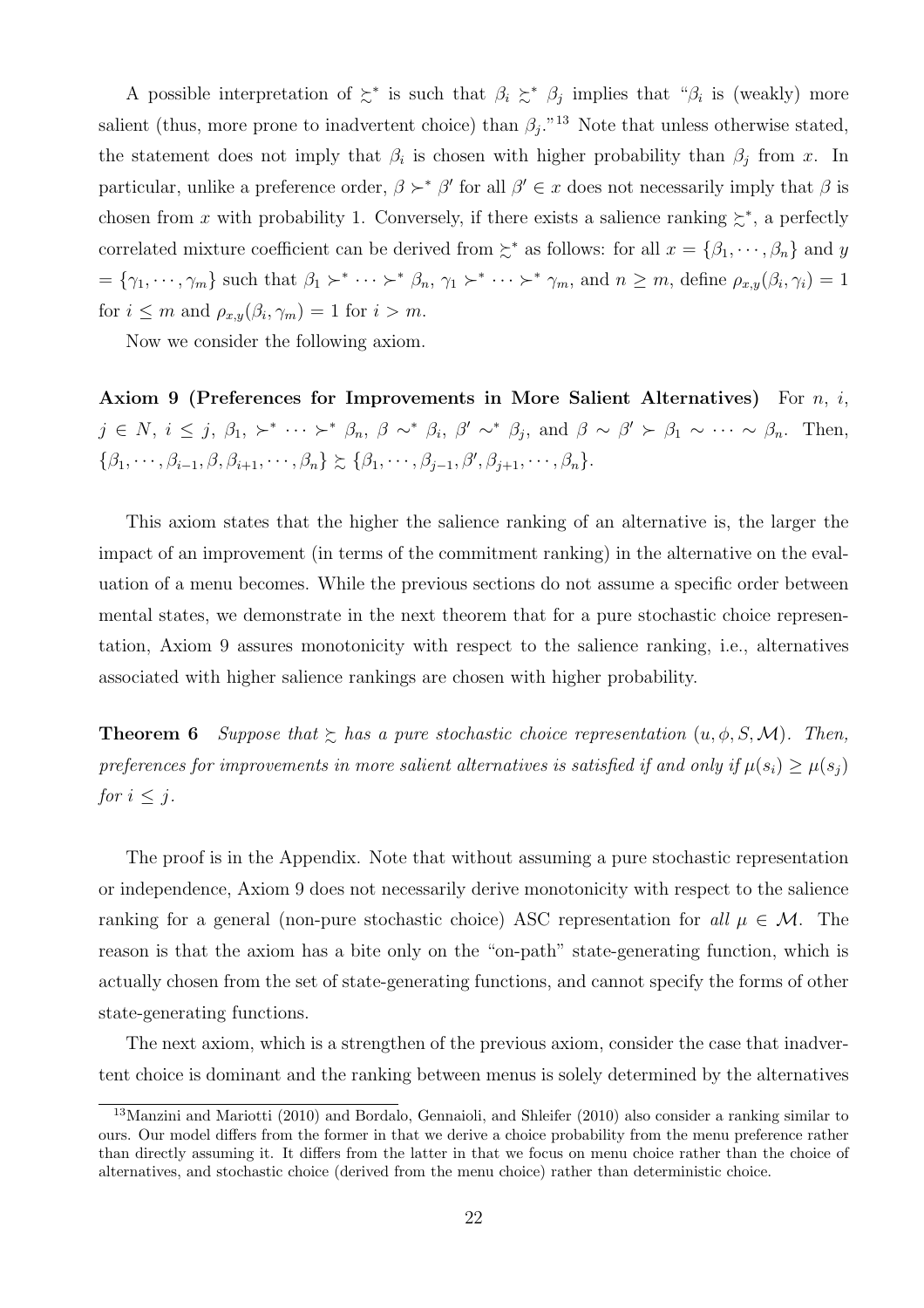of the highest salience ranking within menus, independently of its commitment ranking.

Axiom 9' (Salience Ranking Dominance) Let  $x = \{\beta_1, \dots, \beta_m\}$  and  $y = \{\beta'_1, \dots, \beta'_n\}$ with  $\beta_1 \succ^* \cdots \succ^* \beta_m$  and  $\beta'_1 \succ^* \cdots \succ^* \beta'_n$ . Then,  $x \succsim y$  if and only if  $\beta_1 \succsim \beta'_1$ .

The next theorem characterizes a pure stochastic choice representation that satisfies the axiom.

**Theorem 7** Suppose that  $\geq$  has an ASC representation  $(u, \phi, S, M)$ . Then, salience ranking dominance is satisfied if and only if  $\gtrsim$  has a pure stochastic choice representation such that  $\mu_n(s_1) = 1$  and  $\mu_n(s_i) = 0$  for  $i \neq 1$ , for  $n = 1, 2, \cdots$ .

The proof is in the Appendix. Intuitively, since the ranking among menus is solely determined by the alternative of the highest salience ranking, positive probability is assigned only to the alternative and never assigned to other alternatives.

Note that this theorem only assumes an ASC representation, not a pure stochastic choice representation, which contrasts with Theorem 6. In other words, Axiom 9' is strong enough to obtain a (special case of) pure stochastic choice representation without the help of independence.

This special case roughly corresponds to Strotz (1955) and an overwhelming temptation representation by Gul and Pesendorfer (2001), wherein the ex post preference dominates the choice of an alternative from a menu, yet the desirable alternative is determined by the ex ante (or commitment) preference.

## 8 Discussion

### 8.1 Anomalies

In this subsection, we demonstrate that ASC representations accommodate choice anomalies often reported by the literature. In the following, we denote  $c(x) = (\beta_1, \dots, \beta_n)$  where  $x =$  $\{\beta_1, \dots, \beta_n\}$ , to imply that  $\phi(x, s_i) = \beta_i$  for  $i = 1, \dots, n$  for simplicity.

#### 8.1.1 Attraction Effect

The attraction effect is such that adding an unchosen alternative to the existing menu changes the choice of an alternative (for examples in specific contexts, see, e.g., Huber et al. 1982).

Typically, let  $\beta$ ,  $\gamma$ , and  $\delta_{\beta} \in \Delta(Z)$ . Suppose that  $\gamma$  is preferred to  $\beta$ , but the addition of δ<sub>β</sub>, which is dominated by β (and often referred to as a "decoy") attracts the DM's attention to β. Then, the DM chooses  $\gamma$  from  $x = {\beta, \gamma}$  and chooses β from  $y = {\beta, \gamma, \delta_{\beta}}$  with the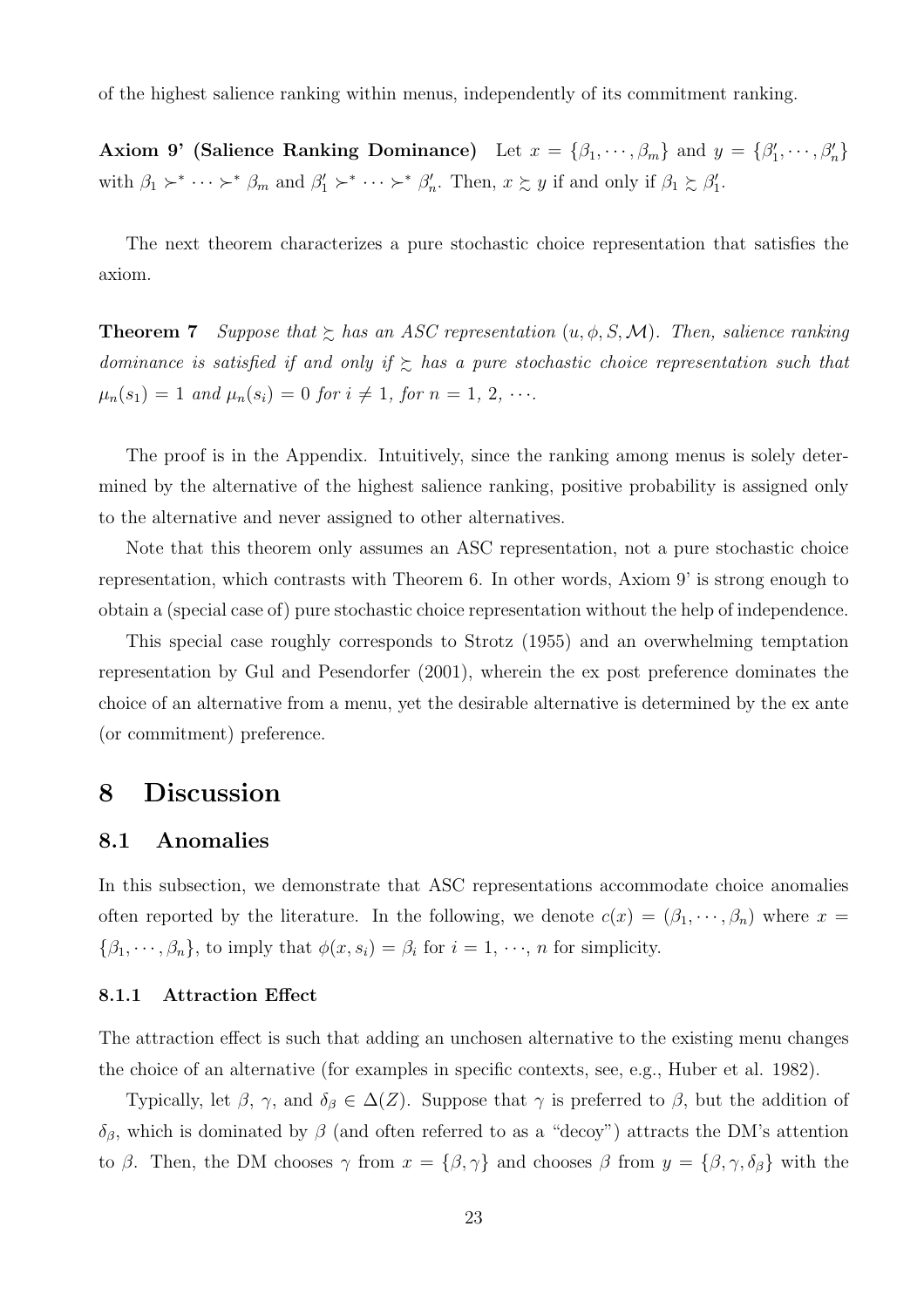highest probabilities (or often, probability 1). This example clearly violates  $WAR(S)P$  since the addition of  $\delta_{\beta}$  changes the alternative chosen with the highest probability (or probability 1 in the case of WARP) from  $\gamma$  to  $\beta$ .

It is easy to confirm that this behavioral pattern can be explained if we assume that  $\gamma$  $\lambda \geq \beta \geq \delta_{\beta}, c(y) = (\beta, \delta_{\beta}, \gamma), \mathcal{M}_2 = \{\mu \in \Delta(S_2) : \mu(s_i) \leq 1 - \epsilon \text{ for } i = 1, 2\}, \text{ and } \mathcal{M}_3 = \emptyset$  $\{\mu \in \Delta(S_3) : \mu(s_3) \leq \epsilon'\}\$ for sufficiently small  $\epsilon, \epsilon'$ . In other words, despite  $\gamma$  has the highest commitment ranking among the three alternatives (and is chosen from x with probability  $1-\epsilon$ ), it is chosen from y with very low probability (equal to  $\epsilon'$ ), since the addition of  $\delta_{\beta}$  drives  $\gamma$  out to a "blind spot."

#### 8.1.2 Cyclical Choice

Let  $\beta, \gamma, \delta \in \Delta(Z)$ . Suppose that  $c(\{\beta, \gamma\}) = (\beta, \gamma), c(\{\gamma, \delta\}) = (\gamma, \delta), c(\{\beta, \delta\}) = (\delta, \beta)$  and  $\mathcal{M}_2 = {\mu \in \Delta(S_2) : \mu(s_1) = 1 - \epsilon}$  for a sufficiently small  $\epsilon$ .

Then,  $\beta$  is chosen from  $\{\beta, \gamma\}, \gamma$  is chosen from  $\{\gamma, \delta\},$  and  $\delta$  is chosen from  $\{\gamma, \delta\}$  with probability  $1 - \epsilon$ , respectively. Namely, the more salient alternative (the alternative associated with  $s_1$ ) in each pair is chosen with high probability, irrespectively of the commitment ranking. This example indicates that in an ASC representation,  $M$ , the set of state-generating functions, and  $\phi$  (or equivalently, c), the correspondences between mental states and alternatives, may have more impact on the choice of alternatives than the commitment ranking.

Note that there does not exist a (transitive) salience ranking  $\zeta^*$  that implements the conditions above, since the correspondences between alternatives and states themselves consist a cycle.

### 8.1.3 Allais Paradox

A typical form of Allais Paradox is as follows: the DM prefers a degenerated lottery  $\alpha'$  yielding \$1m with certainty to a lottery  $\beta'$  yielding \$5m, \$1m, and 0 with probability .1, .89, and .01, respectively, whereas she prefers a lottery  $\beta''$  yielding \$5m with probability .1 to a lottery  $\alpha''$ yielding \$1m with probabiilty .11. Note that replacing a .89 chance of obtaining \$1m by 0 in the former pair derives the latter.

To abstract the idea, let  $\alpha$ ,  $\beta$ ,  $\gamma$   $\delta \in \Delta(Z)$ , and define  $\alpha' = \lambda \alpha + (1 - \lambda)\gamma$ ,  $\beta' = \lambda \beta + (1 - \lambda)\gamma$ ,  $\alpha'' = \lambda \alpha + (1 - \lambda)\delta$ , and  $\beta'' = \lambda \beta + (1 - \lambda)\delta$  for some  $\lambda \in [0, 1]$ . Assume that  $c({\alpha', \beta'}) =$  $(\alpha', \beta'), c(\{\alpha'', \beta''\}) = (\beta'', \alpha''), \text{ and } \mathcal{M}_2 = \{\mu \in \Delta(S_2) : \mu(s_1) \leq 1-\epsilon, \mu(s_2) \leq \epsilon'\}\text{ for sufficiently }$ small  $\epsilon$  and  $\epsilon'$  with  $\epsilon \leq \epsilon'$ .

Suppose that  $\alpha' > \beta'$ , which implies that  $\alpha$  and  $\beta$  are chosen from  $x = {\alpha', \beta'}$  with probabilities  $1 - \epsilon$  and  $\epsilon$ , respectively. Assuming that the commitment ranking is a von Neumann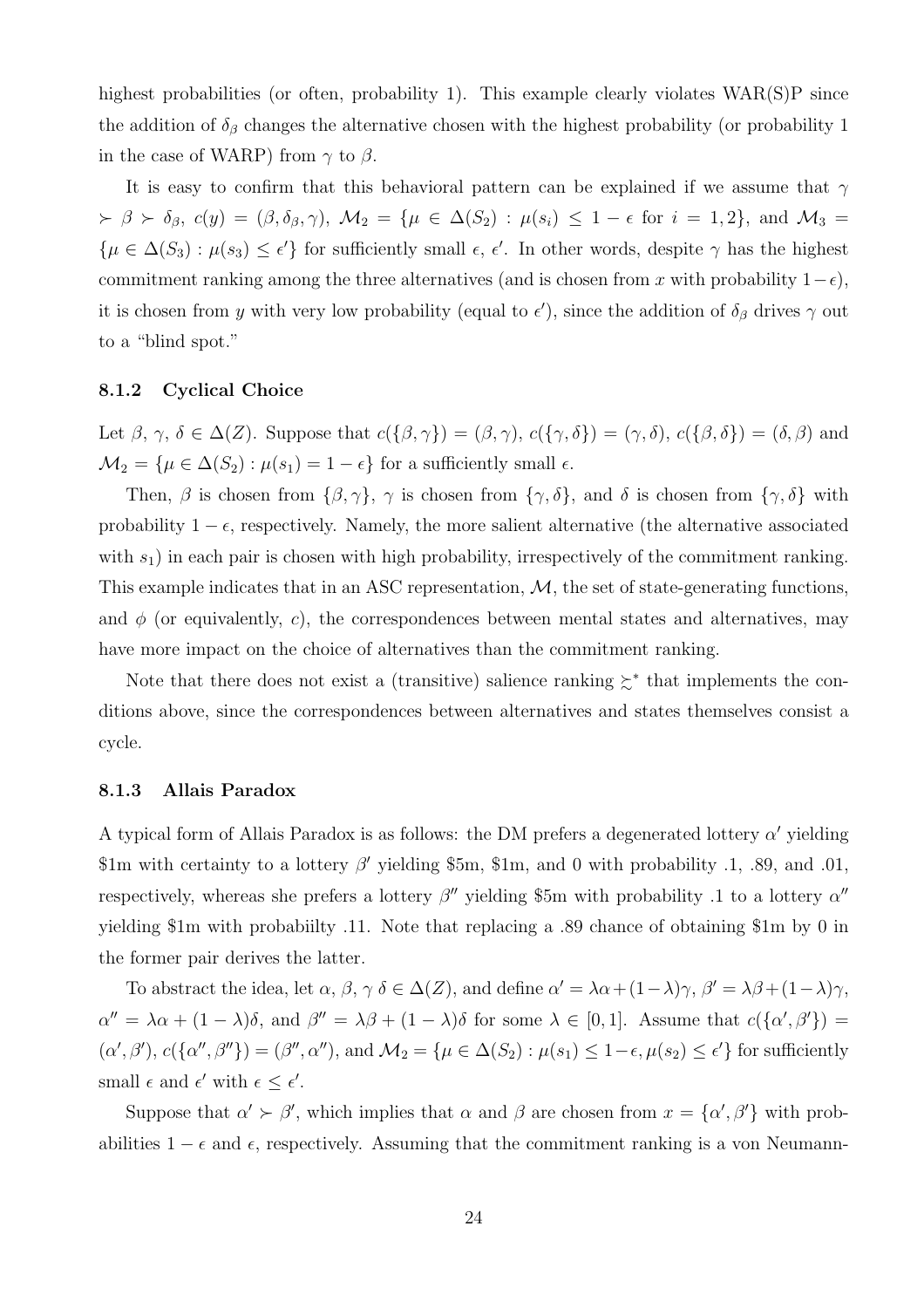Morgenstern utility function (which is the case with an ASC representation), we have  $\alpha'' > \beta''$ . However, the ASC representation implies that  $\beta''$  and  $\alpha''$  are chosen from  $y = {\alpha''}, \beta''$  with probabilities  $1 - \epsilon'$  and  $\epsilon'$ , respectively, which explains Allais paradox.

The intuition is that  $\alpha'$  is chosen from x with higher probability since it is preferred to  $\beta'$ , while  $\beta''$  is chosen from y with higher probability since it is more salient than  $\alpha''$ . For example, the \$5m prize of  $\beta''$  may capture the DM's eye in the second pair, which results in the choice of  $\beta''$  over  $\alpha''$ , in a way somewhat different from the way she chooses from the first pair.

#### 8.1.4 Summary

We have shown that various choice anomalies, typically, choice reversal results can be explained by an ASC representation. The crucial aspect here is that the probability that an alternative is chosen is determined not only by the commitment ranking of the alternative but also by  $\mathcal{M}$ , the set of state-generating functions.

Since the unions of supports of all state-generating functions in  $\mathcal{M}_n$  can be interpreted as consideration sets as we mentioned, the implications of these results are similar to those of Masatlioglu, Nakajima, and Ozbay (2010), who employ consideration sets to explain anomalies. Unlike their study, however, our model accommodate stochastic choice in addition to deterministic choice (note that the examples above all permit stochastic choice), which derives a richer implication.

### 8.2 Self vs. Nature

In this paper, we model the DM who chooses a state-generating function, i.e., probability measure over mental states, so that her expected utility is *maximized*. Ergin and Sarver (2010) consider a similar model (yet in a different context), whereby a probability measure over future preferences is chosen to maximize expected utility. On the other hand, Gilboa and Schmeidler (1989) modeled an ambiguity averse DM, who chooses a probability measure over the (exogenous) states of nature so that her expected utility is *minimized*, and Epstein, Marinacci, and Seo (2007) extended this approach to a subjective state space, which describes unforeseen contingencies. Similar arguments are also made by Olszewski (2007) and Ahn (2007), who identify an increase of ambiguity with an expansion of a set of alternatives.

The difference between these two approaches is summarized as whether self or nature chooses an alternative from a menu at the ex post stage: suppose that ex post choice (or preference, depending on the interpretation) depends only on internal (or psychological) states within the DM, such as cravings, absent-mindedness, and proneness to heuristics and biases. Being under the influence of such internal states, her ex post self chooses an alternative from a menu. In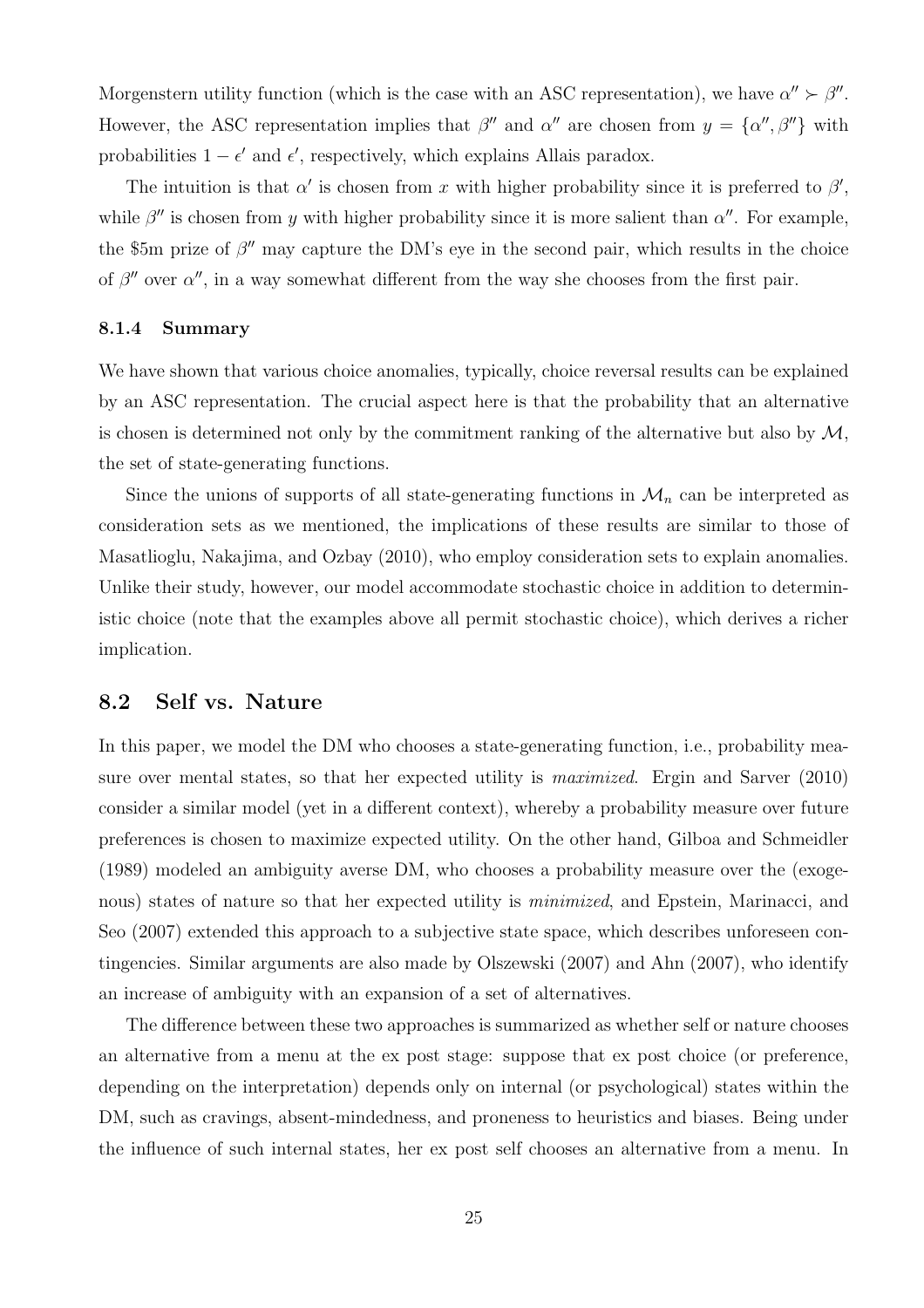this case, it is reasonable to assume that the DM can choose a probability measure over states to maximize her expected utility, since she has control of her future self (at least, to a certain extent).

On the other hand, suppose that the ex post preference depends only on external states such as weather, natural disasters, and booms and slumps, which can be interpreted that nature chooses an alternative from a menu ex post. In this case, she may be pessimistic about the realizations of states since these states are out of reach of the DM's control, and she is only concerned about the worst-case scenario, i.e., the minimum of the expected utility.

Accordingly, if we reverse the implication of AIM and eventually obtain the counterpart of an ASC representation, in which a state-generating function is chosen so that the expected utility is minimized (the derivation of such a representation is straightforward), the state space whereby is interpreted as external, i.e., nature chooses an alternative, which has a different implication from ours, where (ex post) self chooses an alternative. The last argument illustrates that the distinction between these two interpretations is subtle, yet very crucial.<sup>14</sup>

# 9 Concluding Remarks

In this paper, we have discussed the implications of stochastic choice in terms of preference over menus. We have shown that our ASC representation includes many subclasses related to the existing studies, and provided an interpersonal comparison result.

A natural interpretation of stochastic choice is bounded rationality, i.e., the DM makes a suboptimal choice because some psychological effects urge her to deviated from utility maximization. Selten (1975) noted that "[t]here cannot be any mistakes if the players are absolutely rational. Nevertheless, a satisfactory interpretation of equilibrium points ... seems to require that the possibility of mistakes is not completely excluded. This can be achieved by a point of view which looks at complete rationality as a limiting case of incomplete rationality." He also argues that the probability measure over alternatives when the DM possibly makes a mistake is determined by "some unspecified psychological mechanism."

One of our contributions is to provide a decision theoretic foundation to unravel the "unspecified psychological mechanism:" we derive subjective stochastic choice from a preference over menus, rather than exogenously assuming a probability measure over alternatives as is often the case with the existing studies. Thus, we believe that our approach casts a new light on stochastic choice behavior.

<sup>&</sup>lt;sup>14</sup>Nehring's (1999) argument on the use of convex or concave capacity in comparing a version of his representation with an Choquet expectation and Choquet expected utility (Schmeidler 1989) parallels ours.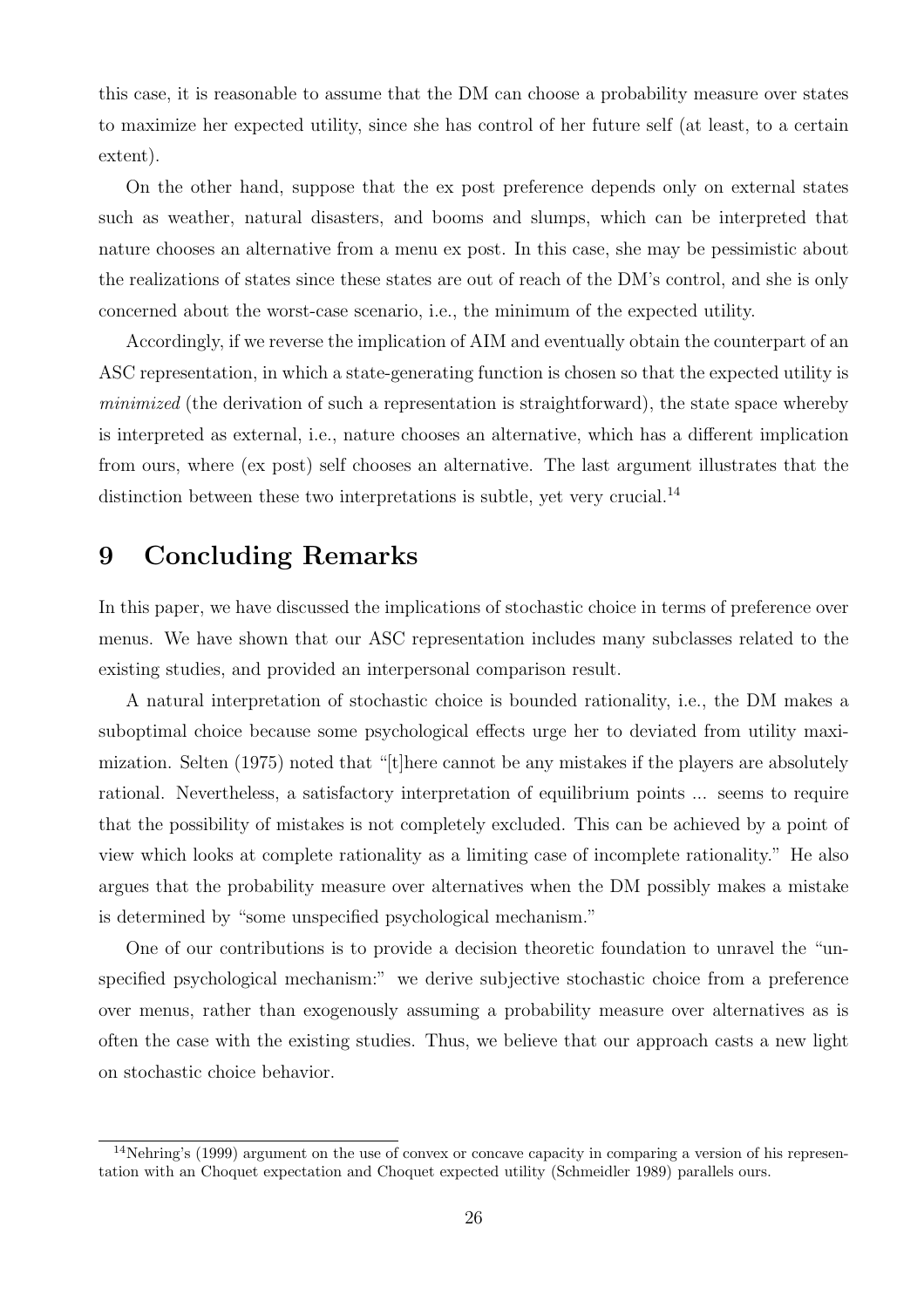# Appendix

### Proof of Lemma 1

Statement b implying a is straightforward. We show that the converse implication by induction. First, fix an arbitrary singleton menu  $x_1 = \{\beta_1\}$ . Define  $S_1 = \{s_1\}$  and  $\phi : A_1 \times S_1 \to \Delta(Z)$ such that  $\phi(x, s_1) = \beta$  for all  $x = {\beta} \in \mathcal{A}_1$ . The state-wise mixture of  $\phi_x$  and  $\phi_y$  with  $\lambda$  and  $1 - \lambda$ , respectively, clearly equals  $\phi_{\lambda x + (1-\lambda)y}$ .

Next, suppose that for an arbitrary integer M, there exist  $S_M$  and  $\phi : \mathcal{A}_M \times S_M \to \Delta(Z)$ that satisfy statement b. Let a menu  $x_M = \{\beta_1, \dots, \beta_M\}$  be such that  $\phi(x_M, s_i) = \beta_i$  for  $i =$ 1,  $\cdots$ , M. Then, Assumption 1b implies that there exists a mixture-invariant addition  $\beta_{M+1}$ to  $x_M$ . We define  $x_{M+1} = x_M \cup {\beta_{M+1}}, S_{M+1} = {s_1, \dots, s_{M+1}}, \text{ and } \phi(x_{M+1}, s_i) = \beta_i \text{ for } i =$  $1, \dots, M+1$ . Conditions a, b, and c of Definition 1 assure that  $\phi$  and  $S_{M+1}$  are well-defined. Condition d implies that for all  $x, y \in A_{M+1}$  the state-wise mixture of  $\phi_x$  and  $\phi_y$  with  $\lambda$  and  $1 - \lambda$ , respectively, equals  $\phi_{\lambda x + (1 - \lambda)y}$ . Q.E.D.

### Proof of Theorem 1

The sufficiency part is straightforward. We only show the necessity part.

First, note that there exists an affine function u, i.e.,  $u(\lambda\beta + (1-\lambda)\gamma) = \lambda u(\beta) + (1-\lambda)u(\gamma)$ for all  $\lambda \in [0,1], \beta, \gamma \in \Delta(Z)$ , that represents the commitment ranking  $\succsim$ .

**Lemma 2** There exists an affine function u that represents  $\geq$ , i.e., for all  $\beta$ ,  $\beta' \in \Delta(Z)$ ,  $u(\beta)$  $\geq u(\beta')$  whenever  $\{\beta\} \succeq {\{\beta'}\}$ . Further, u is unique up to a positive affine transformation.

**Proof** The conclusion is straightforward from weak order, continuity, and singleton independence. Note that independence for lotteries follows from singleton independence, and Archimedian continuity clearly follows from our continuity axiom. Q.E.D.

The next lemma indicates that there exists a functional J that represents  $\succsim$ .

**Lemma 3** Let  $u$  be a affine function derived from Lemma 2. Then, there exists a functional  $J: \mathcal{A} \to \mathbb{R}$  such that (i) for all  $x, y \in \mathcal{A}$ ,  $x \succsim y$  if and only if  $J(x) \geq J(y)$ , and (ii) for all  $\beta \in$  $\Delta(x)$  and  $x = {\beta}, J(x) = u(\beta)$ .

**Proof** For singleton menus,  $J$  is uniquely defined by (ii). To define  $J$  for other menus, fix  $\beta$  and  $\bar{\beta}$  such that  $\beta < \beta < \bar{\beta}$ . (Assumption 1 guarantees that such  $\beta$  and  $\bar{\beta}$  exist.) Then,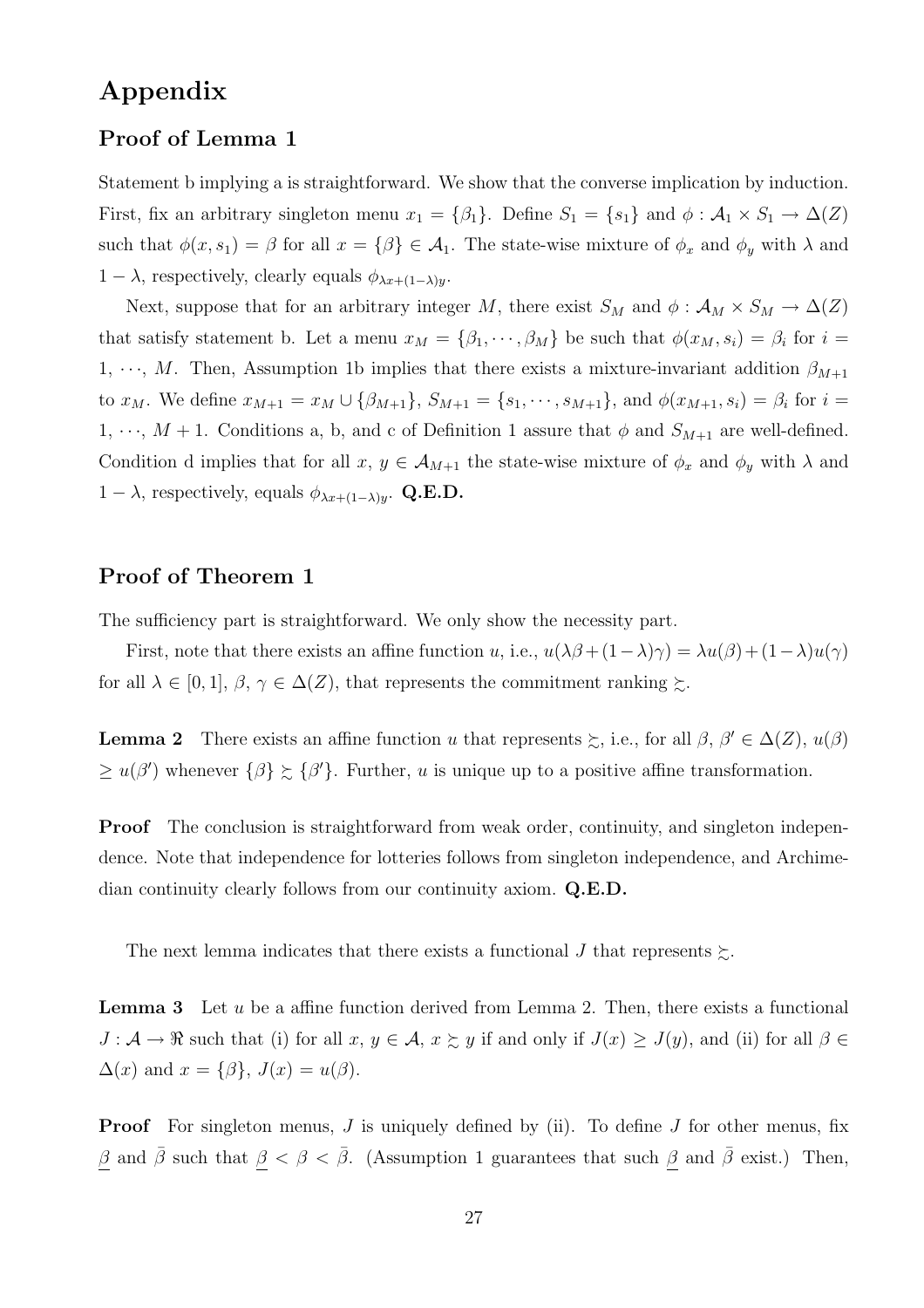it follows from continuity that for all  $x \in A_M$ , there exists a unique  $\lambda \in [0,1]$  such that  $x \sim$  $\lambda\beta + (1-\lambda)\overline{\beta}$ . Thus, by defining  $J(x) = J(\lambda\beta + (1-\lambda)\overline{\beta})$ , J also satisfies (i). Q.E.D.

Next, we construct a set of mental states and a choice function. In the meantime, we fix the cardinality of menus M and the function u such that  $u(\beta) > 1$  and  $u(\beta') < -1$  for some  $\beta$ ,  $\beta' \in \Delta(Z)$ .

Lemma 1 implies that a perfectly correlated mixture coefficient derives the set of mental states  $S_M$  and a choice function  $\phi$ . It follows from the construction of  $\phi$  and  $S_M$  that there exists a bijection from  $A_M$ , the set of menus of cardinality M, to the set of all functions in the form of  $\phi_x(\cdot) = \phi(x, \cdot)$  for some  $x \in A_M$ , and the corresponding preference order  $\succsim'$  such that  $x \gtrsim y$  if and only if  $\phi_x \gtrsim' \phi_y$ .

Now, we denote by B a linear space of all functions  $a: S_M \to \mathbb{R}$ , endowed with state-wise scholar multiplication and addition. Since  $S_M$  is finite, B is equivalent to the linear subspace of simple functions, which we denote by  $B_0 \subseteq B$ . We also define  $K = u(Z)$  and denote by  $B_0(K)$  $\subseteq B$  the set of simple functions whose range is K. For  $\xi \in \Re$ , we denote by  $\xi^* \in B$  a constant function such that  $\xi^*(s) = \xi$  for all  $s \in S_M$ .

In the following, we define  $\tilde{u}: A \to K^{S_M}$  by  $\tilde{u}(x) = u \circ \phi_x$ . It follows from Assumption 1a that the set of such functions  $\tilde{u}$  is equivalent to  $B_0(K)$ . The following lemma characterizes a functional on  $B_0$  that is derived from the axioms. Note that unlike Gilboa and Schmeidler (1989), the functional is sublinear instead of superlinear.

**Lemma 4** There exists a functional  $I : B_0 \to \mathbb{R}$  such that

(i) for all  $x \in \mathcal{A}_M$ ,  $I(\tilde{u} \circ x) = J(\phi_x)$ ,

(ii) I is monotonic, i.e.,  $a \geq b$  implies  $I(a) \geq I(b)$  for all  $a, b \in B_0$ 

- (iii)  $I$  is sublinear (subadditive and homogeneous of degree 1), and
- (iv) I is C-independent, i.e.,  $I(a+\xi^*) = I(a) + I(\xi^*)$  for all  $a \in B_0$  and  $\xi \in \Re$ .

**proof** First, we define I on  $B_0(K)$  by (i). The monotonicity of I (ii) follows from the monotonicity axiom. We indicate that I satisfies (iii)-(iv). Note that (i) implies that  $I(1^*) = 1$ .

As for superlinearity, we first show  $I(\lambda a) = \lambda I(a)$  for all  $1 \geq \lambda > 0$  and  $a, \lambda a \in B_0(K)$ . Let  $b = \lambda a, y \in \mathcal{A}$  be such that  $a = \tilde{u} \circ y$ , and  $\beta \in \Delta(Z)$  be such that  $J(\{\beta\}) = \tilde{u} \circ {\beta} = 0$ . Then, by defining  $x = \lambda y + (1 - \lambda)\beta$ ,  $I(\tilde{u} \circ x) = I(\lambda a + (1 - \lambda)\tilde{u} \circ {\beta}) = I(\lambda a) = I(b)$ . Thus,  $I(b) =$ J(x). Now, define β' such that  $\{\beta'\}\sim y$ . Then, by the S-independence axiom,  $\lambda\beta' + (1-\lambda)\beta$  $\sim \lambda y + (1 - \lambda)\beta = x$ . Thus,  $J(x) = J(\lambda\beta' + (1 - \lambda)\beta) = \lambda J(\beta') + (1 - \lambda)J(\beta) = \lambda J(\beta') =$  $\lambda I(\tilde{u} \circ y) = \lambda I(a)$ , where the second equality follows from Lemma 3. Accordingly, we obtain  $I(b) = I(\lambda a) = \lambda I(a).$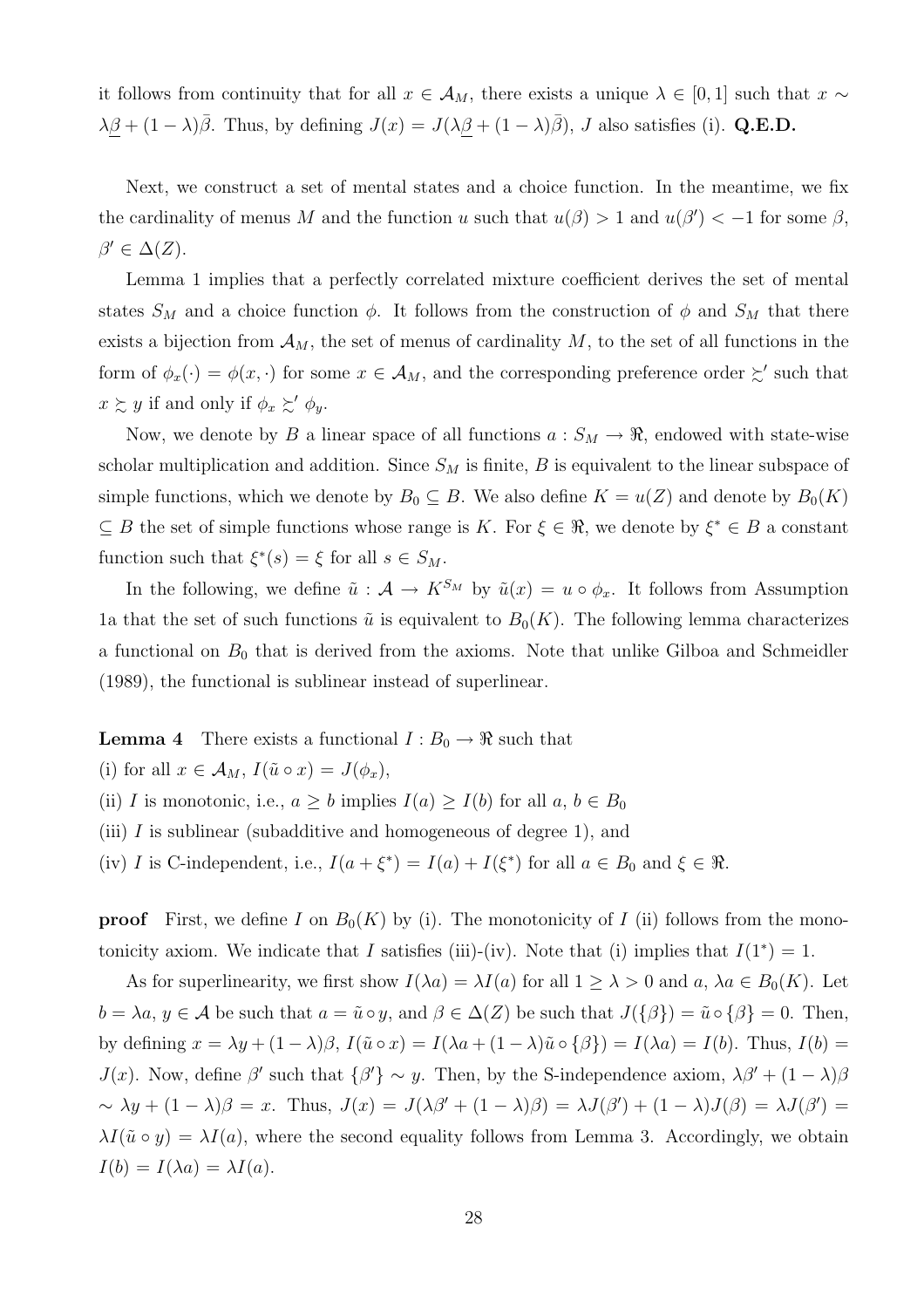Now, define  $I(a) = \frac{1}{\lambda} I(\lambda a)$  for all  $\lambda > 0$  and  $\lambda a \in B_0(K)$ . Then, by the positive homogeneity on  $B_0(K)$ ,  $I(a)$  is homogeneous of degree 1 for all  $a \in B$ .

Next, we show that  $I$  is C-independent. By positive homogeneity that we have shown, it suffices to show that  $I(\frac{1}{2})$  $rac{1}{2}a + \frac{1}{2}$  $\frac{1}{2}\xi^*$ ) =  $\frac{1}{2}I(a) + \frac{1}{2}I(\xi^*)$  for all  $\xi \in \Re$ . For  $\xi \in \Re$ , we define x such that  $a = \tilde{u} \circ x, \beta' \in \Delta(Z)$  such that  $\{\beta'\} \sim x$ , and  $\beta \in \Delta(Z)$  such that  $\tilde{u} \circ \{\beta\} = \xi^*$ . Then, by the S-independence axiom,  $\frac{1}{2}x + \frac{1}{2}$  $\frac{1}{2} \{\beta\} \sim \frac{1}{2} \{\beta'\} x + \frac{1}{2}$  $\frac{1}{2}$ { $\beta$ }, which implies that  $I(\frac{1}{2})$  $rac{1}{2}a + \frac{1}{2}$  $\frac{1}{2}\xi^*$ ) =  $I(\frac{1}{2})$  $\frac{1}{2}\tilde{u} \circ \{\beta'\} + \frac{1}{2}$  $\frac{1}{2}\tilde{u} \circ (\beta) = J(\frac{1}{2})$  $\frac{1}{2}$ { $\beta'$ } +  $\frac{1}{2}$  $\frac{1}{2} \{ \beta \}$ ) =  $\frac{1}{2} J(\{\beta'\}) + \frac{1}{2} J(\{\beta\}) = \frac{1}{2} I(a) + \frac{1}{2} I(\xi^*).$ 

Finally, we show that I is subadditive. By homogeneity, it suffices to show that  $I(\frac{1}{2})$  $rac{1}{2}a + \frac{1}{2}$  $rac{1}{2}b)$  $\leq \frac{1}{2}$  $\frac{1}{2}I(a) + \frac{1}{2}I(b)$  for  $a, b \in B_0(K)$ . Let  $x, y \in A_M$  be such that  $a = \tilde{u} \circ x$  and  $b = \tilde{u} \circ y$ . Suppose that  $I(a) = I(b)$ , i.e.,  $x \sim y$ . Then, it follows from AMI that  $x \geq \frac{1}{2}$  $rac{1}{2}x + \frac{1}{2}$  $\frac{1}{2}y$ , which implies that  $I(a) = \frac{1}{2}I(a) + \frac{1}{2}I(b) \geq I(\frac{1}{2})$  $rac{1}{2}a + \frac{1}{2}$  $\frac{1}{2}b$ ). Next, suppose that  $I(a) > I(b)$ . Define  $\xi = I(a) - I(b)$ and  $c = b + \xi^*$ . Note that  $I(c) = I(b + \xi^*) = I(b) + \xi = I(a)$  (the second equality follows from C-independence (iv)). Then, we obtain

$$
I(\frac{1}{2}a + \frac{1}{2}b) + \frac{1}{2}\xi = I(\frac{1}{2}a + \frac{1}{2}c) \le \frac{1}{2}I(a) + \frac{1}{2}I(c) = \frac{1}{2}I(a) + \frac{1}{2}I(b) + \frac{1}{2}\xi,
$$

which complete the proof. Note that the first and third equalities follow from C-independence and the second follows from the argument for  $I(a) = I(b)$ . Q.E.D.

The following lemma is the counterpart of Lemma 6.5 by Gilboa and Schmeidler (1989).

**Lemma 5** Let I be a monotonic, sublinear, and C-independent functional on B with  $I(1^*)$  $= 1$ . Then, there exists a closed and convex set  $\mathcal{M}_M$  of finitely additive probability measures over  $S_M$  such that  $I(b) = \max\{ \int bd\mu | \mu \in \mathcal{M}_M \}$  for all  $b \in B$ . Furthermore,  $\mathcal{M}_M$  is unique.

**Proof** Fix  $b \in B$  such that  $I(b) > 0$ . We will first show that there exists a (finitely-additive) probability measure  $\mu_b$  such that  $I(b) = \int bd\mu_b$  and  $I(a) \geq \int ad\mu_b$  for all  $a \in B$ . Define

$$
D_1 = \text{conv}(\{a \in B | a > 1^*\} \cup \{a \in B | a \ge b / I(b)\})
$$

(where  $conv(A)$  denotes the convex hull of the set A) and

$$
D_2 = \{ a \in B | I(a) < 1 \}.
$$

Since both  $D_1$  and  $D_2$  are convex, it follows from a separating hyperplane theorem (e.g., Aliprantis and Border 2006) that there exists a linear functional  $F_b$  and  $\lambda \in \Re$  such that

$$
F_b(d_1) \ge \lambda \ge F_b(d_2) \tag{6}
$$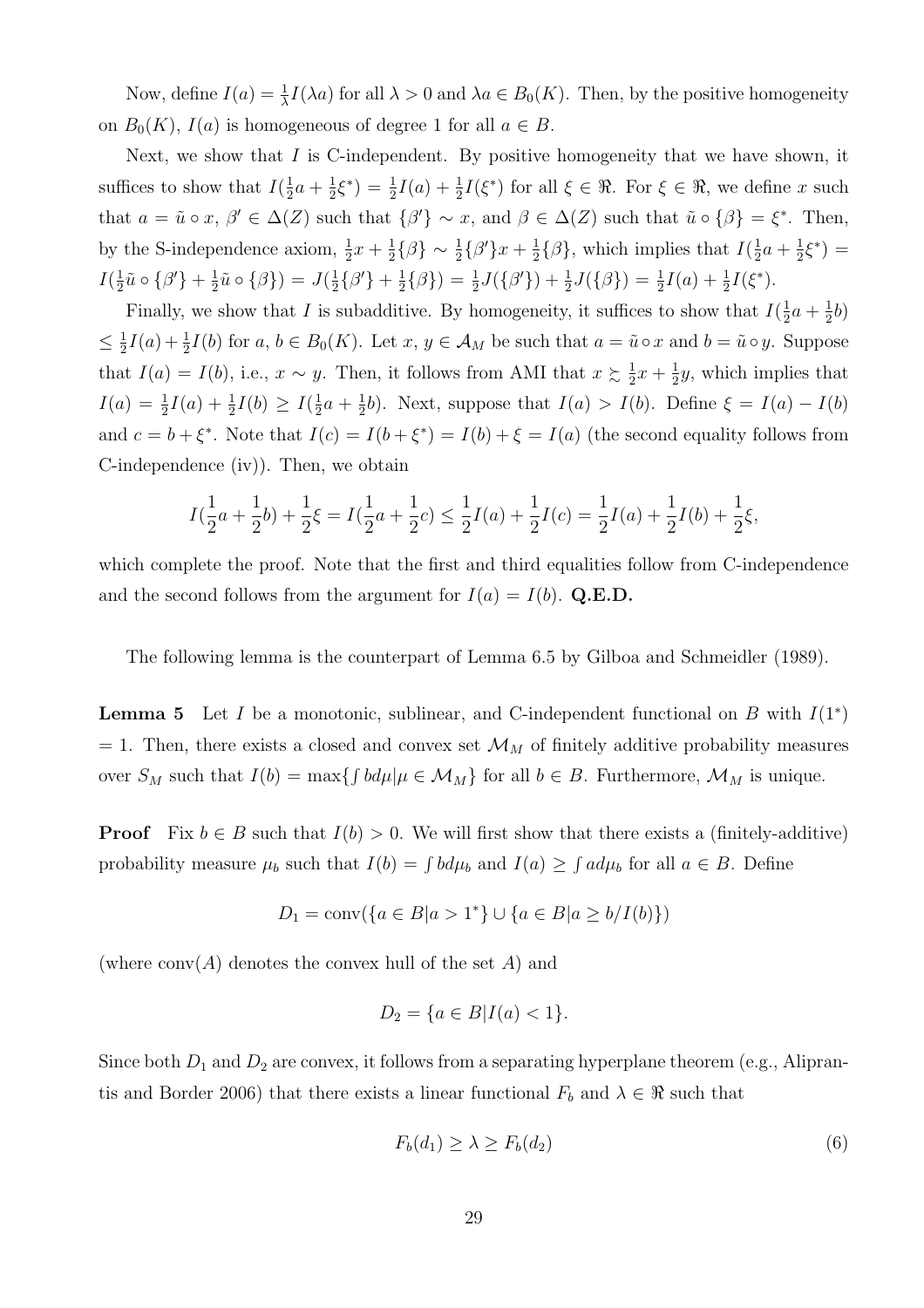for all  $d_1 \in D_1$  and  $d_2 \in D_2$ . Since we clearly have  $\lambda > 0$  (otherwise  $F_b$  must be identically zero), we set  $\lambda = 1$  without loss of generality.

Then, (6) implies that  $F_b(1^*) \geq 1$ . In addition, since 1<sup>\*</sup> is a limit point of  $D_2$ , the inverse inequality also holds, which concludes  $F_b(1^*) = 1$ . Further,  $F_b$  is nonnegative since for all  $E \subseteq$  $S_x, E \neq \emptyset$  and the indicator function  $1_E$  of  $E, 1^* - 1_E \in D_2$  and  $F_b(1_E) + F_b(1^* - 1_E) = F_b(1^*)$  $= 1$ .

Accordingly, since  $F_b$  is a linear functional, a Riesz representation theorem (Aliprantis and Border 2006) implies that there exists a probability measure  $\mu_b$  such that  $F_b(a) = \int a d\mu_b$  for all  $a \in B$ . We will show that  $F_b(a) \leq I(a)$  for all  $a \in B$  and  $F_b(a) = I(a)$  for  $a = b$ . First, assume that  $I(a) > 0$ . Since  $a/I(a) - (1/n)^* \in D_2$  for all  $n \in N$  and  $F_b(a)$  is continuous with respect to a, we have  $F_b(a) \leq I(a)$  from (6). A similar implication for  $I(a) \leq 0$  follows from C-independence (set  $\xi \in \Re$  so that  $I(a + \xi^*) > 0$ ). Second, we focus on a special case  $a = b$ . Note that  $b/I(b) \in D_1$ , which follows from (6) that  $F_b(b) \geq I(b)$ . Since the previous argument indicates that the inverse inequality also holds,  $F_b(b) = I(b)$ .

Now, define  $\mathcal{M}_M$  by the closure of conv $\{\mu_b | b \in B, I(b) > 0\}$ . Clearly,  $I(a) \ge \max\{ \int a d\mu | \mu \in B, I(b) > 0\}$  $\mathcal{M}_x$ . Since the arguments in the previous paragraphs hold for all  $b \in B$ , substituting a for b and adapting the definitions of  $D_1$  and  $D_2$  implies for  $I(a) > 0$  that there exists a probability measure  $\mu_a \in \mathcal{M}_M$  such that  $\int a'd\mu_a \geq I(a')$  for all  $a' \in B$  and the equality holds for  $a' = a$ . By applying C-independence, a similar argument also holds for  $I(a) \leq 0$ .

Now, we show the uniqueness result. Since  $u$  is unique up to a positive affine transformation as Lemma 2 indicates, assume  $u = u'$  without loss of generality. Condition (v) of Definition 4 (restricted to  $\mathcal{A}_M$  and  $S_M$ ) is clearly satisfied by the construction of  $\phi$  and  $S_M$ . Suppose that there exist closed and convex sets  $\mathcal{M}_M$  and  $\mathcal{M}'_M$  that satisfy the statement in Lemma 5, i.e.,  $J(\phi_x) = \max_{\mu \in \mathcal{M}_M} \int$  $\int_{s \in S_M} u(\phi_x(s)) d\mu(s)$  and  $J'(\phi_x) = \max_{\mu \in \mathcal{M}'_M}$ R  $\int_{s \in S_M} u(\phi_x(s)) d\mu(s)$  both represents  $\gtrsim$ . Now, choose  $\tilde{\mu} \in \mathcal{M} \setminus \mathcal{M}'$ . Then, a separating hyperplane theorem indicates that there exists  $a \in B$  such that  $\int a d\mu > \max_{\mu \in \mathcal{M}'_M}$ R  $\int_{s \in S_M} ad\mu(s)$ . Without loss of generality, we assume that  $a \in B_0(K)$ . Then, there exists  $y \in A$  such that  $J(\phi_y) > J'(\phi_y)$ , which contradicts the assumption that J and J' both represent  $\succsim$  Q.E.D.

Now, we conclude the proof of Theorem 1. Lemmas 2 to 5 imply that for all finite  $M$  and  $x \in A_M$ , there exists an essentially unique ASC representation. We can define  $S = \{s_1, s_2, \dots\}$ and  $\mathcal{M} = \bigcup_{i=n}^{\infty} \mathcal{M}_n$ , by renumbering the elements of each  $S_M$  so that  $\rho_{x_M,x_N}(\beta_i^M, \beta_i^N) = 1$  and  $\phi(x_M, s_i) = \beta_i^M$  for all M,  $N = 1, 2, \dots, 1 \le i \le \min\{M, N\}.$  Hence, we obtain an ASC representation for all  $x \in A$ . Q.E.D.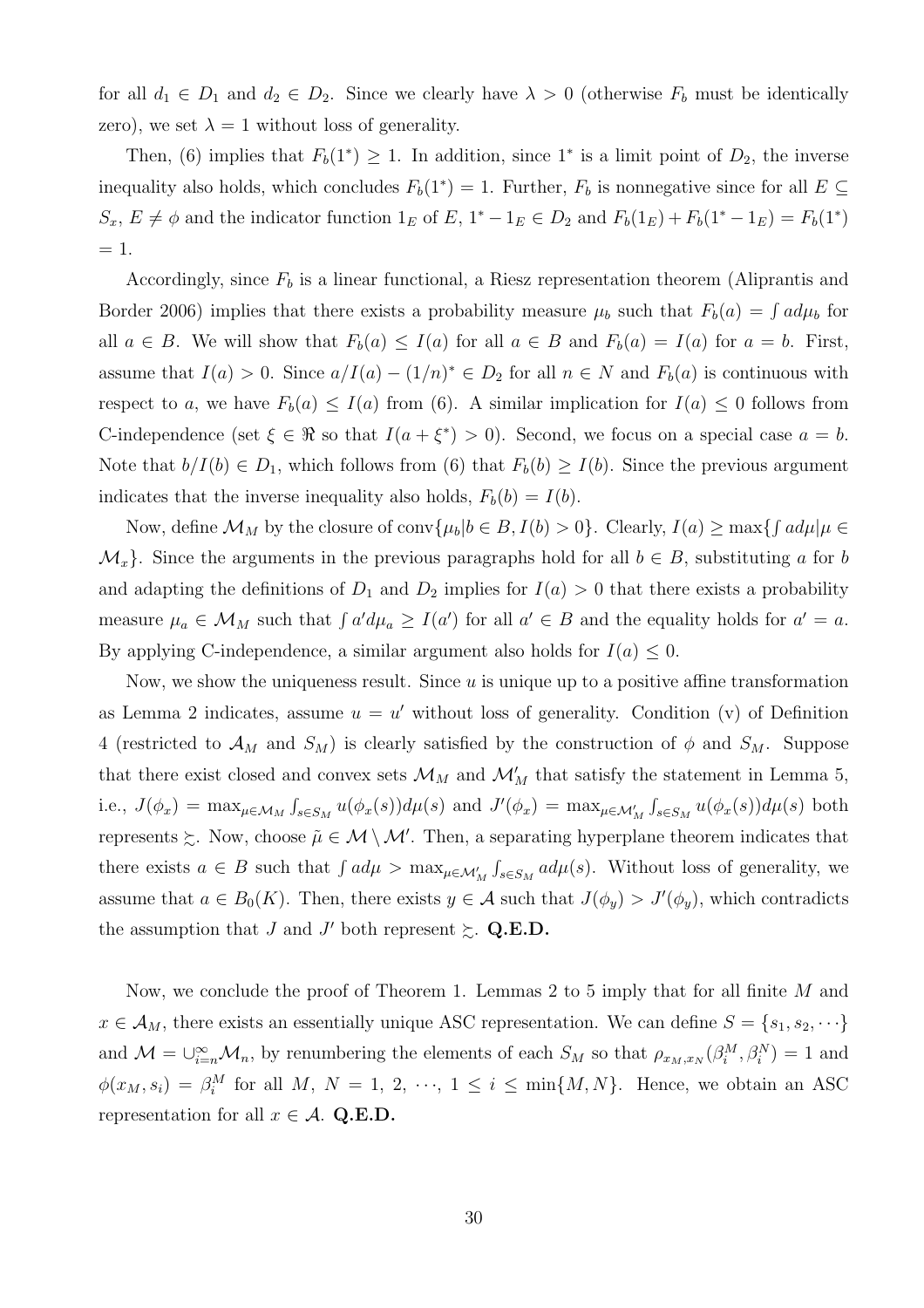### Proof of Theorem 2

The basic idea of the proof is an adaptation of Pires  $(2002)$ . In the following, we denote by B the set of functions  $a: S_n \to \mathbb{R}$ . We define  $B_0$  and  $B_0(K)$  in a manner similar to the ones in the proof of Theorem 1.

We first show that Axiom 7 implies  $\mathcal{M}_{n,k}^* \subseteq \mathcal{M}_n$ . Suppose, to the contrary, that there exists a state-generating function  $\mu' \in \Delta(S_n)$  such that  $\mu' \in \mathcal{M}_{n,k}^*$  and  $\mu' \notin \mathcal{M}_n$ . It follows from a separating hyperplane theorem that there exists  $a \in B$  such that  $\max_{\mu \in \mathcal{M}_n} \int a d\mu < \int a d\mu'$ . Without loss of generality, we assume  $a \in B_0(K)$ . (Note that  $B = B_0$  since  $S_n$  is finite.) Thus, there exists  $\phi : \mathcal{A} \times S_n \to \Delta(Z)$  such that  $u \circ \phi(x, \cdot) = a$  and

$$
\max_{\mu \in \mathcal{M}_n} \int_{S_n} u(\phi(x, s)) d\mu < \int_{S_n} u \circ \phi(x, s) d\mu' = \int_{S_{n+k}} u \circ \phi(x, s) d\mu'. \tag{7}
$$

Suppose that  $x \sim {\bar{\beta}}$ , which implies that the left-hand-side of (7) is equal to  $u(\bar{\beta})$ . Multiplying both sides by  $\lambda$  and adding  $(1 - \lambda)u(\overline{\beta})$  to them, we obtain

$$
u(\bar{\beta}) < \lambda \int_{S_n} u \circ \phi(x, s) d\mu' + (1 - \lambda) u(\bar{\beta}) \le \max_{\mu \in \mathcal{M}_{n+k}} \int_{S_{n+k}} u \circ \phi_{n+k}^{\bar{\beta}}(x, s) d\mu', \tag{8}
$$

where  $\phi_n^{\bar{\beta}}$  $\bar\beta_{n+k}: \mathcal{A} \times S_{n+k} \to \Delta(Z)$  is such that  $\phi_n^{\bar{\beta}}$  $\bar{\beta}_{n+k}(x, s_i) = \phi(x, s_i)$  for  $i = 1, \dots, n$  and  $\phi_n^{\bar{\beta}}$  $_{n+k}^{\beta}(x,s_i)$  $=\bar{\beta}$  for  $i = n + 1, \dots, n + k$ . However, (8) violates Axiom 7, contradiction.

Next, to prove part (ii), it suffices to show the converse direction for all  $\mu \in \mathcal{M}_{n+k}$  such that  $\mu(S_n) > 0$  for all n. Suppose, to the contrary, that there exists a state-generating function  $\mu''$  $\in \Delta(S_n)$  such that  $\mu'' \in \mathcal{M}_n$  and  $\mu'' \notin \mathcal{M}_{n,k}^*$ . Then, by a separating hyperplane theorem, there exists  $a \in B$  such that  $\max_{\mu \in \mathcal{M}_{n,k}^*}$ R  $\int_{S_n} a d\mu < \int_{S_n} a d\mu''$ . Without loss of generality, we assume a  $\in B_0(K)$ . Then, there exists  $\phi : \mathcal{A} \times S_n \to \Delta(Z)$  such that

$$
\max_{\mu \in \mathcal{M}_{n,k}^*} \int_{S_n} u \circ \phi(x, s) d\mu < \int_{S_n} u \circ \phi(x, s) d\mu''.
$$
 (9)

Suppose that  $x \sim {\bar{\beta}}$ , which implies that

$$
u(\bar{\beta}) = \max_{\mu \in \mathcal{M}_n} \int_{S_n} u \circ \phi(x, s) d\mu \ge \int_{S_n} u \circ \phi(x, s) d\mu''.
$$

Then, (9) implies that

$$
u(\bar{\beta}) > \max_{\mu \in \mathcal{M}_{n,k}^*} \int_{S_n} u \circ \phi(x, s) d\mu = \max_{\mu \in \mathcal{M}_n} \int_{S_n} \frac{u \circ \phi(x, s)}{\mu(S_n)} d\mu.
$$
 (10)

(Note that we assume  $\mu(S_n) > 0$  for all  $\mu \in \mathcal{M}_{n+k}$ .)

The last inequality implies that  $u(\bar{\beta}) > 0$  $\scriptstyle S_n$  $u \circ \phi'(x,s)$  $\frac{\partial \phi'(x,s)}{\mu(S_n)} d\mu$  for all  $\mu \in \mathcal{M}_n$ . Accordingly,

$$
u(\bar{\beta}) > \mu(S_n) \int_{S_n} \frac{u \circ \phi'(x, s)}{\mu(S_n)} d\mu + (1 - \mu(S_n))u(\bar{\beta}),
$$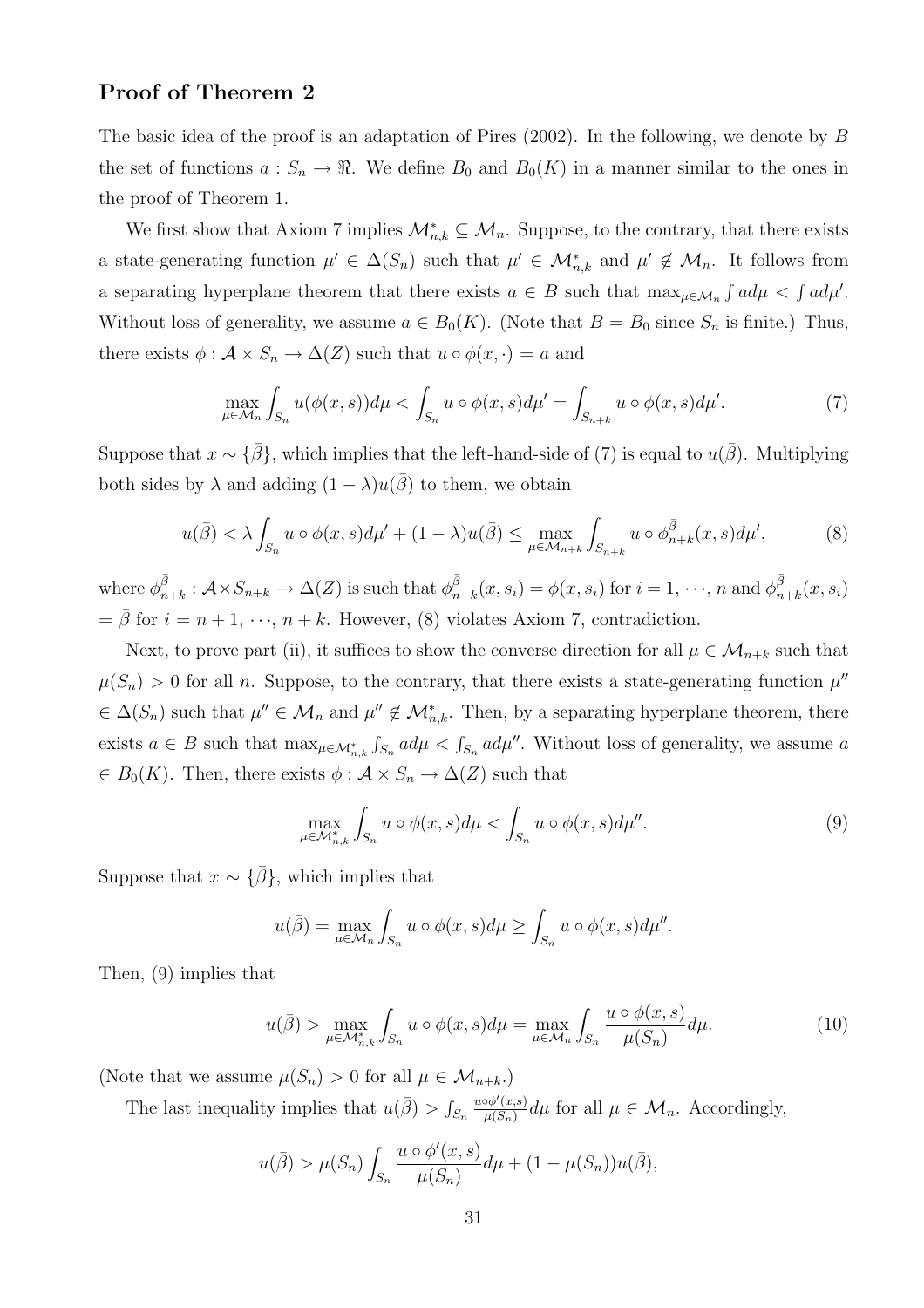which is equivalent to

$$
u(\bar{\beta}) > \max_{\mu \in \mathcal{M}_n} \left[ \mu(S_n) \int_{S_n} \frac{u \circ \phi(x, s)}{\mu(S_n)} d\mu + (1 - \mu(S_n)) u(\bar{\beta}) \right] = \max_{\mu' \in \mathcal{M}_{n+k}} \int_{S_{n+k}} u \circ \phi_{n+k}^{\bar{\beta}}(x, s) d\mu',
$$

where  $\phi^{\bar{\beta}}$  is defined above. The last inequality contradicts Axiom 7. Q.E.D.

### Proof of Theorem 3

The sufficiency part  $(\mathcal{M}_n = \Delta(S_n))$  implies monotonicity) is straightforward. We show the necessity part.

First, we prove the following lemma.

**Lemma 6** Suppose that  $\geq$  has an ASC representation and satisfies monotonicity. If  $x \in A$ is such that  $\{\beta\} \subseteq x$  for some  $\beta \in \Delta(Z)$  and  $\beta \succ \beta'$  for all  $\beta' \in x$ , then there exists  $\mu \in \mathcal{M}_{|x|}$ such that  $\mu(s) = 1$  for  $s \in S_{|x|}$  with  $\phi(x, s) = \beta$ .

**Proof** Label  $\bar{s} \in S_{|x|}$  such that  $\phi(x, \bar{s}) = \beta$ . Suppose, to the contrary, that for all  $\mu \in$  $\mathcal{M}_{|x|}, \mu(\bar{s}) < 1.$  Since  $\succsim$  has an ASC representation, there exists  $\mu' \in \mathcal{M}_{|x|}$  such that  $V(x)$  $=$   $\frac{1}{2}$  $\int_{S_{|x|}} u(\phi(x, s)) d\mu'$  and  $\mu'(\bar{s}) < 1$ . Then,  $V(x) < u(\beta)$  since  $\beta \succ \beta'$  for all  $\beta' \in x$ , which contradicts monotonicity. Q.E.D.

Since Lemma 6 applies for all such  $\beta$  and x, there exists  $\mu \in \mathcal{M}_n$  such that  $\mu(s) = 1$  for all n and  $s \in S_n$ . Moreover, since  $\mathcal{M}_n$  is closed and convex,  $\mathcal{M}_n \supseteq \overline{\text{conv}\{\mu \in \Delta(S_n)|\mu(s)=1\text{ for some }s\}}$  $\overline{s \in S_n} = \Delta(S_n)$ . It is straightforward that  $\mathcal{M}_n \subseteq \Delta(S_n)$ , which concludes the proof. Q.E.D.

### Proof of Theorem 4

The sufficiency part  $(M^1 \supseteq M^2)$  implies that  $\succsim_2$  exhibits a preference for commitment more than  $\geq_1$ ) is straightforward.

We show that  $\succsim_2$  prefers commitment more than  $\succsim_1$  implies  $\mathcal{M}^1 \supseteq \mathcal{M}^2$ . Suppose not, i.e., there exists  $\mu' \in M^2$  such that  $\mu' \notin M^1$ . Since  $M^1$  is convex, a separating hyperplane theorem implies that there exists  $n \in N$  and  $a : S_n \to \Re$  such that  $\max_{\mu \in \mathcal{M}^1} \int a d\mu < \int a d\mu'$ . Without loss of generality, we assume that there exists  $\tilde{x} \in \mathcal{A}$  such that  $a = u \circ \phi(\tilde{x}, \cdot)$  for the choice function  $\phi$  described in the representation. Then, we have

$$
\max_{\mu \in \mathcal{M}^1} \int_{S_{|x|}} u(\phi(\tilde{x}, s)) d\mu(s) < \int_{S_{|x|}} u(\phi(\tilde{x}, s)) d\mu'(s) \le \max_{\mu \in \mathcal{M}^2} \int_{S_{|x|}} u(\phi(\tilde{x}, s)) d\mu(s).
$$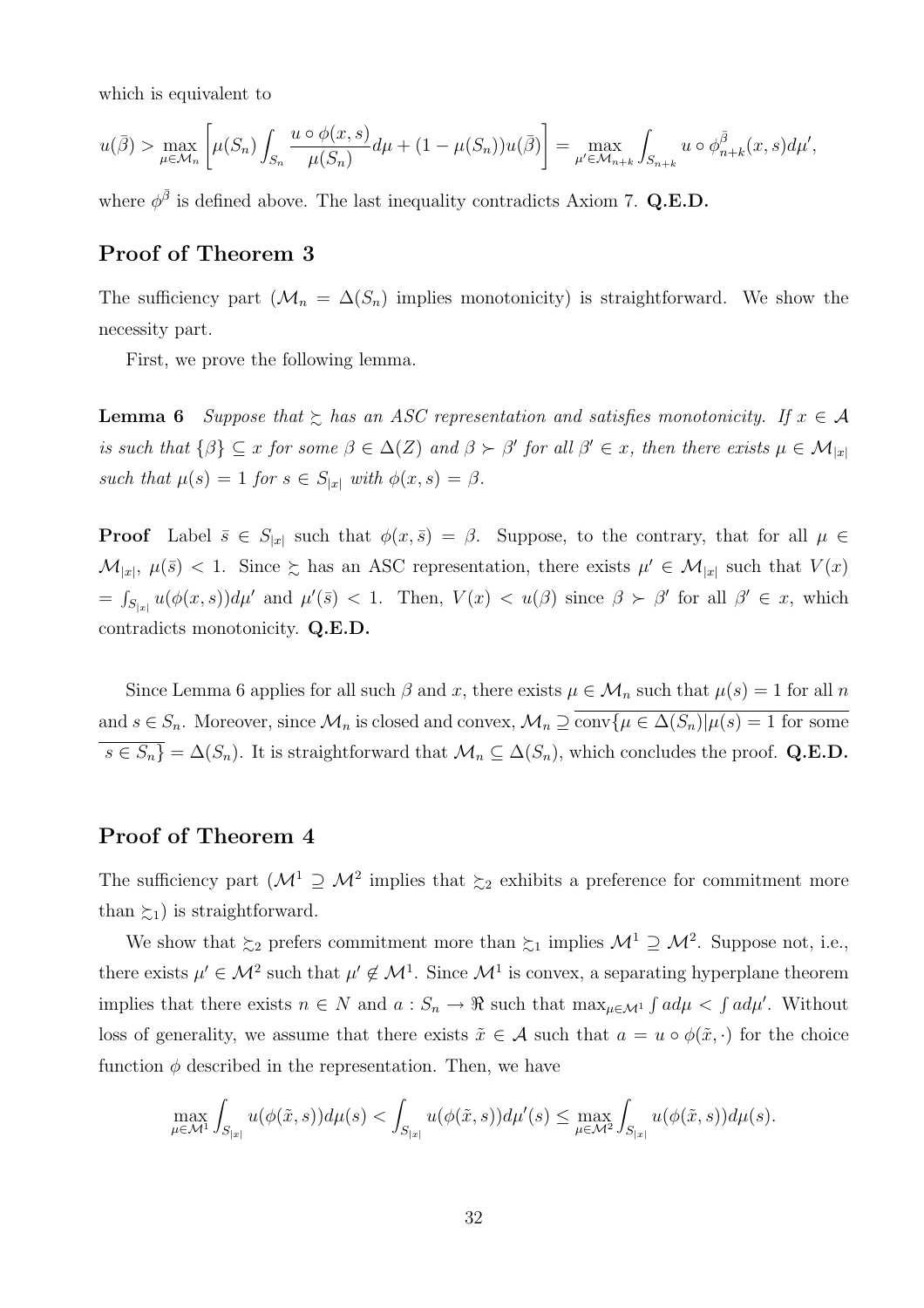Choosing  $\beta \in \Delta(Z)$  such that  $\max_{\mu \in \mathcal{M}^1} \int$  $\int_{S_{|x|}} u(\phi(\tilde{x}, s)) d\mu(s) < u(\beta) < \max_{\mu \in \mathcal{M}^2} \int$  $\int_{S_{|x|}} u(\phi(\tilde{x},s)) d\mu(s)$ leads to contradiction. Q.E.D.

### Proof of Theorem 5

Note that Axiom 3' implies both S-independence and AMI. First, Axiom 3' implies independence for singleton menus. Thus, as in the proof or Theorem 1, there exists a von Neumann-Morgernstern utility function  $u$  that represents the commitment ranking. Further, Assumption 1b implies that for all  $M = 1, 2, \dots, x, y \in A_M$ , and  $\hat{\beta} \in \Delta(Z)$ , there exists  $z \in A_M$  such that  $\beta = \beta$  for all  $\beta \in z$ , which implies S-independence together with Axiom 3'. The implication of AMI is straightforward.

Thus, from the proof of Theorem 1, there exists a bijection from  $\mathcal{A}_M$  to the set of all choice functions  $\phi_x : S_{|x|} \to x$  for  $x \in A_M$ . Hence, the independence axiom on  $\succsim$  implies the independence axiom on the corresponding preference  $\succsim'$  over choice functions (with respect to state-wise convex combination), the conclusion follows from Anscombe and Aumann (1963). Q.E.D.

### Proof of Theorem 6

The sufficiency part is straightforward.

Conversely, it follows from Theorem 4 that  $\succsim$  has a pure stochastic choice representation in which  $\mathcal{M}_n = {\mu_n}$  for some  $\mu_n \in \Delta(S_n)$ ,  $n = 1, 2, \cdots$ . Axiom 8 implies that  $\mu_n(s_i) \geq \mu_n(s_j)$ for all  $i, j, n \in N$ . Q.E.D.

### Proof of Theorem 7

The sufficiency part is straightforward.

Conversely, suppose that there exist  $n \in N$  and  $\mu \in \Delta(S_n)$  such that  $\mu(s_i) > 0$  for  $i \neq$ 1. Now, let  $\beta \in \Delta(Z)$  and  $x = {\beta_1, \dots, \beta_n}$  such that  $\beta_1 \succ^* \dots \succ^* \beta_n$ ,  $\beta_i$  is of the highest commitment ranking in x, and  $\beta_i \succ \beta \succ \beta_1$ . Then, by the definition of an ASC representation, we have  $x \succ {\beta}$ , yet  $\beta \succ \beta_1$ , contradiction. Q.E.D.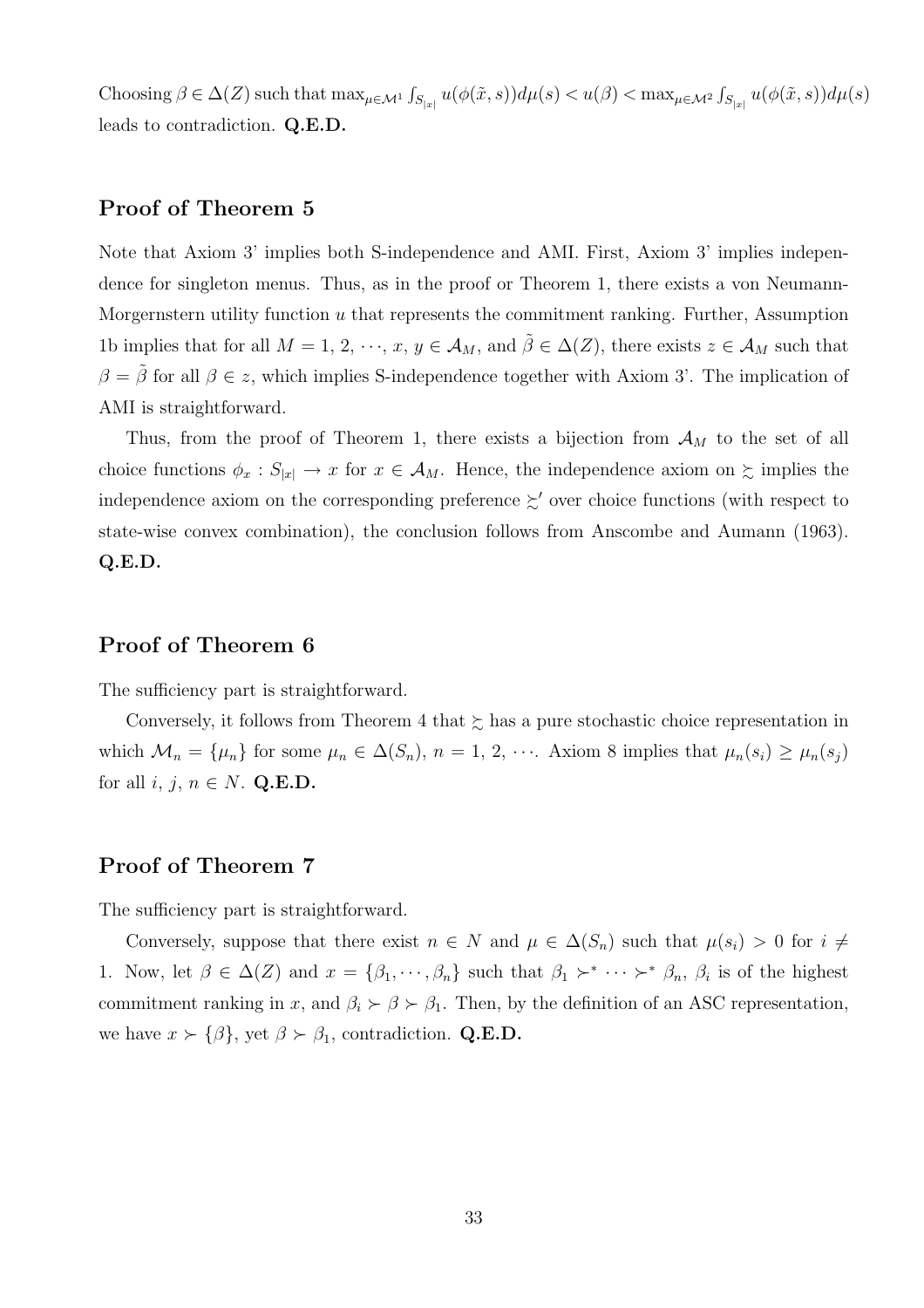# References

Aliprantis, C.D. and Border, K.C. (2006), Infinite Dimensional Analysis: A Hitchhiker's Guide, third edition, Springer Verlag, Berlin.

Anscombe, F.J. and Aumann, R. (1963), A Definition of Subjective Probability, Annals of Mathematical Statistics 34, 199-205.

Bandyopadhyay, T., Dasgupta, I., Pattanaik, P.K. (1999), Stochastic Revealed Preference and the Theory of Demand, Journal of Economic Theory 84, 95-110.

Broadbent, D.E., Cooper, P.F., FitzGerald, P., and Parkes, K.R. (1982), The Cognitive Failures Questionnaire (CFQ) and Its Correlates, British Journal of Clinical Psychology 19, 177-188.

Bordalo, P., Gennaioli, N., and Shleifer, A. (2010), Salience Theory of Choice under Risk, mimeo.

Chatterjee, K. and Krishna, R.V. (2009), A "Dual Self" Representation for Stochastic Temptation, American Economic Journal: Microeconomics 1, 148-167.

Davidson, D. and Marschak, J. (1959), Experimental Tests of a Stochastic Decision Theory, in C.W. Churchman (ed.), Measurement Definitions and Theories. New York, NY: John Wiley & Sons, pp. 233-269.

Debreu, G. (1958), Stochastic Choice and Cardinal Utility, Econometrica 26, 440-444.

Dekel, E., Lipman, B., and Rustichini, A. (2001), Representing Preferences with a Unique Subjective State Space, Econometrica 69, 891-934.

Dekel, E., Lipman, B., and Rustichini, A. (2009), Temptation-Driven Preferences, Review of Economic Studies 76, 937-971.

Dekel, E. and Lipman, B. (2010), Costly Self Control and Random Self Indulgence, *mimeo.* 

Epstein, L., Marinacci, M., and Seo, K. (2007), Coarse Contingencies and Ambiguity, Theoretical Economics 2, 355-394.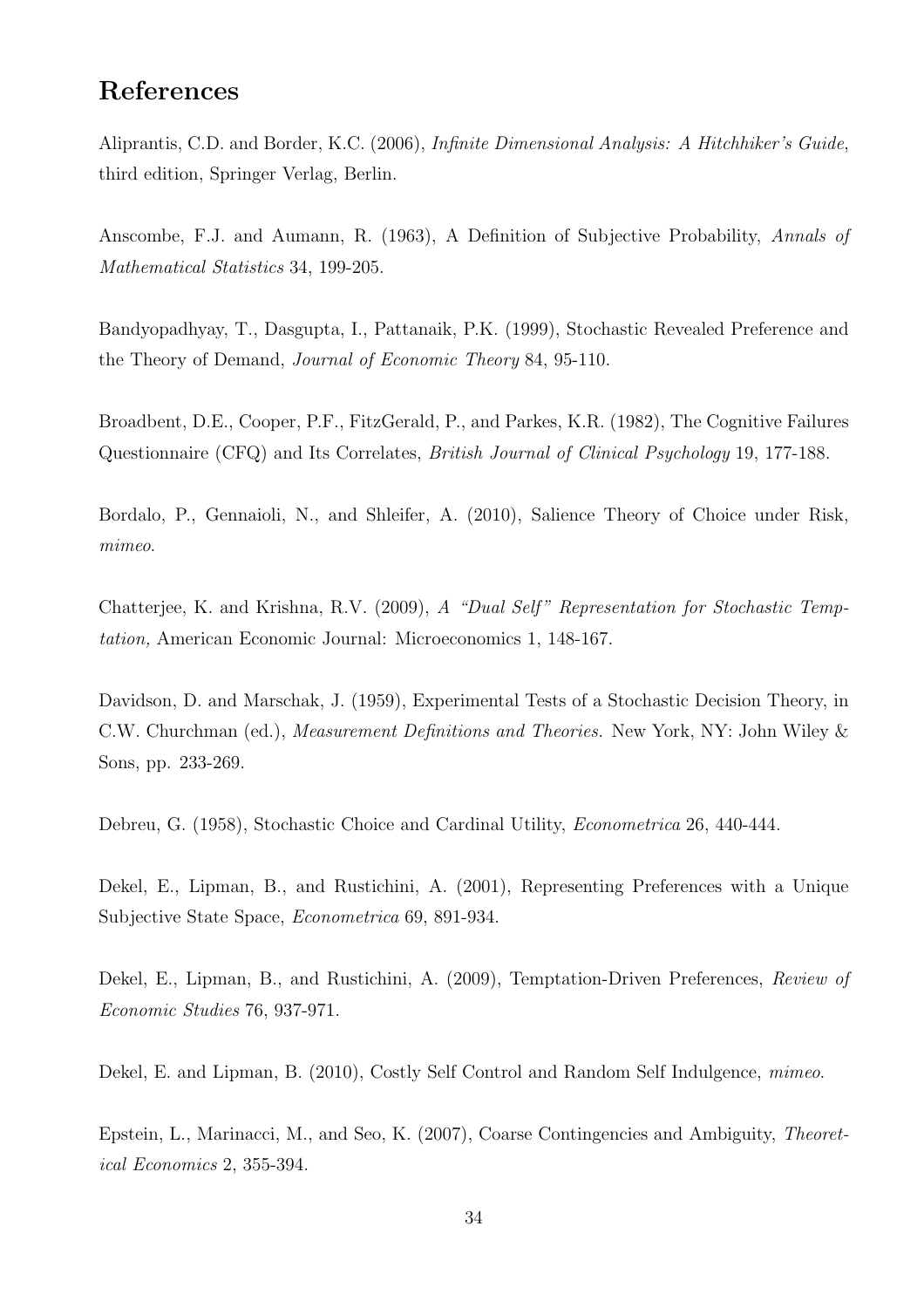Ergin, H. and Sarver, T. (2010), A Unique Costly Contemplation Representation, Econometrica, forthcoming.

Fudenberg, D. and Levine, D. (2006), A Dual Self Model of Impulse Control, American Economic Review 96, 1449-1476.

Ghirardato, P. and Marinacci, M. (2002), Ambiguity Made Precise: A Comparative Foundation, Journal of Economic Theory 102, 251-289.

Gilboa, I. and Schmeidler, D. (1989), Maxmin expected utility with non-unique prior, *Journal* of Mathematical Economics 18, 141-53.

Gul, F. and Pesendorfer, W. (2001), Temptation and Self-Control, *Econometrica* 69, 1403-1435.

Gul, F. and Pesendorfer, W. (2006), Random Expected Utility, Econometrica 74, 121-146.

Harless, D. and Camerer, C. (1994), The predictive utility of generalized utility theories, *Econo*metrica 62, 1251-89.

Huber, J., Payne, J., and Puto, C. (1982), Adding Asymmetrically Dominated Alternatives: Violations of Regularity and the Similarity Hypothesis, Journal of Consumer Research 9, 90-98.

Kahneman, D. (1994), New Challenges to the Rationality Assumption, *Journal of Institutional* and Theoretical Economics 150, 18-36.

Kahneman, D., Wakker, P.P., and Sarin, R. (1997), Back to Bentham? Explorations of Experienced Utility, Quarterly Journal of Economics 112, 375-405.

Koopmans, T.C. (1964), On the flexibility of future preferences, in Shelly, M.W. and Bryan, G.L. (eds.) *Human judgments and optimality*, John Wiley and Sons, New York.

Kreps, D.M. (1979), A Representation Theorem for "Preference for Flexibility", Econometrica 47, 565-577.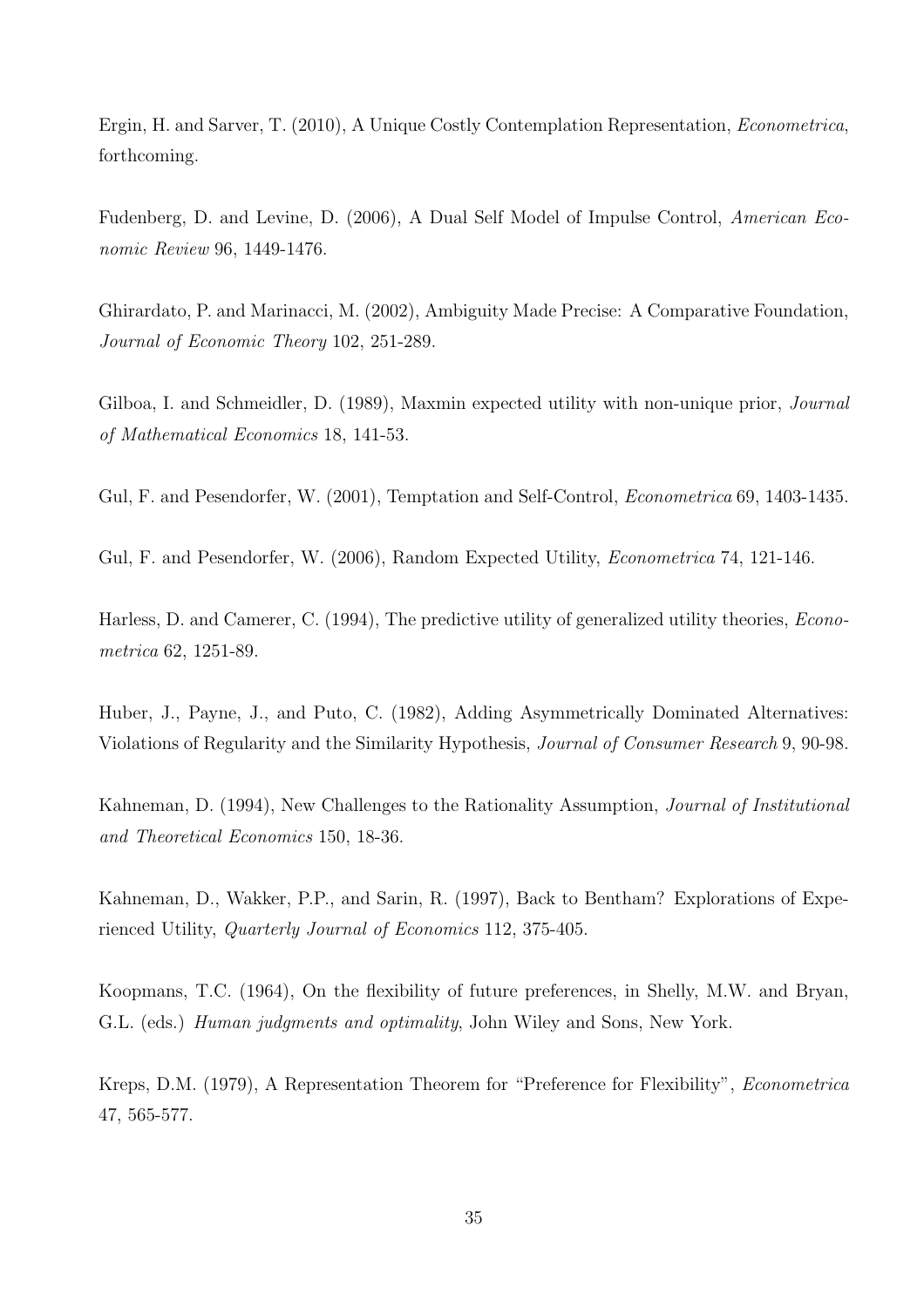Kreps, D.M. (1992), Static Choice and Unforeseen Contingencies, in Dasgupta, P., Gale, D., Hart, O., and Maskin, E. (eds.) Economic Analysis of Markets and Games: Essays in Honor of Frank Hahn, MIT Press, Cambridge, MA, 259-281.

Loewenstein, G. (1996), Out of Control: Visceral Influences on Behavior, Organizational Behavior and Human Decision 65, 272-292.

Loewenstein, G. and O'Donoghue (2004), Animal Spirits: Affective and Deliberative Processes in Economic Behavior, mimeo.

Luce, R.D. (1959), *Individual choice behavior*, John Wiley & Sons Inc., New York.

Luce, R.D. and Suppes (1965), Preference, Utility and Subjective Probability, in Luce, R.D., Bush, R.R., Galanter, E. (eds.) *Handbook of Mathematical Psychology* Vol III, Wiley, New York.

Manzini, P. and Mariotti, M. (2010), A Salience Theory of Choice Errors, *mimeo.* 

Masatlioglu, Y., Nakajima, D., and Ozbay, E.Y. (2010), Revealed Attention, mimeo.

McFadden, D.L. and Richter, K. (1991), Stochastic Rationality and Revealed Stochastic Preference, in J. Chipman, D. McFadden, K. Richter (eds) Preferences, Uncertainty, and Rationality, Westview Press, 161-186.

Nehring, K. (1999), Preference for Flexibility in a Savage Framework, Econometrica 67, 101- 119.

Nishimura, K.G. and Ozaki, H. (2006), An Axiomatic Approach to Epsilon-contamination, Economic Theory 27, 333-340.

Noor, J. and Takeoka, N. (2009), Menu-Dependent Self-Control, mimeo.

Noor, J. and Takeoka, N. (2010), Uphill Self-Control, mimeo.

Olszewski, W. (2007), Preferences over Sets of Lotteries, Review of Economic Studies 74, 567-